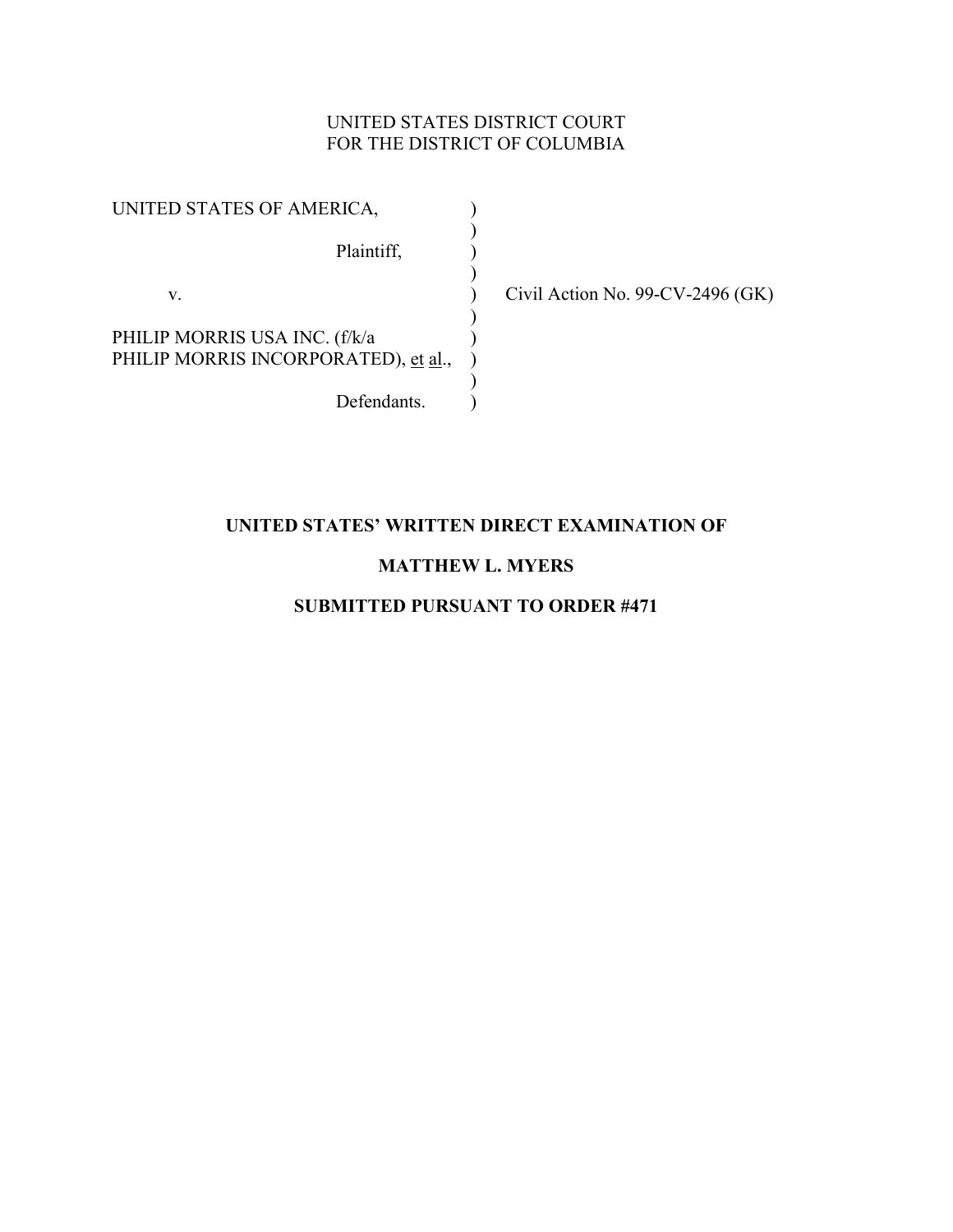| <b>Written Direct Testimony of Matthew L. Myers</b> |
|-----------------------------------------------------|
|                                                     |
|                                                     |
|                                                     |
|                                                     |
|                                                     |
|                                                     |
|                                                     |
|                                                     |
|                                                     |
| THE NEED FOR INDEPENDENT COUNTER-MARKETING  40      |
|                                                     |
|                                                     |
|                                                     |
|                                                     |
|                                                     |
|                                                     |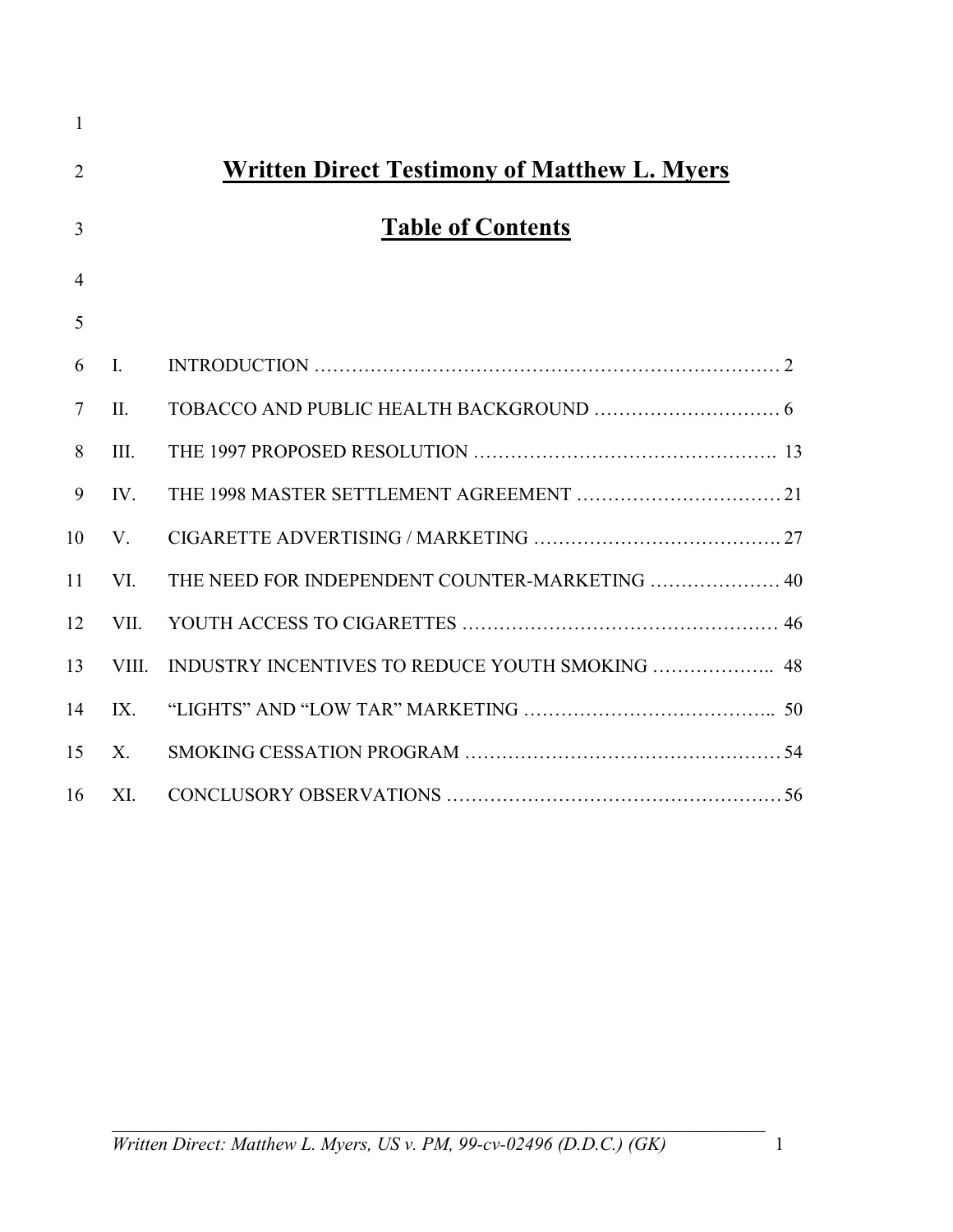#### 1 *I. INTRODUCTION*

- 2
- 3 **Q: Please state your name.**
- 4 A: Matthew L. Myers.
- 5 **Q: Who is your employer?**
- 6 A: I am president of an organization called the Campaign for Tobacco-Free Kids.
- 7 **Q: What is the Campaign for Tobacco-Free Kids?**

8 A: The Campaign is one of the nation's largest privately funded nonprofit advocacy 9 organizations dedicated exclusively to reducing tobacco use among young people, helping 10 smokers quit, protecting nonsmokers from the hazards of secondhand smoke, and reducing the 11 number of people who die from tobacco. The Campaign seeks to accomplish these goals by 12 working to frame tobacco as an important public health problem, countering the tobacco industry 13 in the media, working to develop a consensus about the need to adopt public policies to better 14 inform the public and to discourage tobacco use, and working to expand the number of 15 individuals and organizations who identify tobacco as a problem that needs to be addressed, all 16 with the ultimate goal of reducing the morbidity and mortality caused by tobacco.

17 **Q: What is the structure of the Campaign for Tobacco-Free Kids?**

18 A: The Campaign was originally created in fall of 1995 and formally established as a

19 Section 501(c)(3) non-profit entity in March 1996. Located in Washington, D.C., the

20 Campaign's largest funders have been the Robert Wood Johnson Foundation, the American

- 21 Cancer Society, and the American Health Association. The Campaign's current annual budget is
- 22 approximately \$14 million. The Campaign has approximately 50 employees.

#### 23 **Q: Does the Campaign have organizational members?**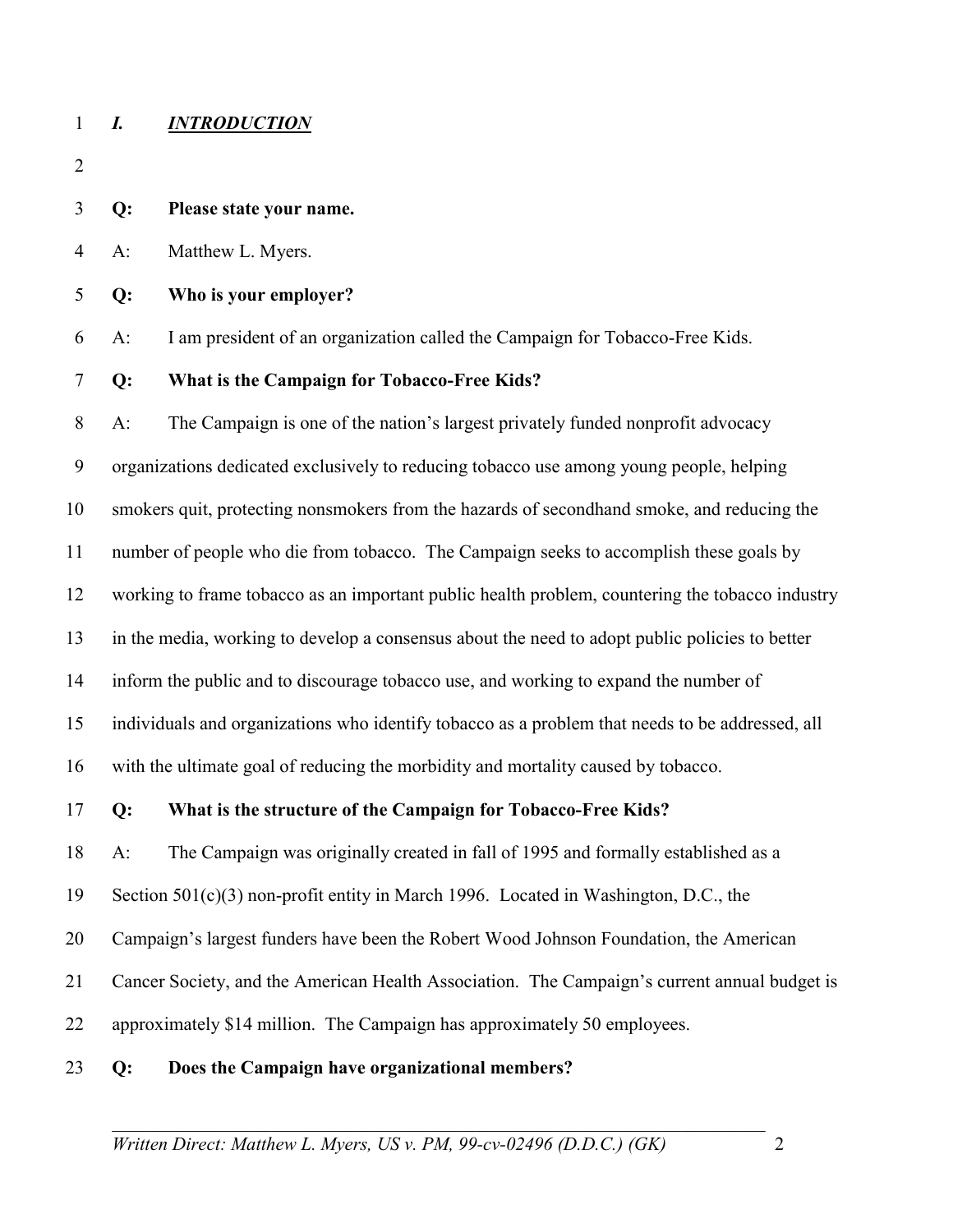| $\mathbf{1}$   | Yes. The Campaign has over 130 organizational members including every major public<br>$A$ :       |
|----------------|---------------------------------------------------------------------------------------------------|
| $\overline{2}$ | health organization in the United States. These include groups such as the American Lung          |
| $\mathfrak{Z}$ | Association, the American Cancer Society, the American Heart Association, the American            |
| $\overline{4}$ | Medical Association, the American Public Health Association, the American Academy of              |
| 5              | Pediatrics, and the American Academy of Family Physicians. These members have endorsed the        |
| 6              | Campaign's mission statement and work with us to further our goals. Since its inception, the      |
| $\tau$         | Campaign has played a leading role in coordinating the activities of and building a consensus     |
| 8              | among all of the nation's organizations concerned with reducing the harms of tobacco.             |
| 9              | In addition, the Campaign's research and communications departments serve as resources            |
| 10             | for the public health community at both the national and local level on a broad range of issues   |
| 11             | relating to reducing the death and disease toll from all forms of tobacco use.                    |
| 12             | Have you ever testified in smoking and health litigation before?<br>Q:                            |
| 13             | No. I have testified twice in litigation where a cigarette manufacturer was a party, but<br>$A$ : |
| 14             | these were not smoking and health cases. I testified in a case brought by Brown & Williamson      |
| 15             | against CBS News concerning the accuracy of statements by a CBS news reporter relating to a       |
| 16             | 1981 Federal Trade Commission staff report on the major FTC investigation into cigarette          |
| 17             | advertising that I supervised. I also testified a number of years ago in a case involving a       |
| 18             | challenge to British American Tobacco's acquisition of the Farmers' Insurance Company.            |
| 19             | When did the United States approach you with the possibility of providing<br>Q:                   |
| 20             | testimony in this case?                                                                           |
| 21             | I believe this was at the end of February or the very beginning of March 2005, about two<br>$A$ : |
|                |                                                                                                   |
| 22             | to three weeks before they submitted my name as a witness. I had not spoken to any of the         |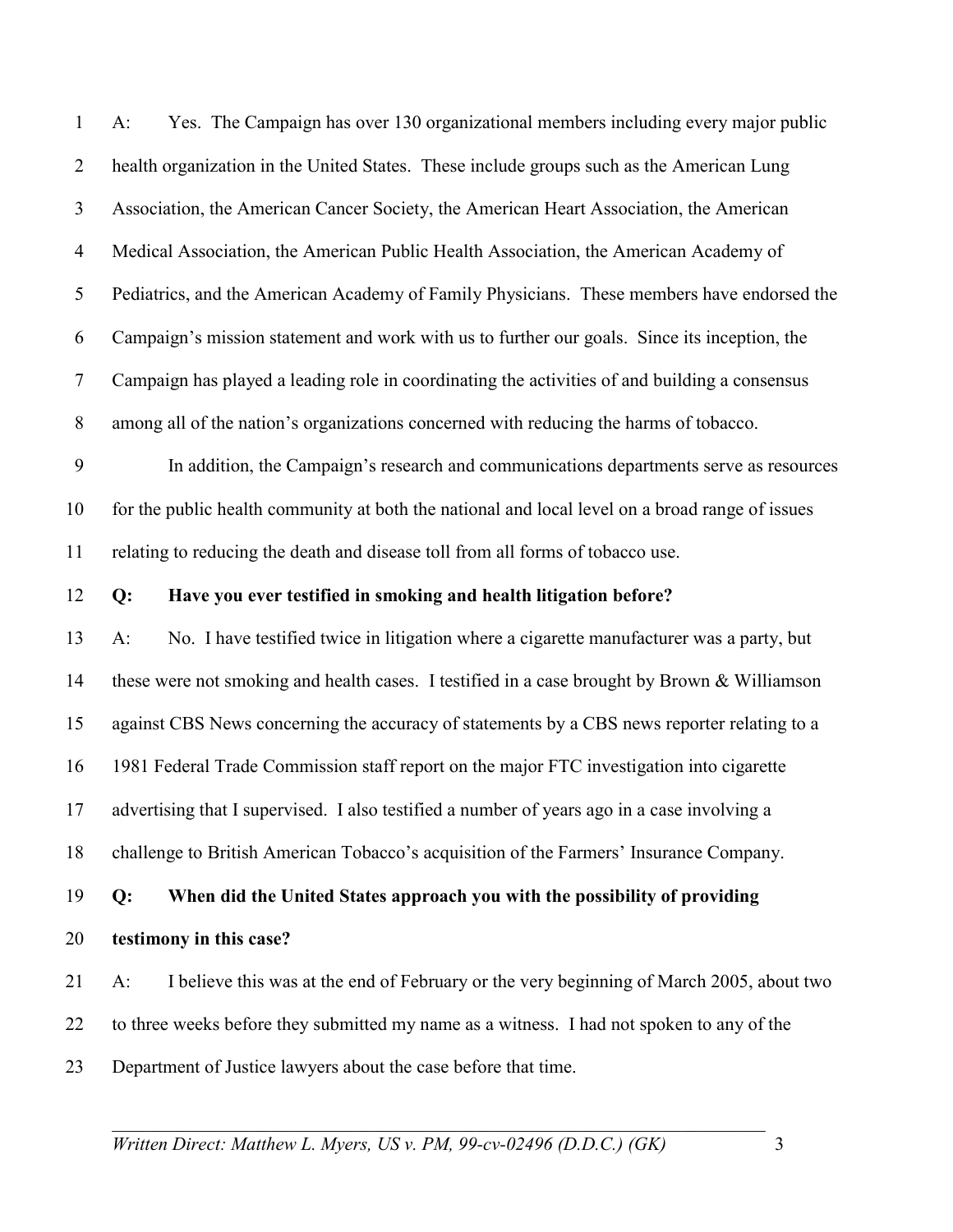#### 1 **Q: What subjects has the United States asked you to talk about?**

2 A: The United States has asked me to testify based upon my personal experience and 3 knowledge about a number of matters related to the tobacco industry's behavior and solutions to 4 address the ongoing impact of those behaviors from my position as an active participant in 5 tobacco related matters and as a leader in tobacco and public health since 1980.

## 6 **Q: Can you generally summarize your background and how that experience relates to**  7 **your testimony?**

8 A: Yes. In 1997 I was asked by State attorneys general and the White House to participate 9 in negotiations between the attorneys general and the tobacco industry because they informed me 10 that they wanted to be sure that any such negotiations effectively addressed the most serious 11 tobacco related problems caused by the tobacco industry's behavior. The told me that they were 12 asking me to participate because of my knowledge of the tobacco industry, my knowledge of the 13 views of the public health community and leading public health experts about the most pressing 14 problems with regard to tobacco, and my knowledge of the solutions identified by the leadership 15 of the public health community and public health experts to address those problems.

16 I sought to be certain that the public health portions of any agreement that resulted from 17 the 1997 negotiations were based on an accurate assessment of the problems that public health 18 leaders, public health experts and the published literature identified as the most pressing 19 problems related to youth tobacco use, public misperceptions about the hazards of tobacco use 20 and tobacco industry barriers to the efforts to reduce the number of people who die or become ill 21 from tobacco use.

22 Because the June 20, 1997 Proposed Resolution provides a good starting point for 23 understanding and addressing both the problems and solutions identified by the leaders of the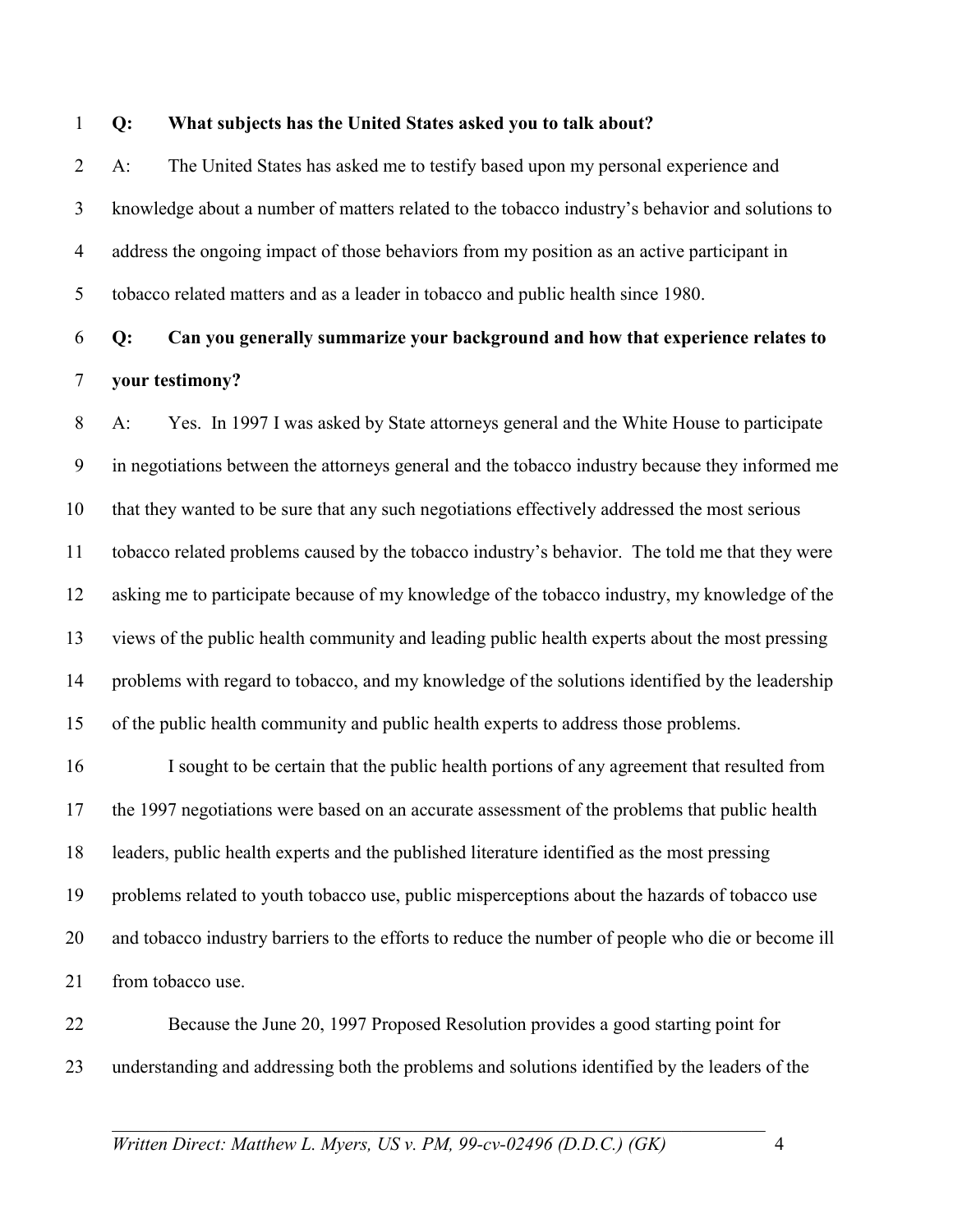| $\mathbf{1}$   | public health community as most pressing, I have been asked to testify about the problems that    |
|----------------|---------------------------------------------------------------------------------------------------|
| $\overline{2}$ | led to the public health provisions of the 1997 agreement, the underpinning for the solutions     |
| 3              | contained in the agreement, the extent to which those problems have or have not been resolved     |
| $\overline{4}$ | by the Master Settlement Agreement, changes in industry behavior since the Master Settlement      |
| 5              | Agreement, and the continuing need for the solutions identified in the 1997 agreement today.      |
| 6              | More broadly speaking, I have been asked to convey my factual knowledge of the tobacco            |
| $\tau$         | industry and specifically the behavior of the cigarette manufacturers over the past 20 years as a |
| 8              | perspective to assist the Court in determining what steps should be implemented to meaningfully   |
| 9              | change that behavior going forward.                                                               |
| 10             | Did the public health portions of the June 20, 1997 Proposed Resolution cover the<br>Q:           |
| 11             | major problem areas that had been identified as most important by the public health               |
| 12             | community, public health experts and the published literature at that time?                       |
| 13             | Yes.<br>$A$ :                                                                                     |
| 14             | Did the public health provisions of the June 20, 1997 Proposed Resolution cover the<br>Q:         |
| 15             | major types of solutions that had been identified by the public health community, public          |
| 16             | health experts and the published literature at that time?                                         |
| 17             | A: Yes. While some of the specific provisions that resulted from the negotiations were later      |
| 18             | identified as inadequate to address the identified problem, the Proposed Resolution did address   |
| 19             | the most effective remedies about which there was a consensus at that time.                       |
| 20             | You are aware that this Court may order Defendants to take certain actions to<br>Q:               |
| 21             | remedy violations of the RICO statute, correct?                                                   |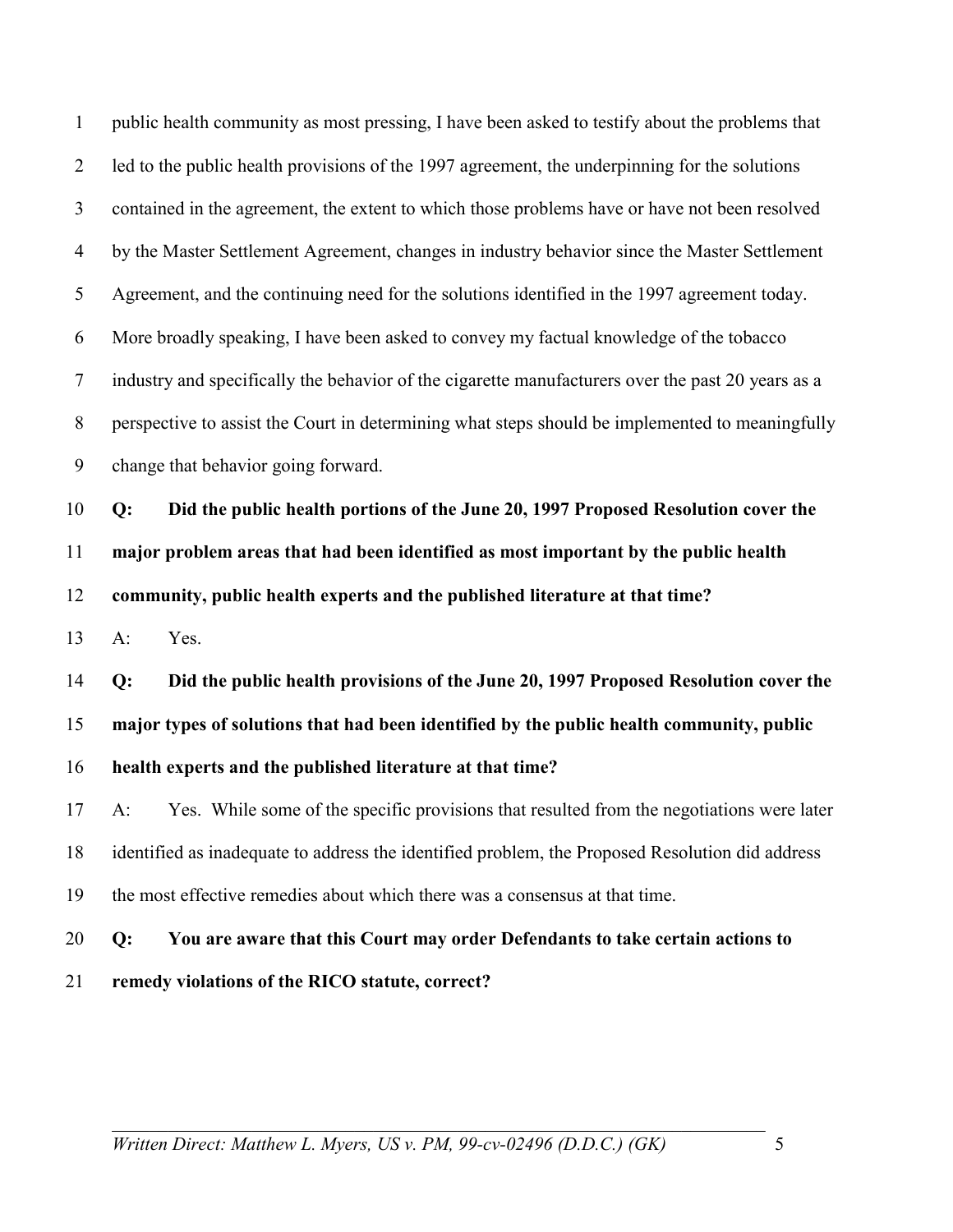| $\mathbf{1}$   | $A$ : | Well, I do not consider myself an expert on the RICO statute, but I am generally aware            |
|----------------|-------|---------------------------------------------------------------------------------------------------|
| $\overline{2}$ |       | that there is a "remedies" phase to this trial and that my testimony will be offered during this  |
| 3              |       | phase. I do not know specifically what remedies the United States is formally seeking.            |
| $\overline{4}$ |       |                                                                                                   |
| 5              | II.   | <b>TOBACCO AND PUBLIC HEALTH BACKGROUND</b>                                                       |
| 6              |       |                                                                                                   |
| 7              | Q:    | Before we go further with your direct testimony, I would like to talk about your                  |
| 8              |       | background in more detail. You have been at the forefront of efforts to reduce the harms          |
| 9              |       | caused by tobacco and educate the public for some time, correct?                                  |
| 10             | $A$ : | Yes, I have been involved in a broad range of tobacco related activities. From 1980               |
| 11             |       | through 1981 I was the Program Advisor in charge of all tobacco related actions for the Federal   |
| 12             |       | Trade Commission. From 1982 thru 1991 I was the lead staff person for a coalition created by      |
| 13             |       | the American Cancer Society, the American Lung Association, and the American Heart                |
| 14             |       | Association to address tobacco-related issues on a national level. I served as counsel to that    |
| 15             |       | organization from 1992 to 1996. Since 1996 I have held a leadership position with the             |
| 16             |       | Campaign for Tobacco-Free Kids, originally known as the National center for Tobacco-Free          |
| 17             | Kids. |                                                                                                   |
| 18             | Q:    | You are also an attorney, correct?                                                                |
| 19             | A:    | Yes, I graduated from University of Michigan Law School in 1973 where I was awarded               |
| 20             |       | the Order of the Coif during my second year. From 1973 to 1974 I served as a clerk to the Chief   |
| 21             |       | Judge of the United States District Court for Rhode Island, Judge Raymond Pettine. From 1974      |
| 22             |       | to 1980 I served first as a staff attorney and then as Chief Staff Counsel to the National Prison |
| 23             |       | Project of the American Civil Liberties Union Foundation. I am licensed to practice in the        |
|                |       |                                                                                                   |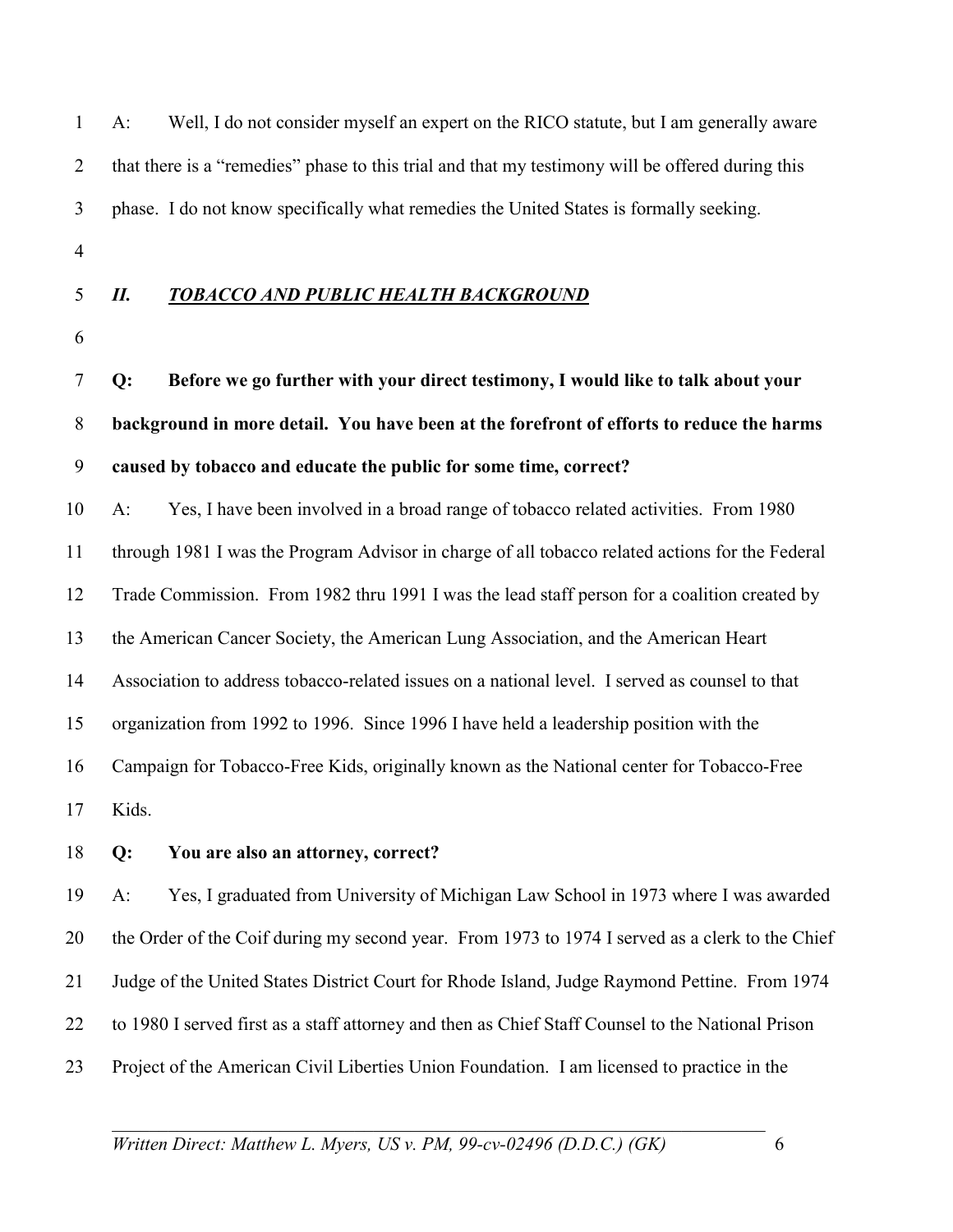1 District of Columbia and am a member of the bars of numerous Federal courts and U.S. Courts 2 of Appeals as well as the United States Supreme Court.

## 3 **Q: Let's go back to 1980 and your first position related to tobacco. Can you tell the**  4 **Court more about your work for the FTC?**

5 A: Yes. In the Fall of 1980 I was hired as a Senior Trial Attorney and Program Advisor in 6 the Division of Advertising Practices of the Bureau of Consumer Protection at the Federal Trade 7 Commission. In that capacity I was responsible for overseeing all of the FTC's enforcement 8 activities concerning tobacco, and had supervisory authority over the FTC's tar and nicotine 9 testing laboratory and report.

### 10 **Q: Did you participate in any major tobacco related investigations while at the FTC?**

11 A: Yes. First, I supervised the largest investigation that the FTC had ever conducted into 12 tobacco industry marketing and the impact of that marketing on the government's efforts to use 13 health warnings to inform the American public of the health hazards of using tobacco.

### 14 **Q: What investigation are you referring to?**

15 A: This was a broad investigation that was initiated before my arrival that led the FTC in the 16 Spring of 1981 to issue a report titled "Staff Report on the Cigarette Advertising Investigation." 17 This report was a comprehensive review of what the government knew about the health effects 18 of tobacco, and it examined in detail the public's knowledge of the health effects of tobacco 19 products, including light and low tar tobacco products. It also included the federal government's 20 most comprehensive review as of that date of tobacco industry marketing practices and their 21 impact. Finally, the report set out the Federal Trade Commission's history of involvement with 22 the tobacco issue and made recommendations for revising the then existing health warnings on 23 cigarette packages and ads.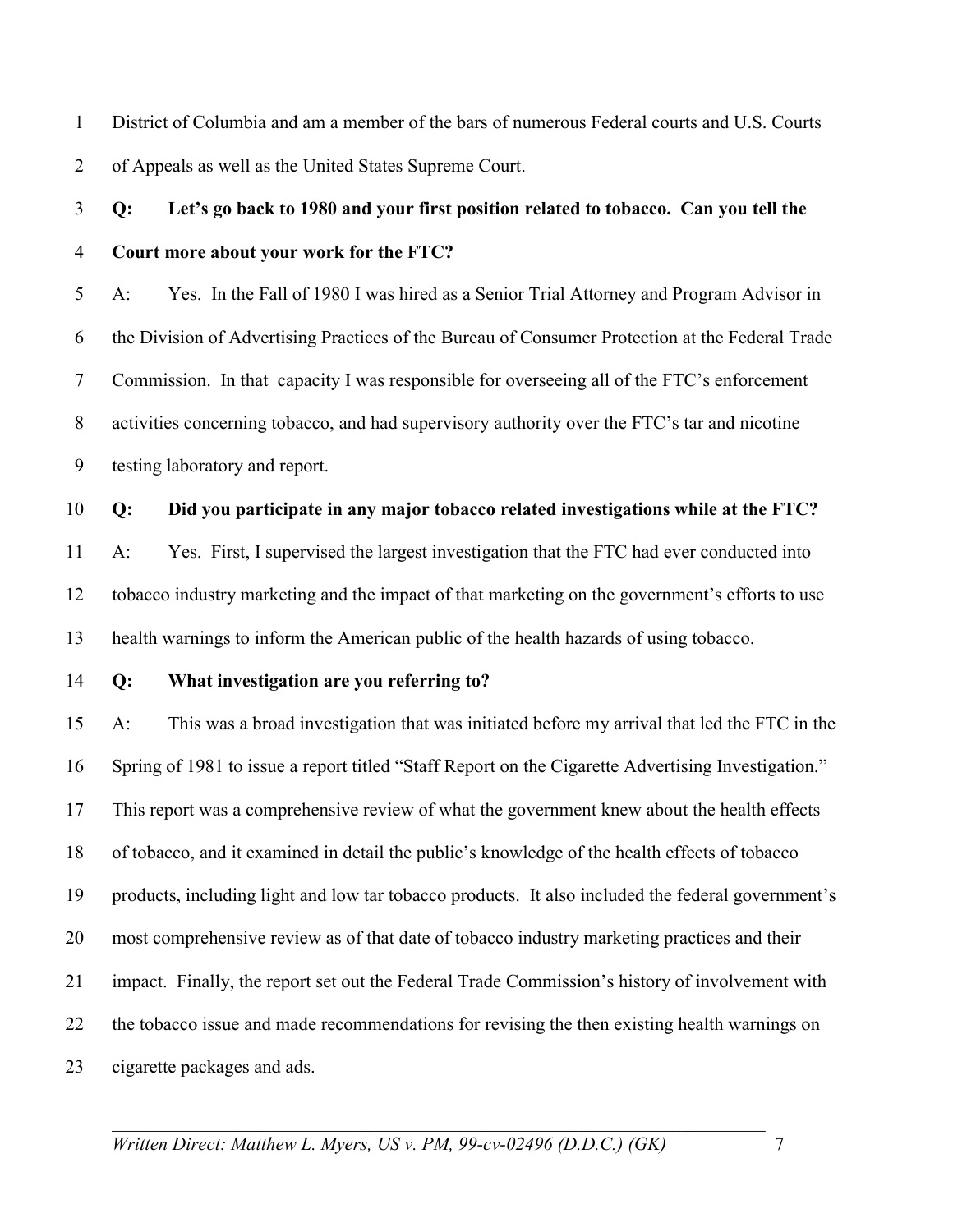1 **Q: Is the document that I have shown you marked JD-001032 a copy of that Staff**  2 **Report?** 

3 A: Yes, it is.

4 **Q: What was the second major tobacco related FTC investigation in which you played**  5 **a role?** 

6 A: While at the FTC I also initiated the investigation that ultimately resulted in litigation 7 between the FTC and Brown & Williamson because of Brown & Williamson's advertising of 8 Barclay cigarettes. The FTC alleged that the company made false and deceptive claims about the 9 tar yield of the product in both its advertising and its labeling. The outcome of this litigation was 10 that Brown & Williamson was prohibited from advertising their Barclay brand as a 1 mg 11 cigarette. The case was of particular interest because it exposed a serious weakness in the FTC's 12 system of testing the tar and nicotine levels in cigarettes and required my staff and me to look 13 more closely at the tar and nicotine testing system.

### 14 **Q: Was tobacco an interest of yours before you joined the FTC?**

15 A: No, I took the job because the then pending investigation into the tobacco industry's 16 marketing practices and their impact on the government's effort to educate the American public 17 about the health hazards of smoking posed an interesting and challenging professional 18 opportunity. The FTC was looking for someone to manage the tobacco program, and I had the 19 litigation and management experience to make the position a good fit.

20 **Q: What did you do after you left the FTC in 1981?** 

21 A: I joined a private law firm as a partner in January 1982. From 1982 to 1996 I was a 22 principal at the firm, named Asbill, Junkin & Myers. The non-tobacco portion of my practice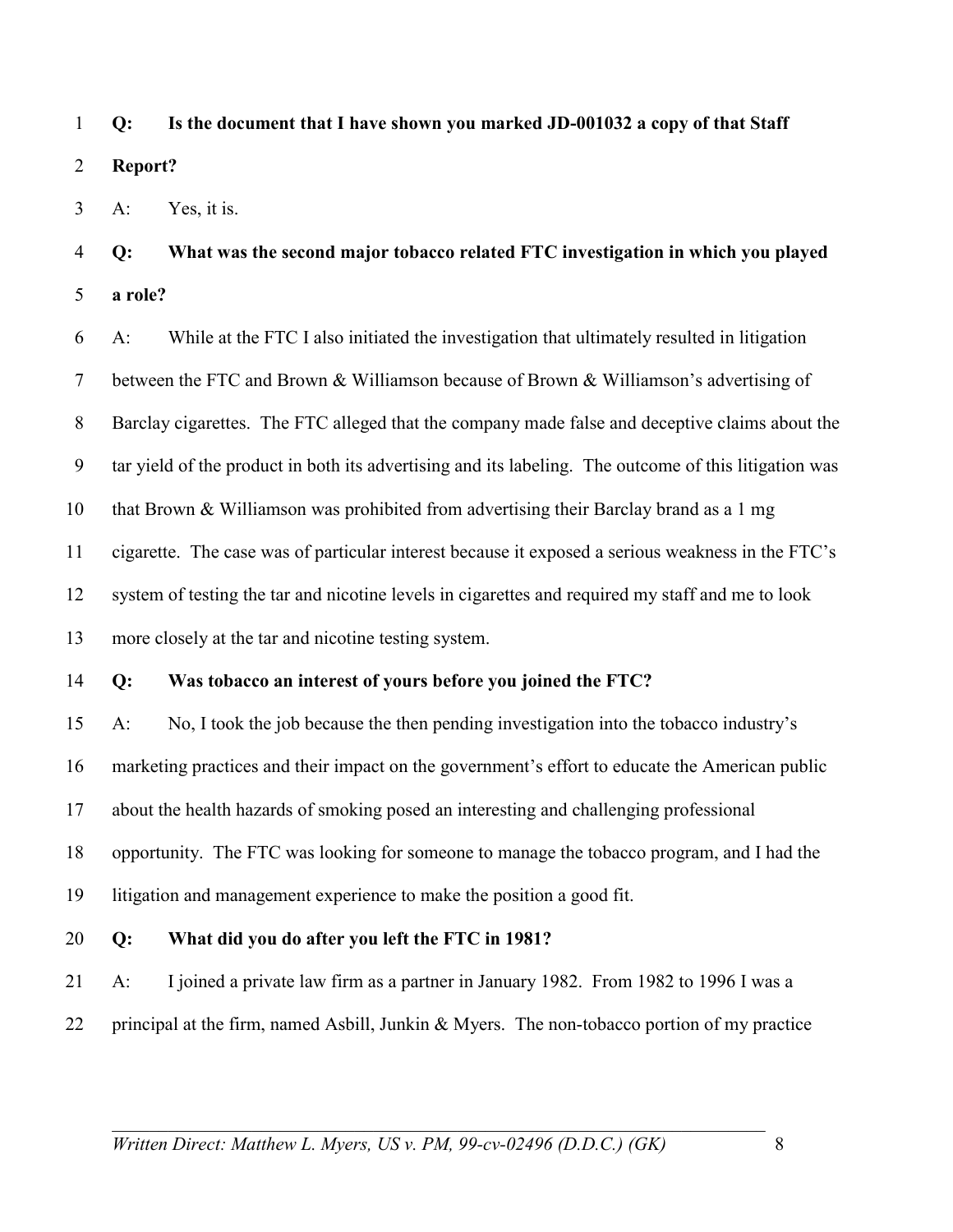1 was primarily a litigation practice with an emphasis on commercial litigation First Amendment 2 issues, environmental issues, and employment law.

## 3 **Q: After you left the FTC to join the law firm, did you have any tobacco-related**  4 **responsibilities?**

5 A: Yes. In March 1982, the American Cancer Society, the American Heart Association, and 6 the American Lung Association joined forces and created the Coalition on Smoking or Health. 7 They hired me to be lead staff person and first Staff Director, a position I held while I was also 8 working as a partner in the law firm. I served as Staff Director of the Coalition on Smoking or 9 Health until 1991 when I became counsel to the organization.

## 10 **Q: What were your responsibilities as Staff Director for the Coalition on Smoking or**  11 **Health?**

12 A: As Staff Director I worked closely with the leadership of these major public health 13 organizations and others to develop consensus positions on public policy issues related to 14 tobacco and to develop and implement a coordinated strategy in support of these public policy 15 positions. I was involved in and often was asked to take the lead for this coalition of the nations' 16 leading public health organizations on virtually every piece of Federal legislation related to 17 tobacco use between 1982 and 1996 and served as their representative and spokesperson in 18 matters before federal agencies that were dealing with tobacco and health. I also often served as 19 the liaison between these three organizations and the scientific experts dealing with tobacco and 20 health related issues in the United States and from around the world.

## 21 **Q: Can you give us some highlights of the legislation that you worked on in the 1980s**  22 **and 1990s?**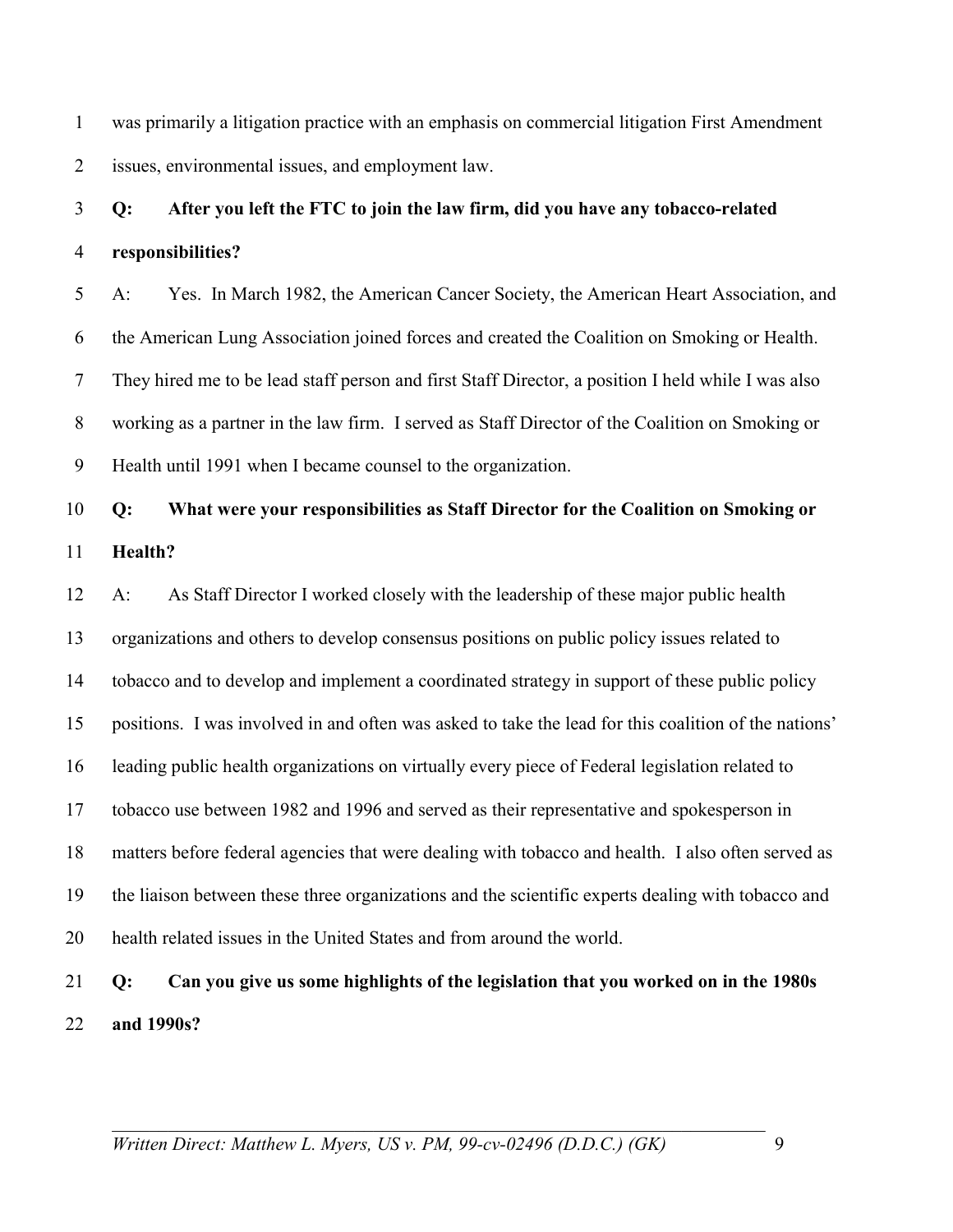1 A: I worked on the Federal legislation to strengthen cigarette health warnings that was 2 enacted in 1984, legislation to ban smoking on airlines that was enacted in the 1980s, legislation 3 to increase the tax on tobacco products that was enacted in 1982, the legislation to prohibit 4 advertising of smokeless tobacco on television and radio, and to require that health warnings be 5 placed on packages and ads for smokeless tobacco products such as chewing tobacco, and 6 legislation to penalize states that didn't step up their efforts to curtail illegal tobacco sales to 7 children. As part of these efforts and other legislative efforts that were not successful I testified a 8 number of times in Congressional hearings.

9 **Q: What were your tobacco-related activities during this time related to the federal**  10 **executive branch and with regard to independent federal agencies?** 

11 A: There were many. I represented the public health community before the FTC with regard 12 to the implementation of the Smokeless Tobacco Education Act, a formal matter related to an 13 FTC challenge to an advertising campaign conducted by R.J. Reynolds that the FTC and the 14 public health community concluded misrepresented the tobacco related risk of heart disease, the 15 FTC's investigation into the RJ Reynolds Joe Camel cartoon advertising campaign and other 16 matters. I drafted and filed administrative petitions and comments on behalf of the leading 17 public health groups with the FDA as well, including a number of petitions to the FDA 18 concerning tobacco advertising that the public health groups concluded made unsubstantiated 19 health claims and the public health community's comments with regard to the FDA's proposal to 20 assert jurisdiction over tobacco products in the mid 1990's. I represented public health groups 21 before the EPA with respect to secondhand smoke and OSHA with respect to smoking in the 22 workplace. I also testified on their behalf before a number of State legislatures.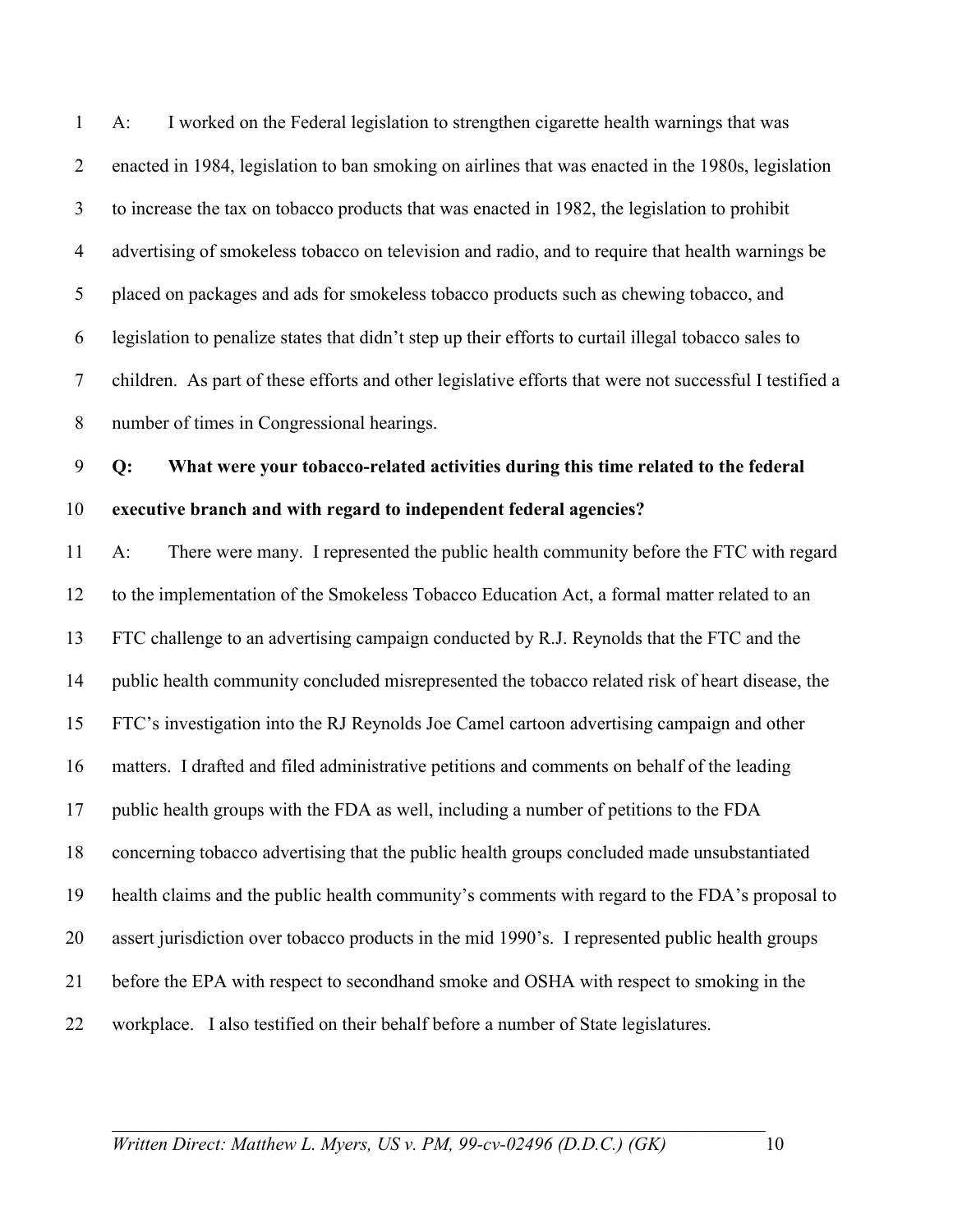1 I have also written numerous articles and given a large number of speeches on tobacco 2 and health issues.

## 3 **Q: What other roles did you play as Staff Director and counsel to the Coalition on**  4 **Smoking or Health?**

5 A: One important role I played was to bring together the public health groups with whom I 6 worked with the other leading public health organizations to determine whether there was a 7 consensus about the most pressing tobacco related public health problems and the solutions to 8 best address them. For example, I played a major role in the planning of two consensus 9 conferences in 1989 and 1993 that included virtually every major public health organization and 10 expert in the United States to identify priority problems with regard to tobacco use and develop 11 proposed consensus resolutions. Then during those meetings I was assigned the lead 12 responsibility in conducting the discussions with respect to tobacco marketing, and the 13 development of a consensus position among members of the public health community with 14 regard to both the problems caused by tobacco marketing as it existed then and the most effective 15 solutions to address these problems.

#### 16 **Q: Why was this important?**

17 A: The conferences presented an opportunity to bring together all of the major experts and 18 organizations in one place, identify which problems were the most serious, and agree upon what 19 best to do to solve the problems in order to allow the public health community to set priorities 20 and bring about the agreed-upon change. It created an opportunity to bring together the best 21 experts and to bring to the discussion a thorough review of the available scientific literature. The 22 two meetings and subsequent follow up discussions reflected a broad consensus among experts, 23 advocates and the leading public health organizations.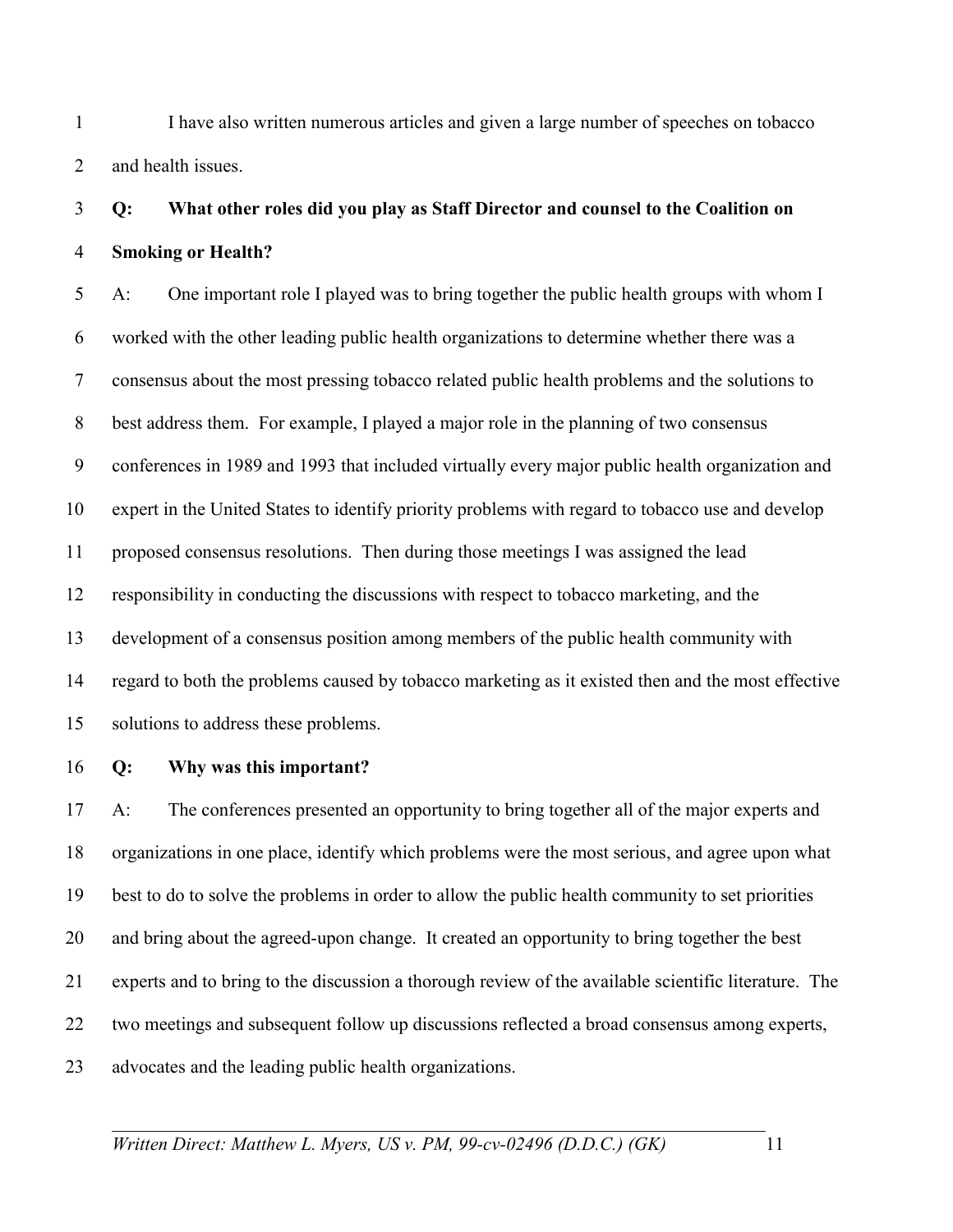### 1 **Q: Why were these conferences important?**

2 A: The conferences produced final reports that set forth the consensus view of the major 3 public health tobacco related issues and the remedies that the participants proposed, discussed, 4 and agreed upon.

### 5 **Q: Was one of these remedies to "put the companies out of business"?**

6 A: No, not at all. That has never been my position or the position of any public health 7 organization with whom I have worked. I personally believe it would be poor public health 8 policy and would not solve the public health problem. There are between 45 and 50 million 9 Americans addicted to tobacco. Banning the product or eliminating the current manufacturers 10 would not address the needs of those individuals, nor would it eliminate the role of tobacco in 11 our society. Our goal, and my goal personally, has always been to figure out how to best reduce 12 the incidence of death and disease caused by tobacco. This requires a complex set of solutions 13 designed to better educate all Americans, rein in the actions of the tobacco industry that 14 encourage tobacco use and misleads consumers about the relative health effects of their products, 15 provide added assistance to young people to reject tobacco, help smokers to quit, and reduce the 16 harm caused to those who continue to use tobacco.

#### 17 **Q: Have you been recognized for your work?**

18 A: Yes, a number of times. Most recently, the Harvard School of Public Health honored me 19 last year by awarding me the Julius Richmond Award, their highest award for actions taken to 20 protect the public health. I am also a recipient of the Surgeon General's Medallion from then 21 Surgeon General C. Everett Koop. In 2000 I was selected to co-chair a commission appointed by 22 President Clinton to propose recommendations for how to best address the problems facing 23 tobacco farmers and their communities, while best protecting the pubic health. This commission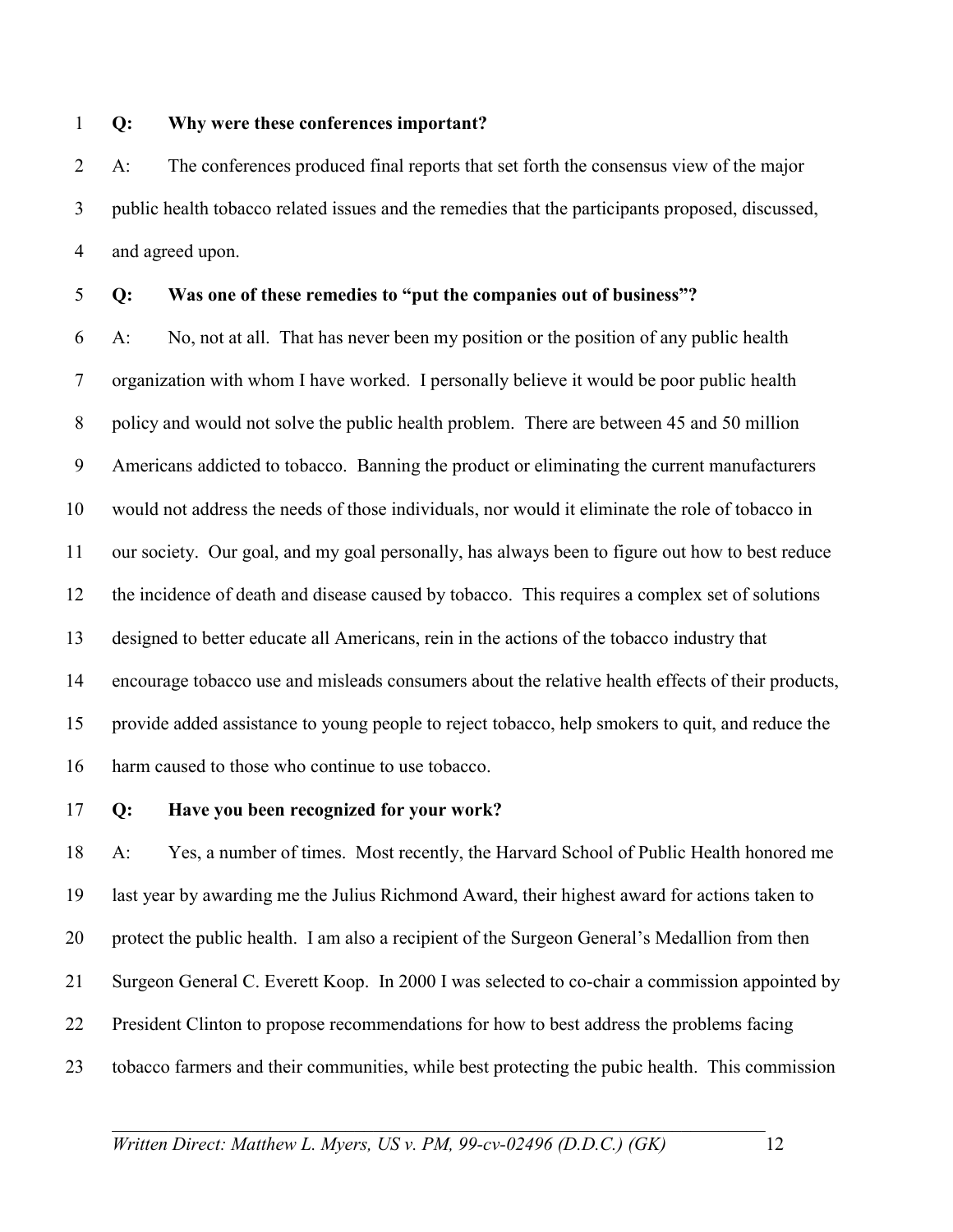| $\mathbf{1}$   |       | produced a report and set of recommendations that was endorsed not only by the major public      |
|----------------|-------|--------------------------------------------------------------------------------------------------|
| $\overline{2}$ |       | health organizations, but also by the major tobacco growers' organizations. This was a           |
| 3              |       | significant achievement. In 1998 I was appointed to the first tobacco advisory committee created |
| 4              |       | by the Director General of the World Health Organization to make recommendations for             |
| 5              |       | addressing the problem of tobacco world wide.                                                    |
| 6              |       |                                                                                                  |
| 7              | Ш.    | <b>THE 1997 PROPOSED RESOLUTION</b>                                                              |
| 8              |       |                                                                                                  |
| 9              | Q:    | I want to talk now about a document that has been marked U.S. Exhibit 42978.                     |
| 10             |       | This is titled the "Proposed Resolution" and is dated June 20, 1997. You participated in         |
| 11             |       | the months of negotiations with the cigarette manufacturers that led to the creation of this     |
| 12             |       | document correct?                                                                                |
| 13             | $A$ : | Yes, I did.                                                                                      |
| 14             | Q:    | Please tell the Court how and why you were involved in the negotiations.                         |
| 15             | $A$ : | Well, these negotiations and this agreement took place in Spring of 1997. But I have to          |
| 16             |       | back up a bit to give you the full picture. The first state attorney general actions against the |
| 17             |       | cigarette manufacturers were brought by a handful of states in 1994 and 1995. In March of 1996   |
| 18             |       | I was contacted by Dr. David Burns who was working with the State attorneys general and who      |
| 19             |       | informed me that he was asked by the State attorneys general to gain my insights and thoughts    |
| 20             |       | about the public health components of a potential settlement between the state attorneys general |
| 21             |       | and Liggett & Myers. He also asked me for my perceptions about how the agreement would be        |
| 22             |       | received by the leading public health organizations and asked me to serve as a liaison for the   |
| 23             |       | State attorneys general in reaching out to the public health community about the proposed        |
|                |       |                                                                                                  |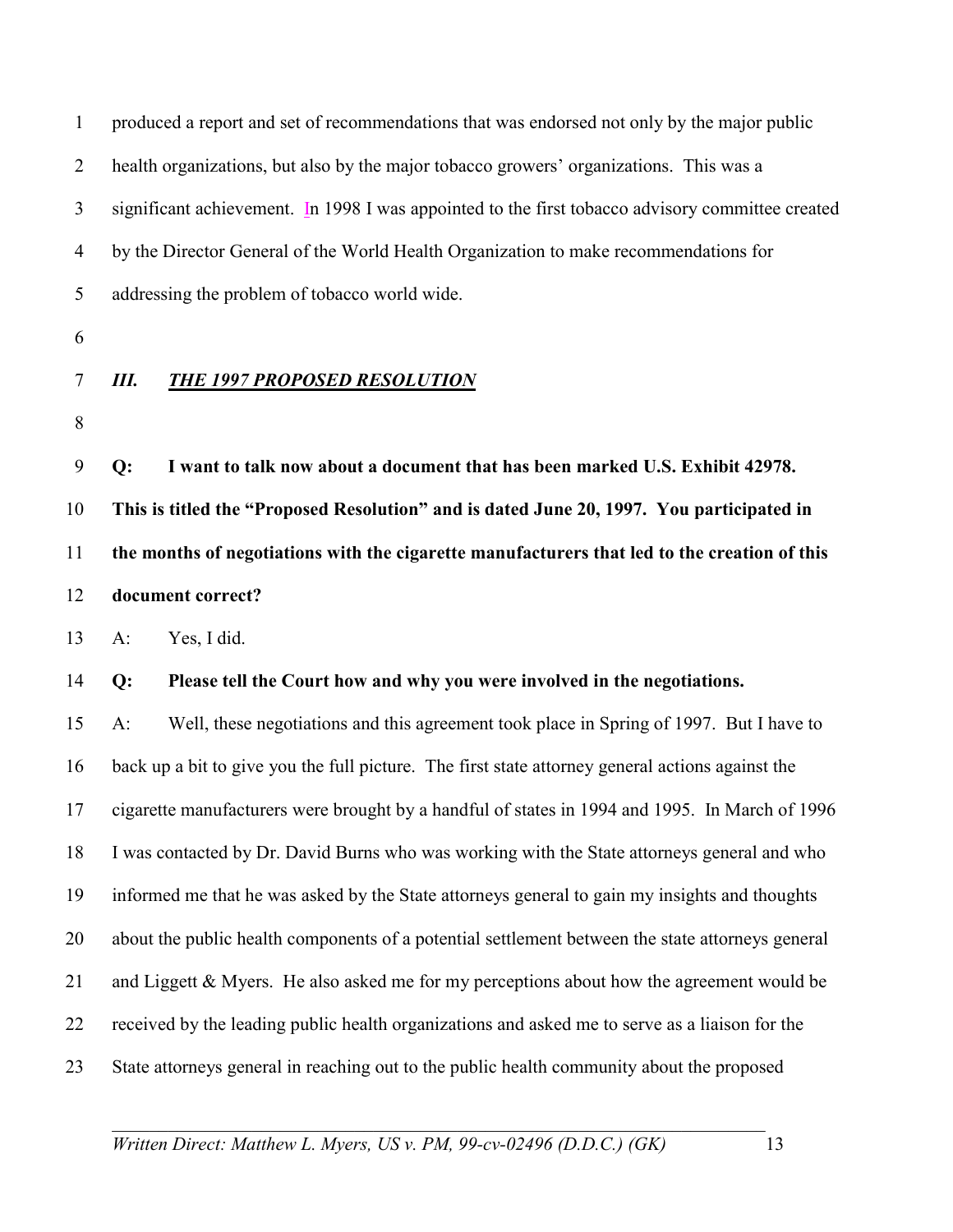1 settlement. I did so and worked closely with the attorneys general with regard to their outreach 2 to public health leaders about the 1996 Liggett settlement, a settlement that became known to 3 many as "Liggett 1".

4 Between March 1996 and the beginning of the negotiations that led to the June 1997 5 Proposed Resolution, I worked closely with the State attorneys general and their outside lawyers, 6 advising them on the public health aspects of their cases and proposed remedies. I also 7 canvassed the leading public health organizations and experts on the efficacy, advisability, and 8 relative priority of various possible remedial actions that they should consider.

9 **Q: Who else were you engaged with between the Spring of 1996 and the beginning of**  10 **the negotiations that led to the June 20, 1997 agreement?** 

11 A: Beginning in the Fall of 1996 I was in contact with one or more individuals within the 12 White House after I learned that the White House had participated in some discussions with 13 tobacco industry representatives and the State attorneys general about possible discussions 14 toward a negotiated settlement of the state cases. I first met with White House Counsel Abner 15 Mikva in the Fall of 1996. Later in 1996 I was in regular communication with Bruce Lindsey, an 16 advisor to President Clinton at the White House.

17 I made it clear to Mr. Mikva and Mr. Lindsey that the public health community was 18 concerned about any discussions that did not include public health representatives and that did 19 not fully address the priority problems that the public health community had concluded needed to 20 be addressed to bring about change in tobacco industry marketing that impacts children and 21 misleads adults. By early 1997 Mr. Lindsey would call me to inquire about possible remedial 22 actions, ask for information about the evidence in support or against various proposals and ask 23 for my conclusions about the views of public health leaders to various proposals and ideas.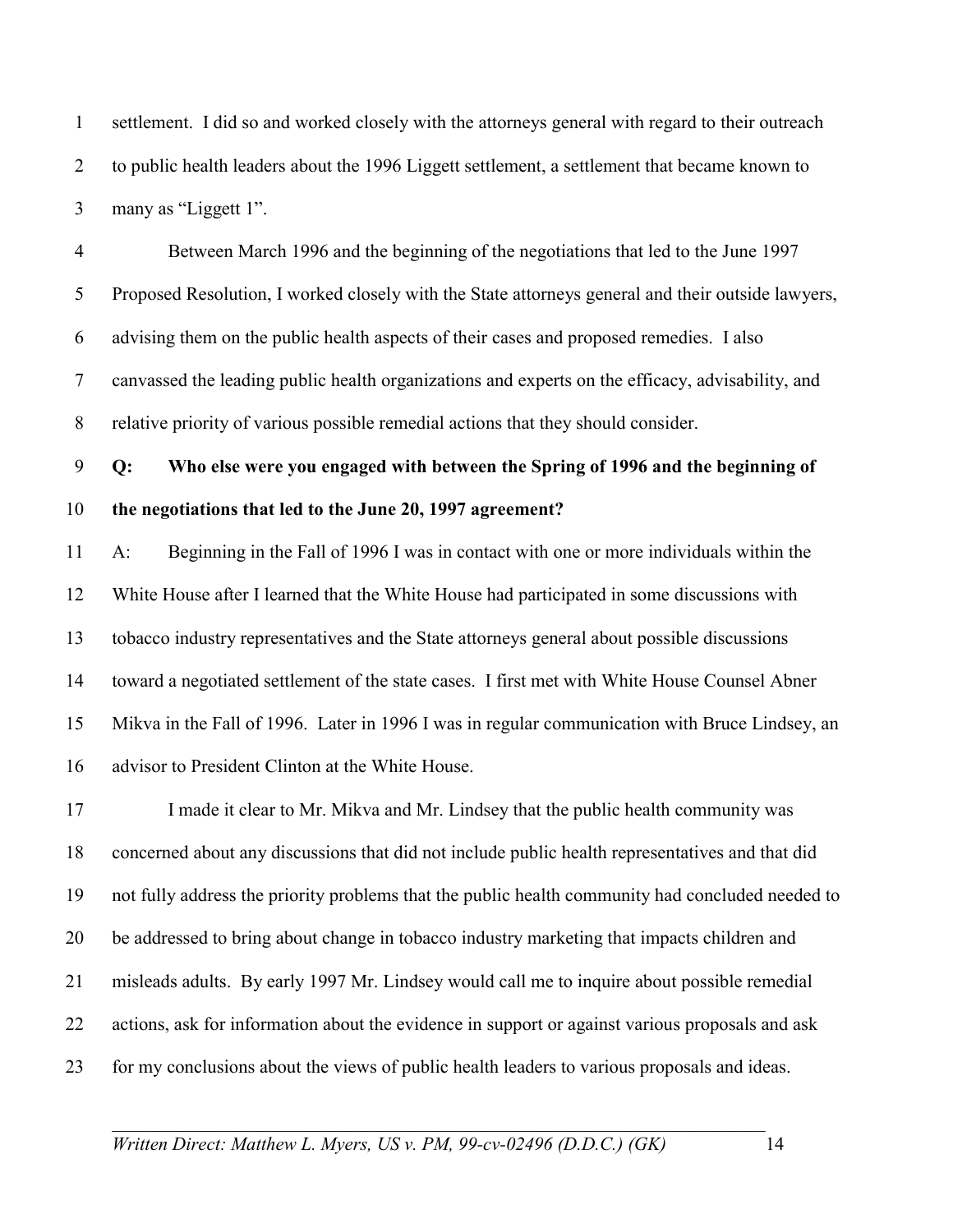#### 1 **Q: What happened next?**

2 A: In 1996 the State attorneys general entered into a second set of negotiations with Liggett, 3 in which they asked me to participate. My role was to advise them on public health priorities 4 and to help them gauge the public health community's likely reaction to any subsequent 5 settlement with Liggett. This subsequent agreement – which became known as Liggett II – was 6 finalized in March 1997.

## 7 **Q: Let's move now to 1997. What happened in 1997 to accelerate the movement**  8 **toward settlement discussions?**

9 A: From my perspective a number of factors came together to put a unique set of pressures 10 on the tobacco industry to try to reach an agreement. The two Liggett settlements represented the 11 first time that the tobacco industry had split apart in their defense of their behavior in court. The 12 second Liggett settlement had put previously undisclosed tobacco industry documents into the 13 hands of the state plaintiffs. There had been a series of Congressional hearings, whistleblower 14 disclosures, and document disclosures that had put the tobacco industry on the defensive and 15 contributed to a decline in their stock prices. The FDA had formally asserted jurisdiction over 16 cigarettes and smokeless tobacco products. President Clinton had become the first sitting 17 President to speak out aggressively against the tobacco industry's practices. The first state case 18 was scheduled to go to trial within a matter of months and the tobacco industry's reputation in 19 the public was suffering. In other words, the tobacco industry was facing pressure from 20 Congress, the Executive branch, and the pending court cases, and was losing ground with the 21 public and on Wall Street.

## 22 **Q: How did you learn about the tobacco industry's interest in participating in**  23 **discussions about a possible negotiated settlement?**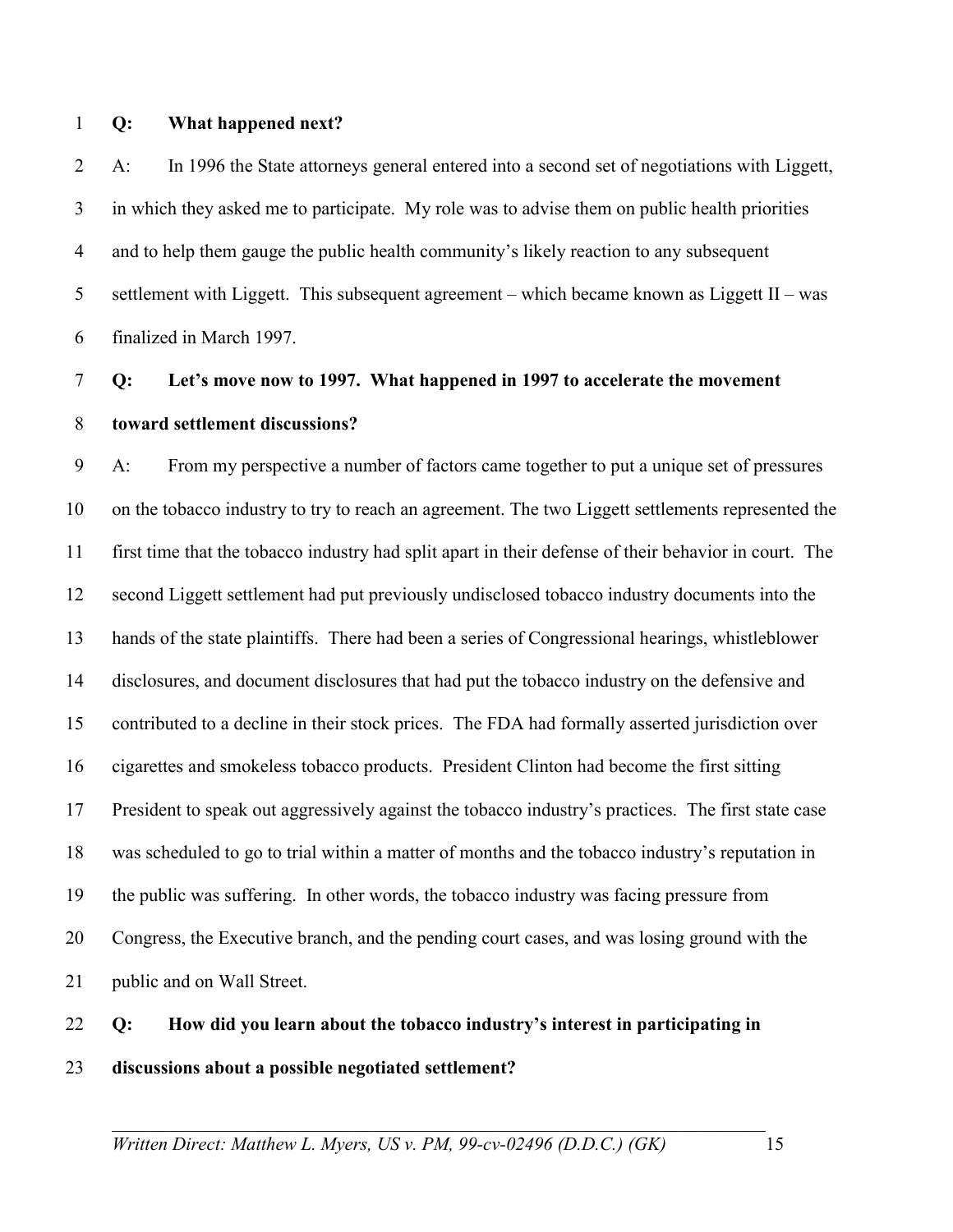1 A: Former Senator George Mitchell called me in March and asked if I would be willing to 2 meet with his law partners about Philip Morris's and R.J. Reynolds's interest in settlement 3 discussions with the State attorneys general. I told him that I was skeptical, but I would hear 4 what they had to say. I also told him that no one person represented the public health community 5 for this purpose. The meeting with Senator Mitchell's law partners meeting took place near the 6 end of March, but did not result in anything. They spoke generally and I told them that neither I 7 nor anyone else in the public health community would listen in the absence of a concrete 8 proposal that I could share. I did not receive anything in response to my request

### 9 **Q: What happened next?**

10 A: I received two telephone calls. The first was from Mike Moore, the Attorney General 11 from Mississippi who told me that he had received a call from the White House and that Bruce 12 Lindsey was urging him and the other State attorneys general to at least meet with the tobacco 13 industry to hear what they had to say. General Moore asked me to at least consider participating 14 in such a meeting. I then received a phone call from Mr. Lindsey at the White House asking me 15 to agree to such a meeting and making clear that the White House wanted my input in such a 16 meeting because of its concern that public health issues needed to be a priority in any such 17 discussions. I agreed to attend for this purpose.

18 **Q: When did you first meet with any representative of the tobacco industry?** 

19 A: I believe I sat in a meeting with General Moore and a former North Carolina judge by the 20 name of Phil Carlton on or about April 1, 1997. Mr. Carlton said he represented the major 21 tobacco companies and that they, in his words, were prepared to make unprecedented change. I 22 didn't say anything, but General Moore said he was skeptical and would only agree to a follow 23 up meeting if it took place within a matter of days, included the CEO of both Philip Morris and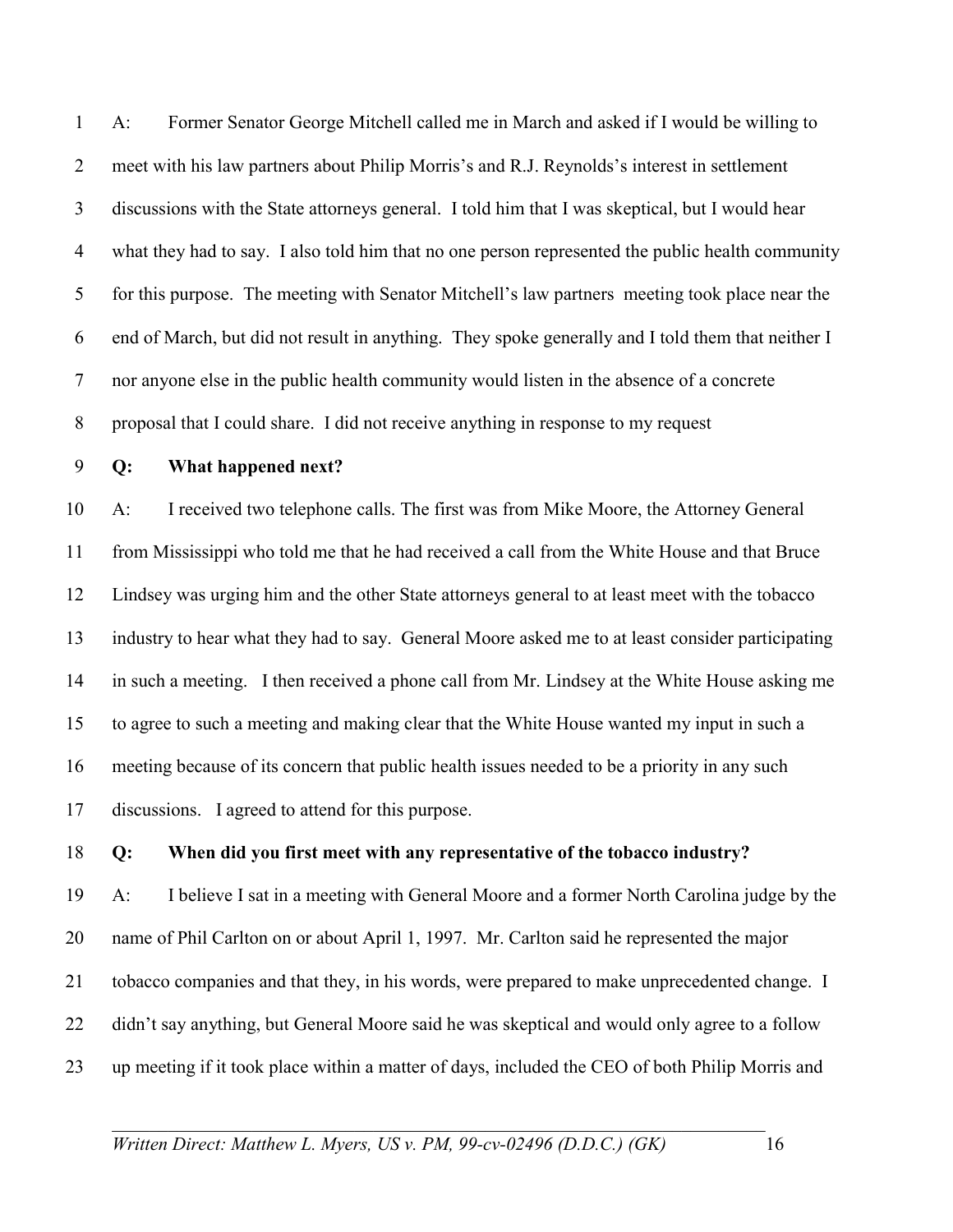1 R.J. Reynolds, and included a concrete set of proposals that were responsive to a set of public 2 health demands that the State attorneys general had set out. Mr. Carlton said he would speak 3 with his contacts at Philip Morris and R.J. Reynolds. The next day I was told that Mr. Carlton 4 called either Attorney General Moore or his counsel, Richard Scruggs, and informed him that the 5 companies were prepared to meet his demands. They agreed that the meeting would take place 6 on April 3, 1997, and General Moore contacted me and asked me to participate.

### 7 **Q: What happened at this first meeting on April 3, 1997?**

8 A: This was a Thursday. The meeting was at a hotel in Crystal City, Virginia. George 9 Mitchell introduced everyone, then Philip Morris chairman Geoffrey Bible and R.J. Reynolds 10 chairman Steven Goldstone gave presentations. Attorney General Moore and a lawyer 11 representing the private class-action litigants spoke as well. I gave a presentation. Subsequently 12 the attorneys for the tobacco companies then went through the public health demands that the 13 State Attorneys general had given to Mr. Carlton. We talked for many hours that first day. 14 **Q: Again, without getting into the substance of any discussions, what happened next?**  15 A: Well, everyone agreed to meet again the next day, which we did. The process evolved 16 into frequent meetings in April, May and June 1997 that culminated to the June 20, 1997 17 Proposed Resolution. During many of those sessions the group broke up and a small team 18 headed by former Washington State Attorney General (now Governor) Christine Gregoire, an 19 assistant to the Massachusetts Attorney General, and me conducted the discussions that related to 20 the public health provisions of the agreement.

## 21 **Q: Were you formally representing the public health community during these**  22 **meetings?**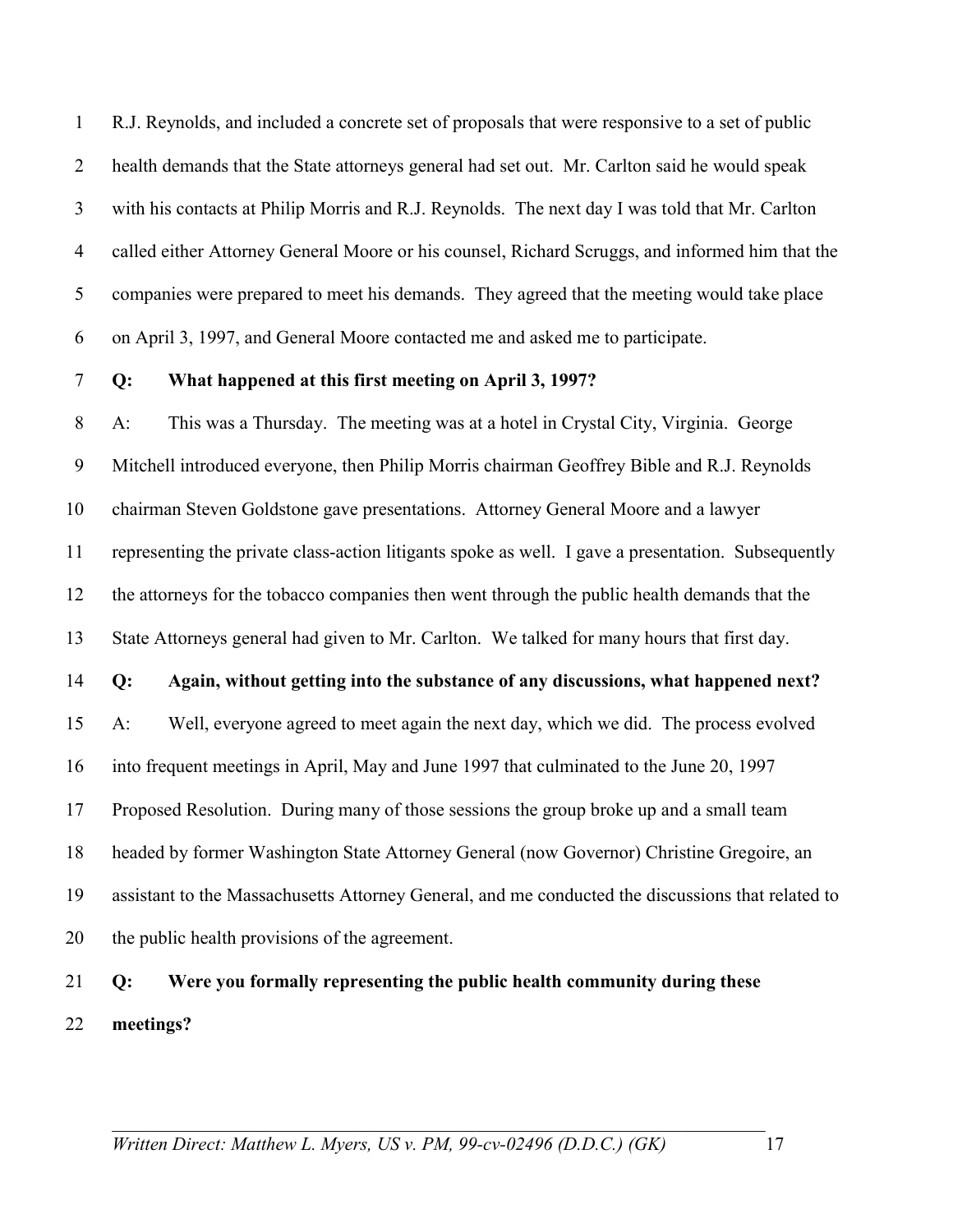1 A: No. I was participating to insure the public health concerns were a high priority, that the 2 State attorneys general were as aware as possible of the information available to the public health 3 community, the priorities of the public health community, and the remedies that the public health 4 community, public health experts and the published literature identified as most important and 5 most effective. Thus, my role was to be an advisor, a source of information and an advocate for 6 conveying the most serious problem areas that my colleagues and I had identified. I made clear 7 that I was not serving in any formal role as a negotiator for the public health community or any 8 public health organization because I had not sought permission from my public health colleagues 9 to speak on their behalf.

10 **Q: Were you able to get agreement on all of the remedies that the public health** 

11 **community had concluded were important and necessary to bring about major change?** 

12 A: No. Nonetheless, I considered the remedies in the final resolution when taken in their 13 entirety as a comprehensive package to have offered the opportunity for significantly advancing 14 public health goals.

**Q: Although the 1997 Proposed Resolution was an agreement signed by the State attorneys general and the major tobacco companies, did it take effect automatically or did it require further action by anyone before its provisions took effect?**  18 A: You are correct that the document was a memorandum of understanding among the

19 parties, but its provisions of the Proposed Resolution only took effect once Congress enacted 20 legislation consistent with the agreement.

21 **Q: Why was this?** 

22 A: This was because some of the measures in the Proposed Resolution, such as granting 23 Federal agency authority to the FDA, changes to the Congressionally-mandated health warnings,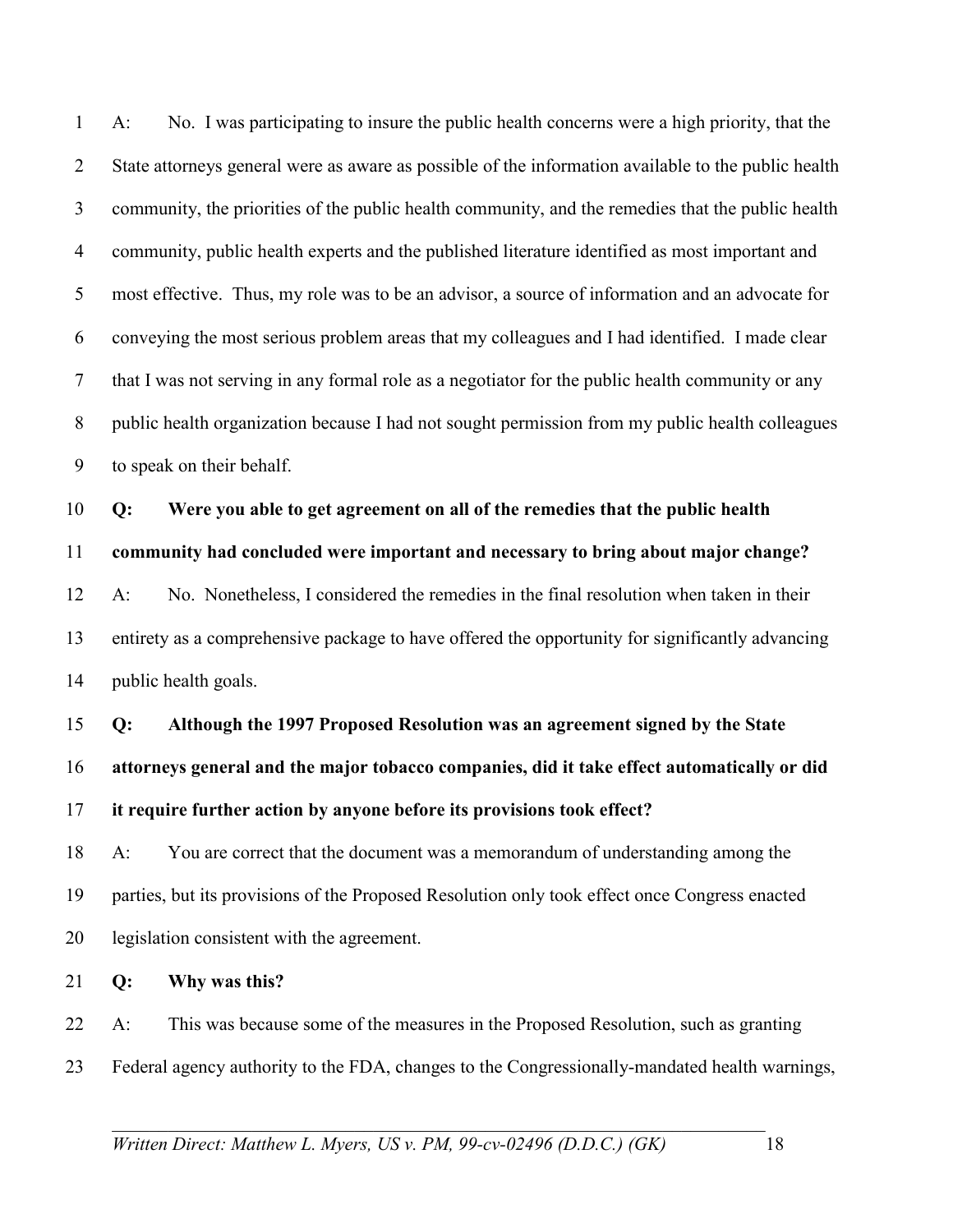1 and protection for the tobacco industry against punitive damages and class-action lawsuits, could 2 only be enacted by Congress. The June 20, 1997 Proposed Resolution was a comprehensive 3 package. None of its provisions were to take effect unless Congress acted.

#### 4 **Q: Broadly speaking, what happened to the Proposed Resolution?**

5 A: Without getting into detail, after it was announced on June 20, 1997, there were months 6 of public debate about its provisions. Beginning in the Fall of 1997 several bills were introduced 7 in Congress to enact the agreement or some variation of it. The bill that received the most 8 serious consideration was drafted by Senator John McCain in March 1998, passed by the Senate 9 Commerce Committee in early April 1998 and debated on the floor of the Senate before falling 10 three votes short of the 60 votes needed to break a filibuster by its opponents in mid to late June 11 1998.

12 **Q: If the Proposed Resolution was never enacted into law, why is it important today?** 

13 A: The June 20, 1997 Proposed Resolution is important as a stand-alone document because 14 it accurately reflects the areas that had been identified by the public health community, public 15 health experts and the published literature as most in need of corrective action. The remedies it 16 included accurately reflected the type of remedies that these groups and individuals had 17 identified as most likely to be successful in reining in the tobacco industry behavior that was 18 causing these problems and was most likely to contribute to the effort to reduce the number of 19 young people who start to smoke, correct the public's misperceptions about tobacco, help 20 addicted smokers to quit, and reduce the premature death and disease caused by tobacco. In its 21 proposed remedies, the agreement addressed many significant problems that had been 22 documented in multiple scientific studies, and therefore were of concern to the public health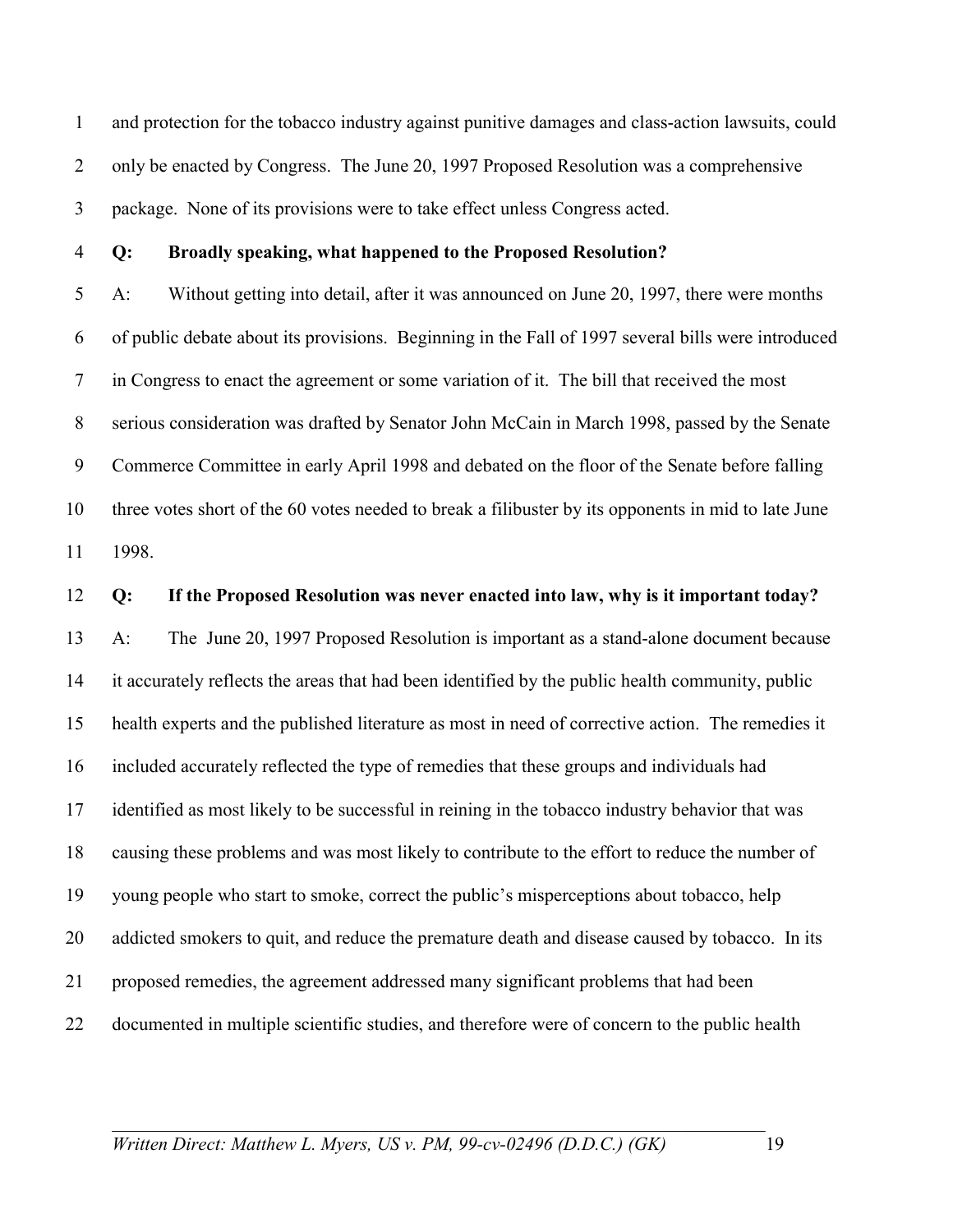1 community and propounded the remedies that had been identified by public health experts and 2 the scientific literature as having the best evidence base for addressing these problems.

## 3 **Q: From your experience in working to reduce youth smoking and reduce disease**  4 **caused by smoking, how do you know that?**

5 A: Over the 25 years I have been involved in tobacco and health related matters I have had 6 the opportunity to witness and evaluate every prior action that has been taken to correct the 7 problems caused by the tobacco industry's behavior. I have had the opportunity to meet with 8 and consult the very best authorities in the field across a broad spectrum of areas and to follow 9 the published literature that documented both the problems we are facing and the merits and 10 impact of a wide variety of proposed solutions. I have also had the opportunity to interact with 11 the leadership of this nation's best and most knowledgeable public health organizations and to 12 participate in their review of the evidence and their conclusions about the most well documented 13 remedies.

14 I was asked to bring that expertise to the discussions that led to the June 1997 agreement. 15 The remedies in the 1997 agreement address specific tobacco industry practices and actions 16 which had been identified in a wide variety of authoritative sources as contributing to youth 17 tobacco use and misperceptions about tobacco as well as adult misperceptions about tobacco. 18 Even more important, the June 1997 agreement reflects the consensus view of public health 19 experts that to be effective any set of remedies must be comprehensive.

20 **Q: Why do you say that?** 

21 A: Experience in the United Sates and elsewhere in the world has demonstrated time after 22 time, for example, that if a remedy focuses on just one or two or a small number of marketing 23 practices, no matter how egregious, we do not accomplish the real goal – decreasing the impact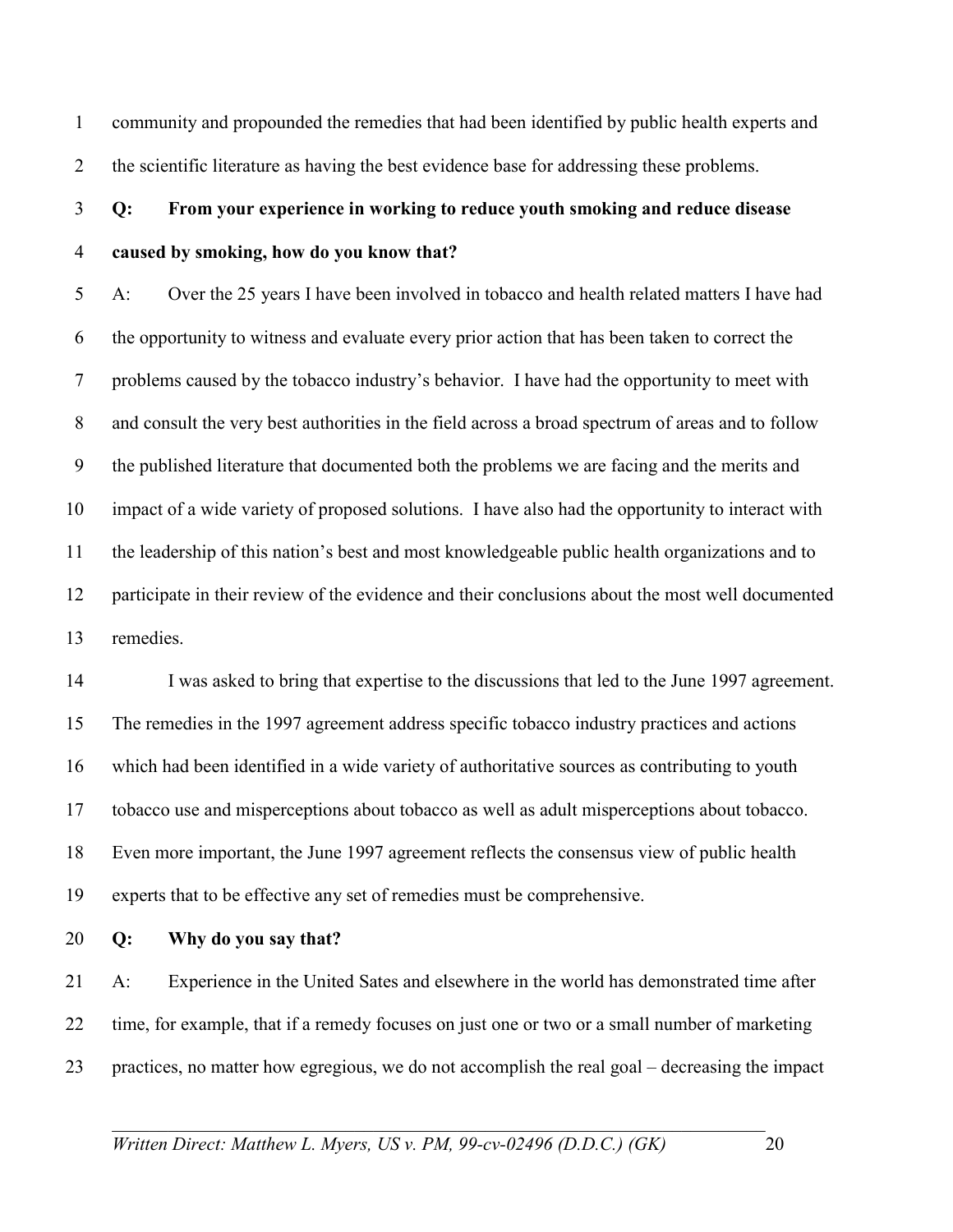1 of tobacco marketing on young people or decreasing the public's misperceptions about the heath 2 effects of tobacco products. Solutions that focus unduly on one or two or a small number of 3 marketing practices fail to accomplish the more significant goal because the tobacco industry in 4 the past has simply switched its marketing dollar to other areas and found new marketing 5 techniques.

6 The challenge to correcting the problems caused by the tobacco industry's marketing, for 7 example, is to come up with a set of remedies that are broad enough to actually reduce the 8 impact of tobacco marketing on young people and to correct the public's misperceptions that 9 have been and are being fostered by the tobacco industry's behavior. This can only be done by a 10 comprehensive approach that combines restrictions on tobacco industry marketing with well 11 funded, sustained, independently operated public education tobacco prevention and cessation 12 campaigns. The 1997 agreement is important because it took a comprehensive approach both in 13 terms of its marketing restrictions and in terms of its funding of both tobacco prevention and 14 tobacco cessation programs.

15

### 16 *IV. THE 1998 MASTER SETTLEMENT AGREEMENT*

17

18 **Q: You are familiar with the Master Settlement Agreement, the agreement signed by a**  19 **number of major cigarette manufacturers and the States in 1998 to end the State attorney**  20 **general actions in exchange for certain actions on the part of the manufacturers, correct?**  21 A: Of course. When the McCain legislation failed in the Senate in 1998, the cigarette 22 manufacturers and a number of the attorneys general went back to the negotiating table and put 23 together the Master Settlement Agreement, or MSA. The MSA was eventually signed in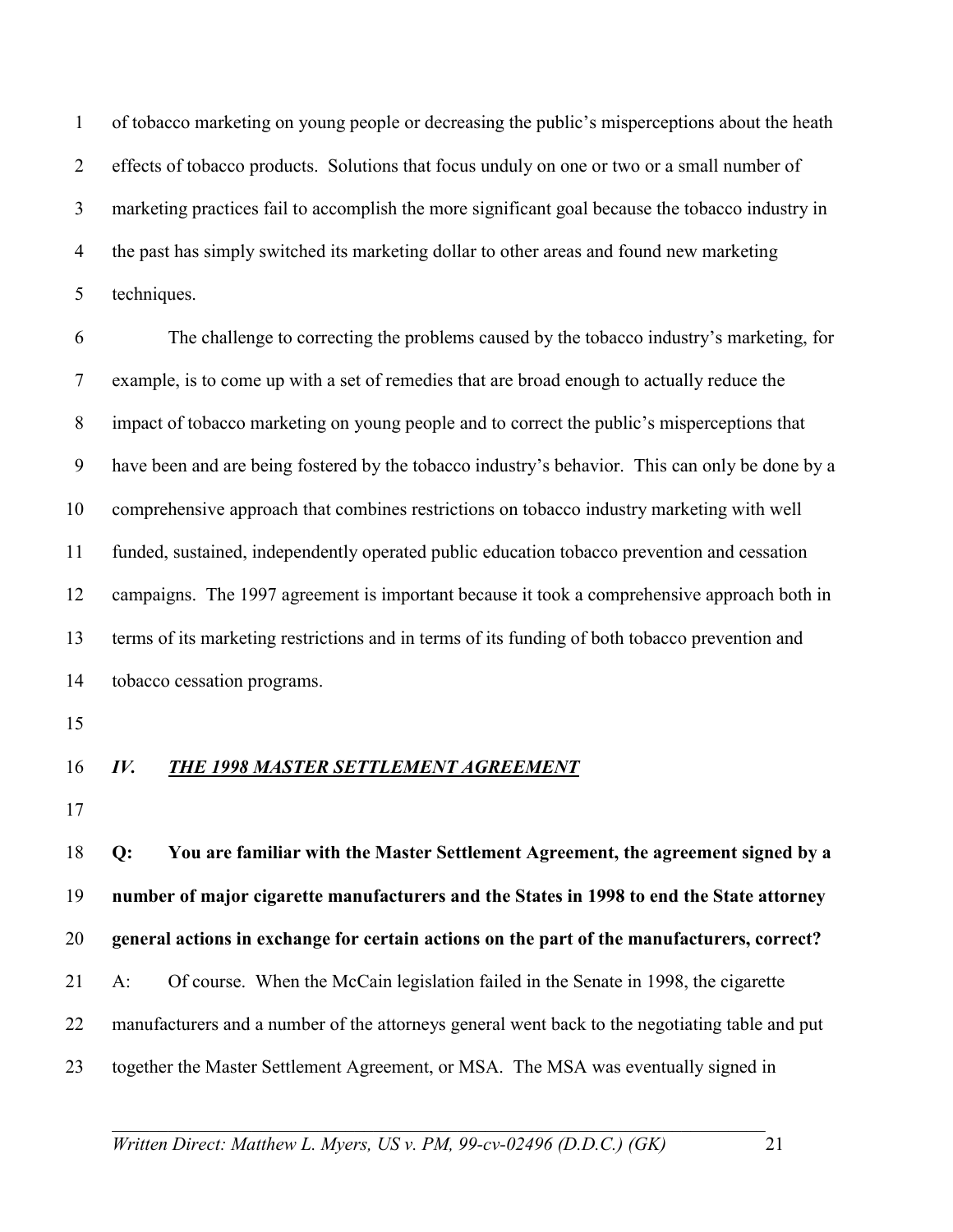1 November 1998. Neither I nr any representative of the public health community participated 2 directly in those negotiations.

## 3 **Q: How did the conditions in 1998 leading up to the MSA differ from those leading up**  4 **to the 1997 Proposed Resolution?**

5 A: The situation had changed in a number of important respects. Four of the most 6 aggressive attorneys general with four of the strongest cases had already settled their litigation 7 with the industry and were no longer participating. Also, a substantial number of attorneys 8 general who had not brought lawsuits or whose interest was primarily monetary had joined the 9 negotiations. Any proposal that would have required legislation including any proposal to 10 provide any tobacco company protection against liability broader than the settlement of the 11 specific cases was not a part of the discussions. In 1998, several of the remaining attorneys 12 general with the strongest public health concerns also had concerns about their cases.

#### 13 **Q: Are the two documents, the 1997 Proposed Resolution and the 1998 MSA, similar?**

14 A: No, there are important differences. The MSA is much more limited in the scope and 15 breadth of its public health-related provisions. The differences are not because any of the 16 problems had been solved in the interim, nor are they because the evidence about what remedies 17 would be most effective or what needed to be done had changed. With the failure of the McCain 18 legislation the State attorneys general could not offer the tobacco industry any form of relief 19 from liability that would require Congressional approval, and were therefore in a far weaker 20 bargaining position than they were it just a year earlier. There were other factors that altered the 21 State attorneys general's bargaining position that also led to the MSA being weaker and narrower 22 than the Proposed Resolution.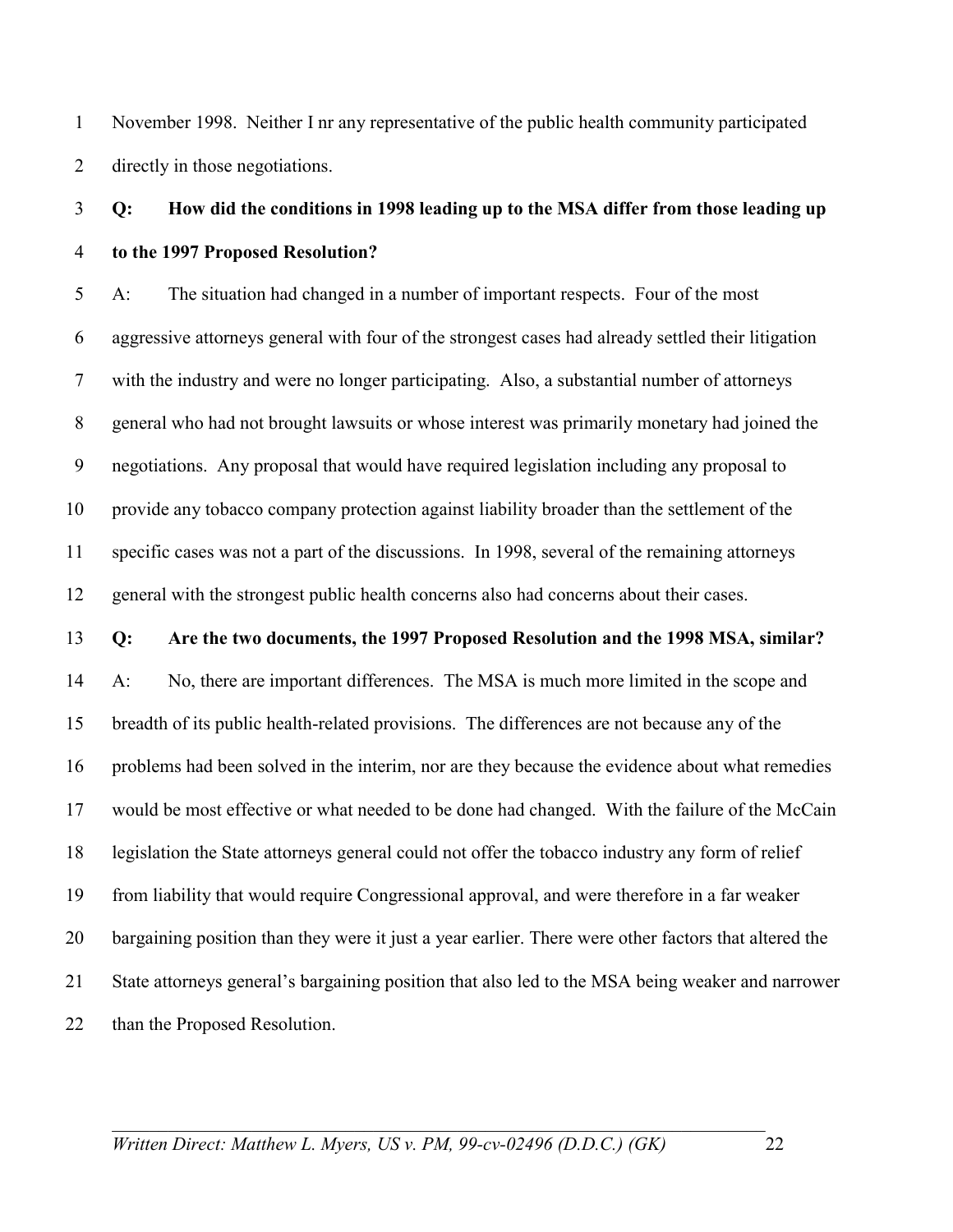## 1 **Q: How did the MSA differ from the 1997 Proposed Resolution from a public health**  2 **perspective?**

3 A: The differences are numerous and affect almost every aspect of the two agreements.

4 **Q: Can you please tell the Court the major differences?** 

5 A: Yes. And I will preface this by saying that the following is meant to be illustrative and 6 not comprehensive. The 1997 agreement provided \$1 billion in the first year increasing to \$1.5 7 billion a year, adjusted for inflation, for a sustained nationwide tobacco prevention and public 8 education program that would operate independent of the tobacco industry, which would have no 9 say over its content. These funds were independent of any funds the States received and were 10 scheduled to continue indefinitely. The MSA provided for \$300 million a year for public 11 education that was guaranteed for only five years and that contained limitations on how those 12 funds could be spent. There are no requirements in the MSA that the States spend any of their 13 settlement funds for these purposes.

14 The 1997 agreement also provided \$1 billion a year for the first four years and \$1.5 15 billion a year thereafter, adjusted for inflation, to fund smoking cessation programs for smokers. 16 The MSA did not specifically provide any funds for this purpose and did not require the states to 17 spend any funds for this purpose.

18 The advertising and marketing restrictions in the 1997 agreement were much more 19 extensive than those provided by the MSA. For example, the 1997 agreement restricted tobacco 20 ads in magazines with more than 15% or 2 million youth readers to black and white text only ads 21 because of the agreed upon impact on children of colorful ads with attractive images. No such 22 restriction is found in the MSA. The 1997 agreement limited the number, type, and location of 23 tobacco ads in the retail outlet because of concern about their impact on children. No such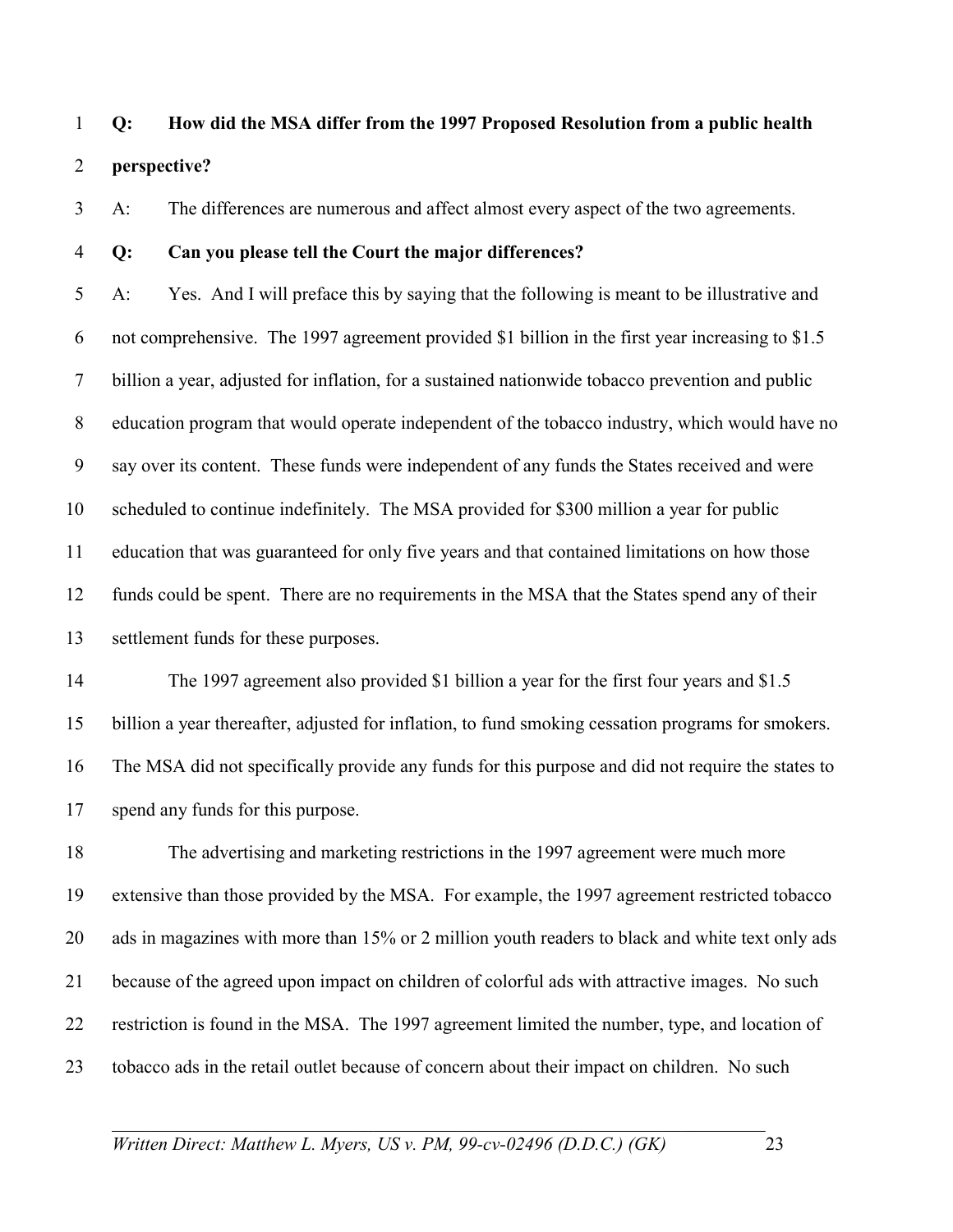1 provision is in the MSA. The 1997 agreement prohibited all outdoor tobacco signs because of 2 their impact on children. The MSA limited traditional tobacco billboards, but permitted outdoor 3 signs and outward facing signs on any building or property that sells tobacco products, including 4 those near schools and playgrounds. 5 The 1997 agreement eliminated all brand name sponsorships. The MSA curtailed the 6 number of such sponsorships, but continued to allow one brand name sponsorship per company 7 even if the sponsorship includes a series of events, such as a weekly racing series, that includes 8 very large audiences and is broadcast on national television. 9 The 1997 agreement recognized the impact of free giveaways on youth tobacco use and 10 banned offers of free non-tobacco gifts with the purchase of tobacco products. The MSA 11 prohibited tobacco brand name merchandise, like a Marlboro hat, but permits tobacco 12 manufacturers to give away free non-tobacco merchandise as an inducement to buy tobacco 13 products. 14 The 1997 agreement banned all human and cartoon images in tobacco ads. The MSA 15 banned only cartoon images. 16 The 1997 agreement included a provision to counter the public's misperception that 17 tobacco products that are marketed as "light" or "low tar" are less hazardous. The MSA contains 18 no such provision. 19 The 1997 agreement provided a comprehensive set of remedies to restrict youth access to 20 tobacco, such as requiring proof of age for tobacco purchases, limits on vending machines to 21 adult-only facilities, and a ban on self service retail displays. None of these issues is addressed 22 by the MSA. In addition, the 1997 agreement banned the sales of cigarettes in packs of less than 23 20; the MSA's temporary prohibition of these sales has expired. The 1997 agreement banned all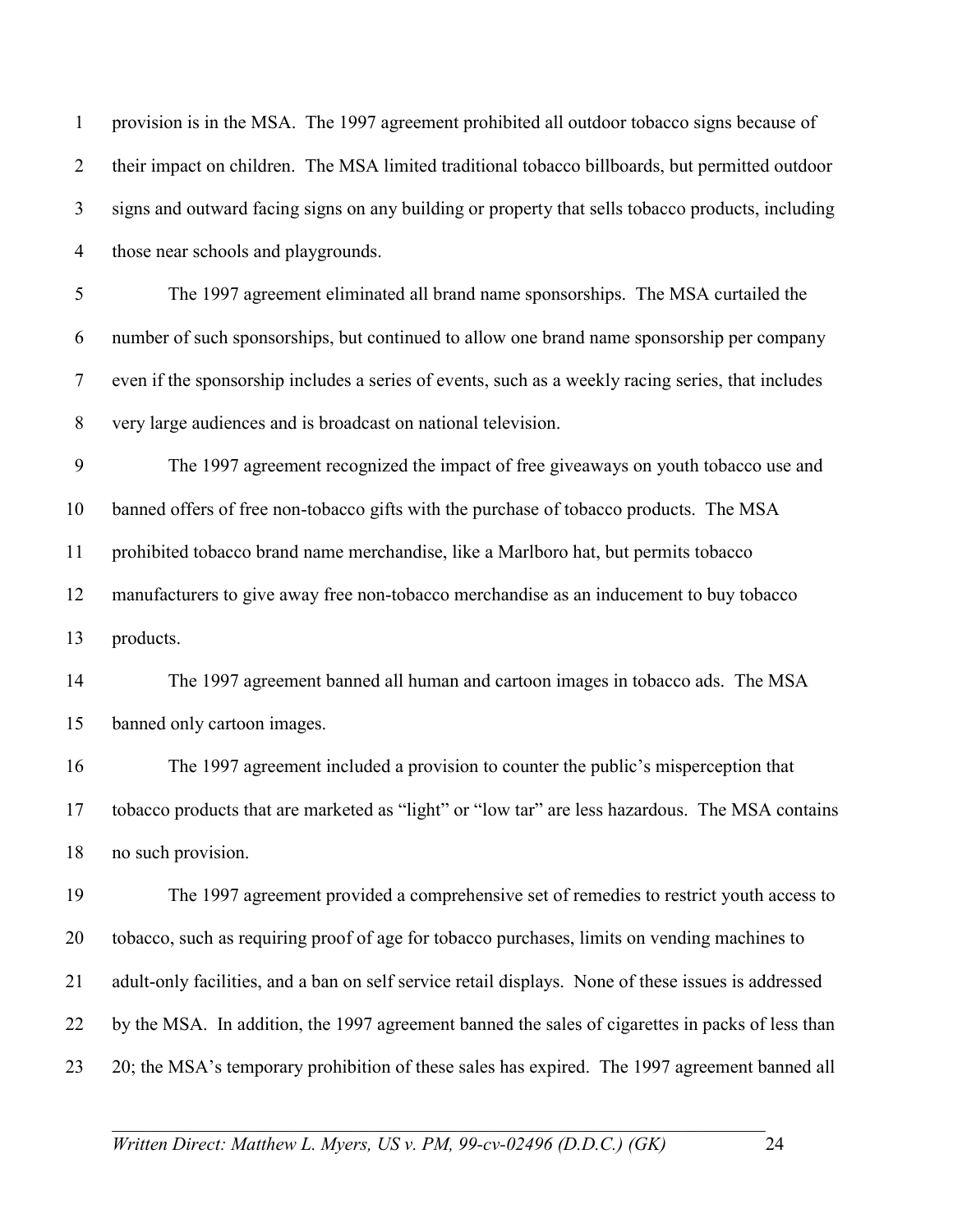1 free sampling because of the reported ineffectiveness on bans that limited free sampling to adults 2 only; the MSA allows free sampling in adult-only facilities, and the tobacco companies have 3 interpreted this limitation loosely.

4 The 1997 agreement sought to insure the tobacco industry's good faith compliance with 5 both the letter and spirit of the agreement going forward by imposing a mandatory surcharge on 6 the tobacco companies if certain specified youth tobacco use reductions were not met. The 7 MSA contained no such provision.

8 There are other differences between the two agreements, but these are illustrative.

### 9 **Q: Did you support the MSA publicly when it was announced?**

10 A: Yes. I knew that the MSA was weaker than the Proposed Resolution; but I made a 11 decision that we would have the greatest impact on our public health goals by working with the 12 State attorneys general to vigorously enforce the MSA rather than pointing out the areas not 13 covered by the agreement. We did point out that the MSA was more limited than the 1997 14 agreement, but urged public health organizations around the country to work with their State 15 attorneys general to attempt to maximize the positive impact of the MSA.

16 **Q: The Defendants in this case have repeatedly argued that there is nothing remaining**  17 **to be done now that the MSA is in place. Do you agree?** 

18 A: No, I disagree with that assertion. The MSA did limit certain tobacco industry marketing 19 practices that we were concerned about, but the experience since the MSA has demonstrated that 20 the MSA's gaps are very important. The MSA has not sharply curtailed overall youth exposure 21 to tobacco industry marketing or corrected the tobacco industry's continued misleading 22 marketing of its "light" and "low tar" products, nor has it resulted in the funding of the kind of 23 sustained tobacco prevention and cessation efforts that are necessary. In fact, from an historical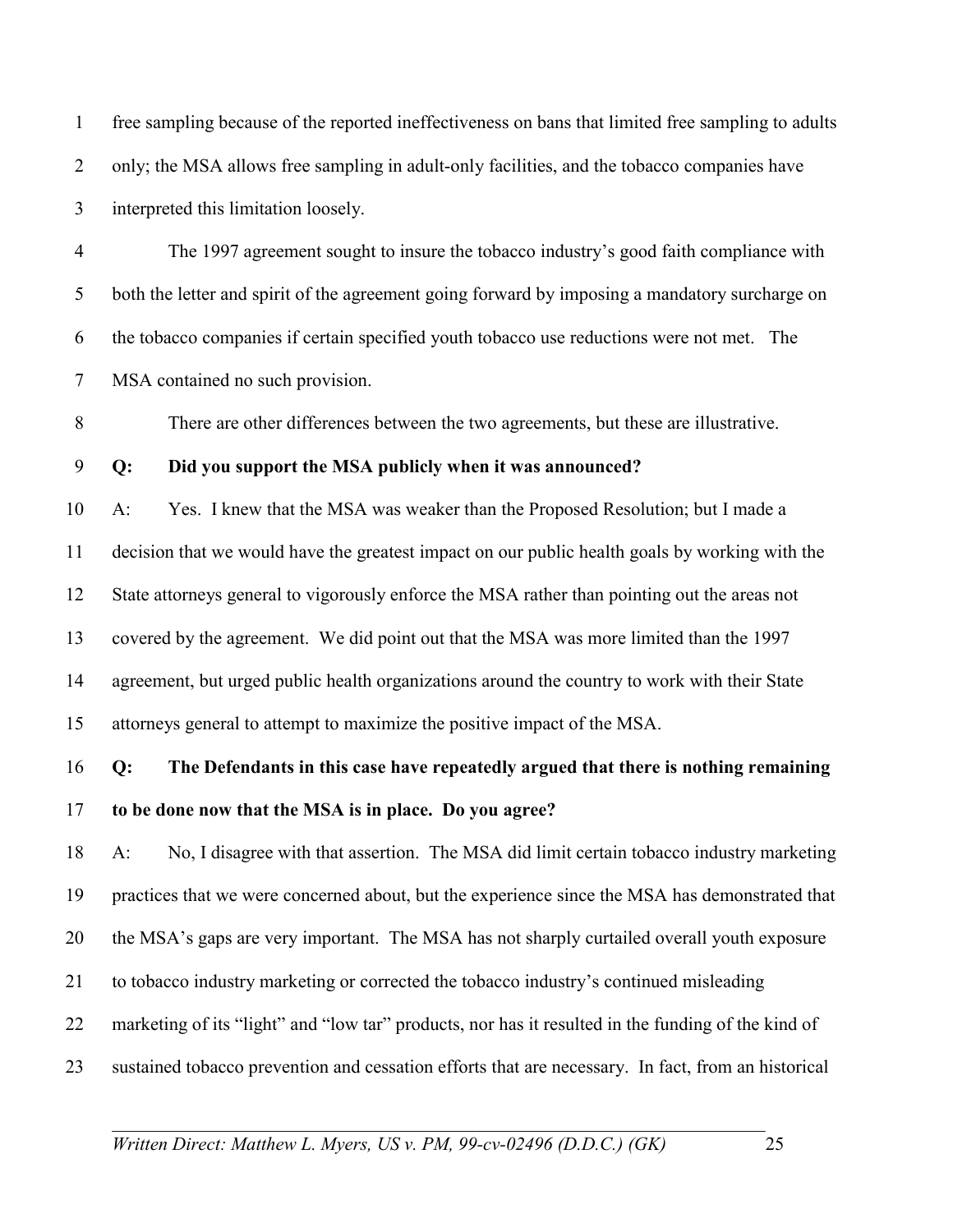1 point of view and according to the Federal Trade Commission's annual reports on tobacco 2 marketing, many of the forms of marketing that were curtailed by the MSA were already being 3 de-emphasized by the tobacco industry before the MSA, and many of the forms of marketing that 4 were left untouched by the MSA were already receiving increased funding prior to the MSA.

### 5 **Q: Why is a comprehensive set of solutions so critical?**

6 A: Just as the behavior of the tobacco industry has to be looked at comprehensively, so do 7 the means to remedy the impact of that behavior. One of the weaknesses of the MSA is that it 8 assumed that by restricting a small number of specific marketing tools without looking at the 9 broader picture, it would result in a fundamental change in both the amount of tobacco industry 10 marketing to which youth are exposed and the exposure of youth to the types of themes and 11 images that have the greatest impact on them. The MSA permitted the cigarette manufacturers to 12 increase its marketing in any area not specifically covered by the MSA unless the States could 13 prove that a company was "targeting" children, an extremely difficult standard to meet because it 14 requires the States to prove what a tobacco company intends.

15 **Q: When you say there are certain components of the 1997 Proposed Resolution that**  16 **remain vitally important today, what specifically are you referring to?** 

17 A: I am referring to youth access restrictions, marketing and advertising restrictions, 18 counter-advertising, cessation programs, a results-oriented youth smoking prevention program, 19 banning the use of misleading "lights" and "low tar" descriptors, and disclosure of industry 20 knowledge as to product risks. In 1997 our goal was a comprehensive plan to reduce the impact 21 of tobacco marketing on children. Each component of tobacco marketing must be looked at in 22 the context of the total picture, since it is the total marketing over the years before and after the 23 MSA that continues to reach children. Again, a comprehensive plan is what we were trying to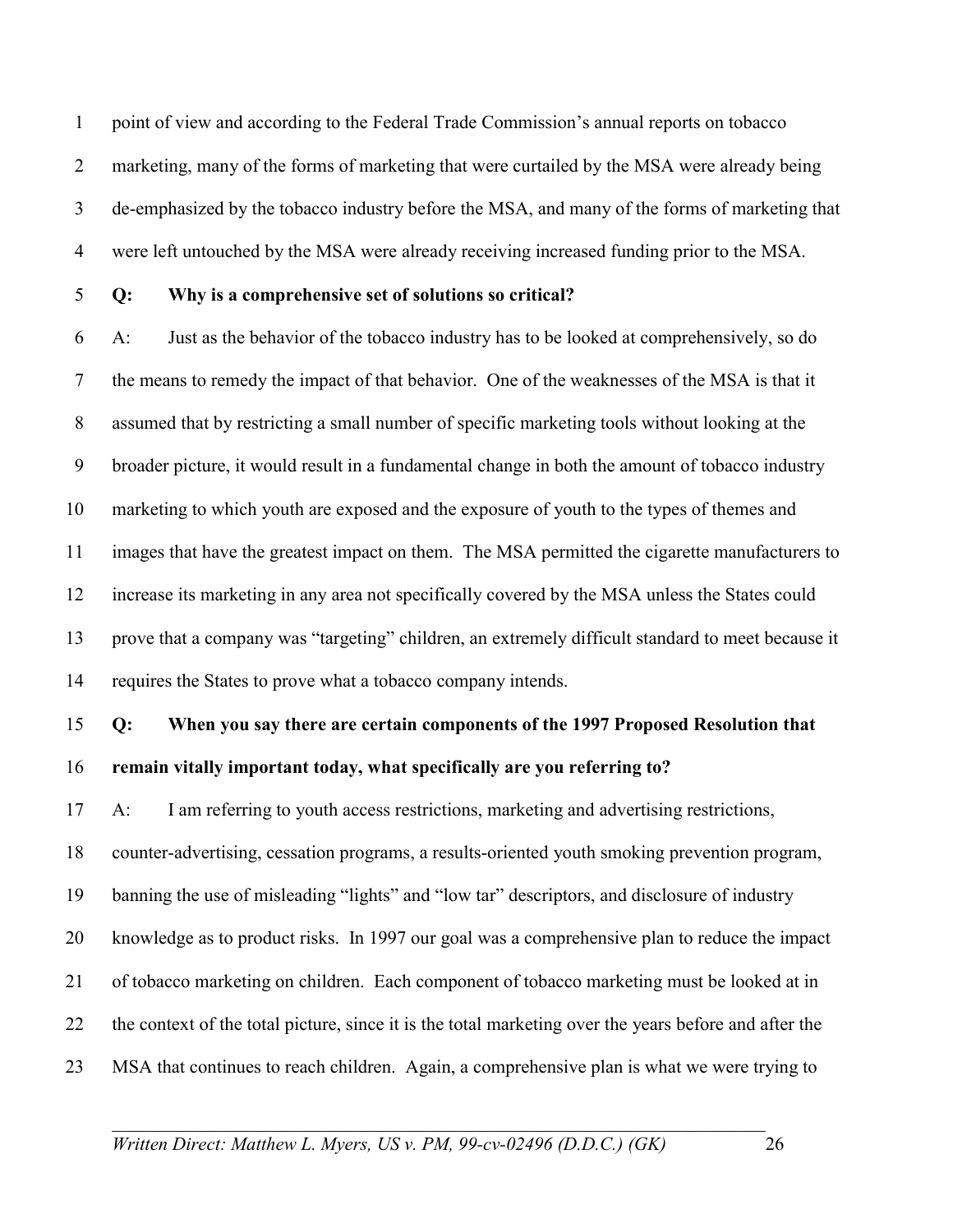| $\mathbf{1}$   |       | achieve in 1997, and the MSA, while it does place a number of important restrictions on the      |
|----------------|-------|--------------------------------------------------------------------------------------------------|
| $\overline{2}$ |       | companies, falls short in a number of key areas.                                                 |
| 3              |       |                                                                                                  |
| $\overline{4}$ | V.    | <b>CIGARETTE ADVERTISING / MARKETING</b>                                                         |
| 5              |       |                                                                                                  |
| 6              | Q:    | Let's look at those areas one by one in more detail. When you assess what remains                |
| 7              |       | to be done with respect to the marketing of cigarettes, and specifically brand advertising,      |
| $8\phantom{.}$ |       | what is your overall goal?                                                                       |
| 9              | $A$ : | The MSA has not achieved the goal of eliminating the marketing tactics and industry              |
| 10             |       | actions that continue to make tobacco products appealing to children, tactics that continue to   |
| 11             |       | expose children to tobacco marketing, and continue to mislead children about import aspects of   |
| 12             |       | the products.                                                                                    |
| 13             | Q:    | What did the 1997 Proposed Resolution require as to the marketing of cigarettes?                 |
| 14             | $A$ : | There were a number of provisions that I think are key today. As I am sure this court has        |
| 15             |       | heard, young people take up tobacco use for a complex set of reasons. Examinations of the        |
| 16             |       | impact of tobacco industry advertising on young people by prestigious organizations like the     |
| 17             |       | Institute of Medicine of the National Academy of Sciences in 1994, the National Cancer Institute |
| 18             |       | in 2001, the FDA in 1995 and 1996 and the Surgeon General on multiple occasions have             |
| 19             |       | examined the ways in which tobacco marketing impacts young people and interacts with the         |
| 20             |       | behavioral needs and wants of adolescents. These experts as well as others have noted that it is |
| 21             |       | important to examine both the frequency with which young people see tobacco ads and the          |
| 22             |       | themes and images projected by tobacco ads. They have also noted that young people are very      |
| 23             |       | price sensitive and that marketing techniques that make cigarettes much less expensive or give a |
|                |       |                                                                                                  |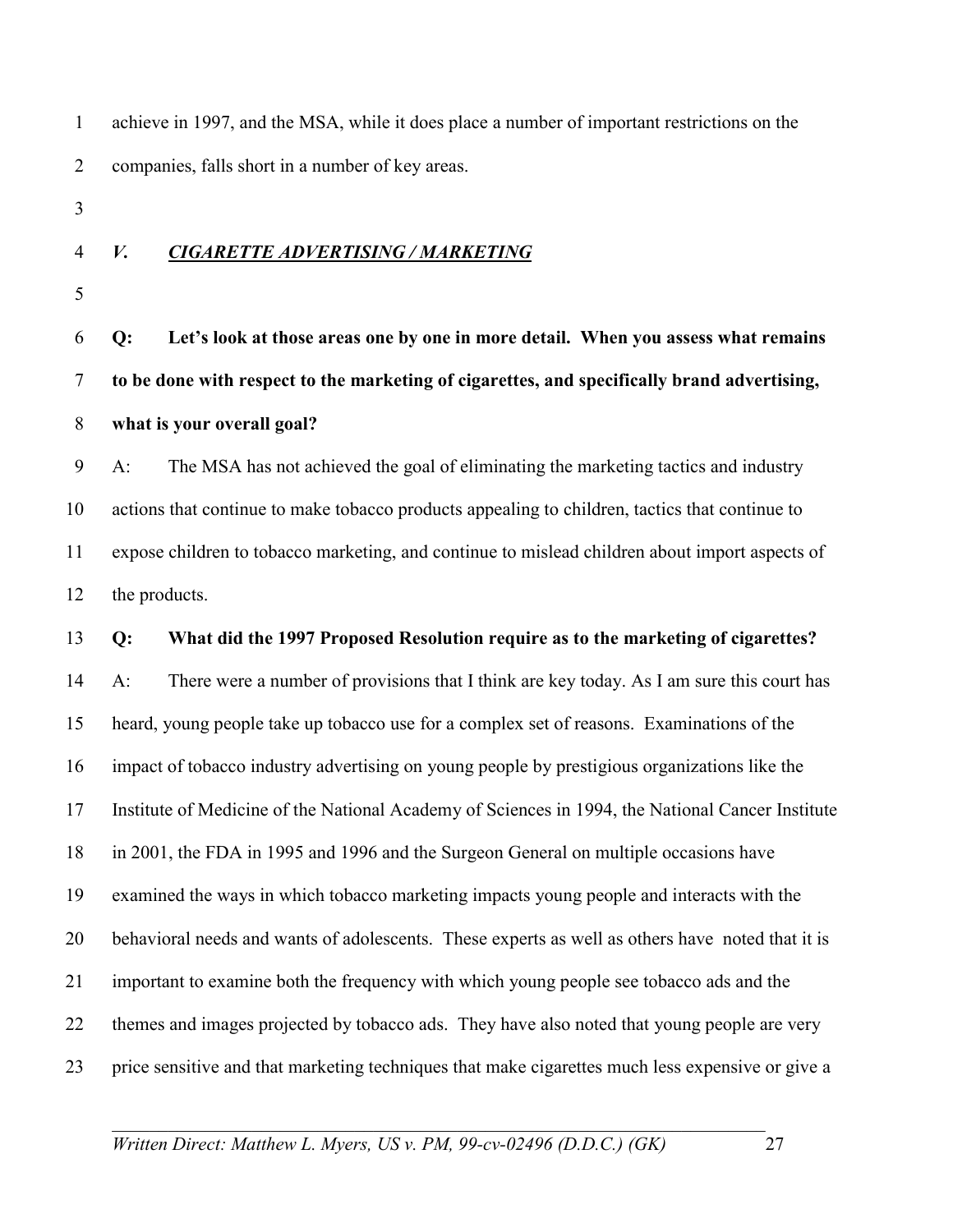1 youth the impression that they are getting something for nothing also contribute to youth tobacco 2 use. The June 1997 agreement contained marketing restrictions not contained in the MSA that 3 sought to address each of these areas.

4 The goal of the provisions in the Proposed Resolution that dealt with children was to 5 reduce youth exposure to cigarette marketing, both in terms of reducing the amount of marketing 6 to which young people were exposed and in terms of reducing their exposure to the type of 7 marketing that has been shown to have the greatest impact on young people. By its focus on 8 what marketing impacts young people rather than on whether the tobacco industry was 9 "targeting" young people, it was *outcome* oriented. Except for the specific restrictions, the 10 MSA, in contrast, is intent oriented in that it requires the states to prove that the *intent* of the 11 cigarette manufacturers was to target young people. Outcomes are measurable and testable. The 12 companies have claimed that they have never targeted young people in any ad ever.

#### 13 **Q: Why are these distinctions important?**

14 A: The 1994 Report of the Institute of Medicine contains a lengthy discussion of how 15 tobacco advertising interacts with the cognitive development stage of young people. The report 16 concludes it is the appeal of advertising to the emotions and attitudes of young people that is the 17 key. This report also recognizes that image advertising takes advantage of the fact that 18 adolescents' cognitive development has not reached full maturation, and that image advertising 19 plays on the adolescent short-term outlook and their desire to find tools to enhance their image of 20 themselves as rebellious, fiercely independent, risk-taking, and cool.

21 The 1994 Report also has a discussion of the psycho-social factors that impact tobacco 22 use among kids, factors which includes image advertising. The FDA rulemaking has a lengthy 23 discussion of the evidence that the FDA used to conclude that image advertising contributes to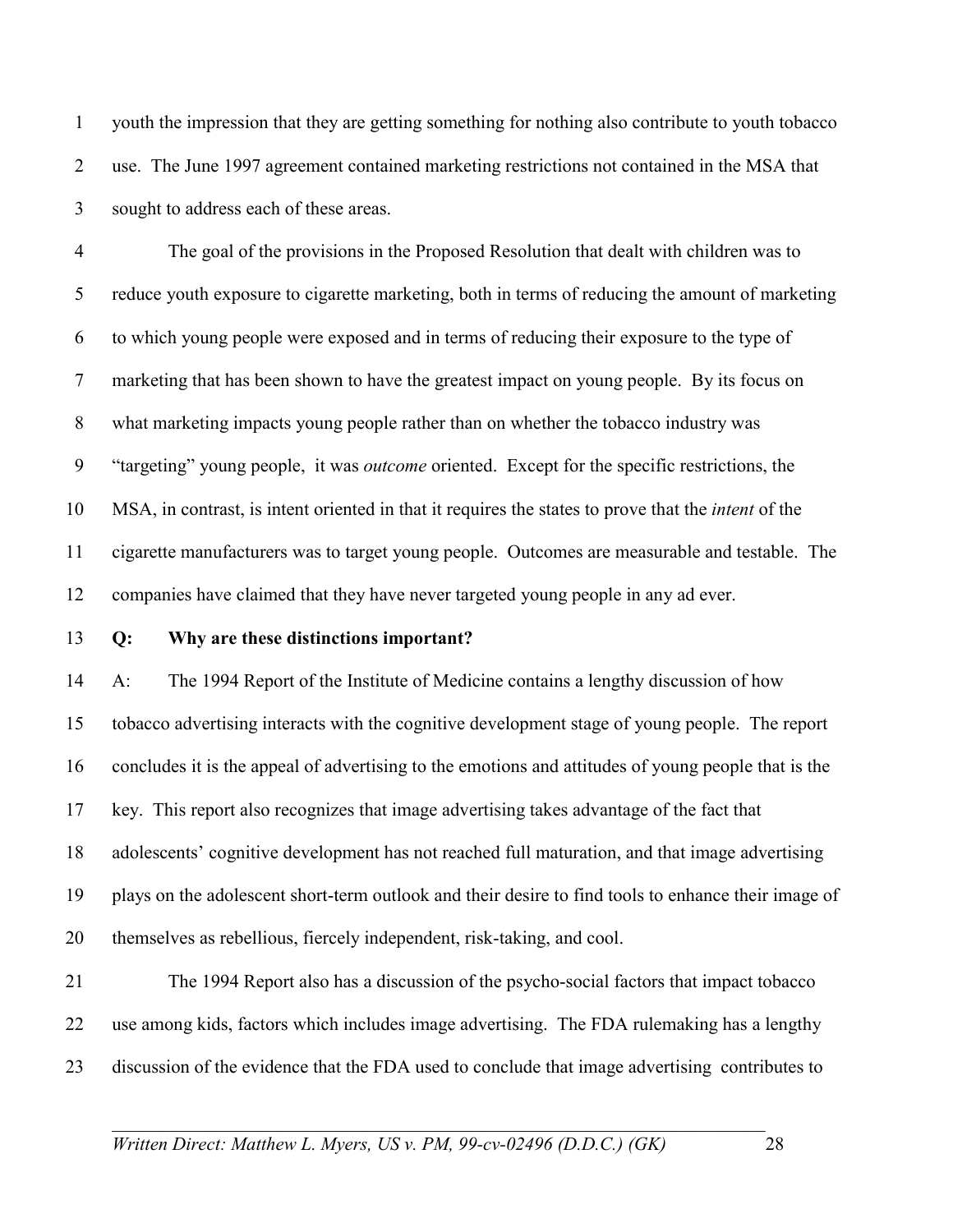1 tobacco use among children. We relied on these when we drafted the provisions of the 1997 2 Proposed Resolution. The 2000 Surgeon General's Report reaches the same conclusion, as does 3 NCI Monograph 14. A number of other individual studies also document the impact of tobacco 4 marketing and youth tobacco use. The fact that 80-90% of all children who smoke cigarettes 5 smoke the three most-heavily advertised brands is also instructive.

6 Lastly, these reports also found that when young people are bombarded with tobacco 7 marketing, it impacts their perception about how many people smoke, how many of their peers 8 smoke and whether smoking is still the societal norm in the United States. This misperception is 9 important because there has been found to be a correlation with a young person's belief that the 10 majority of their peers smoke with their likelihood of smoking. Thus, quantity as well as quality 11 of tobacco marketing exposure is relevant.

12 **Q: What did the manufacturers agree to as part of the 1997 Proposed Resolution with**  13 **respect to the exposure of young people to the type of themes and images identified by these**  14 **reports and other public health experts?** 

15 A: The 1997 agreement took a broad look at where youth are exposed to these type of 16 marketing images and themes and systematically sought to reduce youth exposure to them. 17 Thus, it limited ads in magazines with more than 15% or more than 2 million youth readers to 18 black and white text only. It did the same thing in retail outlets because of the data about the 19 frequency with which teens go to convenience stores. It eliminated all outdoor signs because 20 outdoor signs heavily rely on broad imagery. And it banned all brand name sponsorships, 21 particularly because of the powerful impact of music, racing and rodeo sponsorships on young 22 people.

### 23 **Q: Does the MSA address image-based advertising?**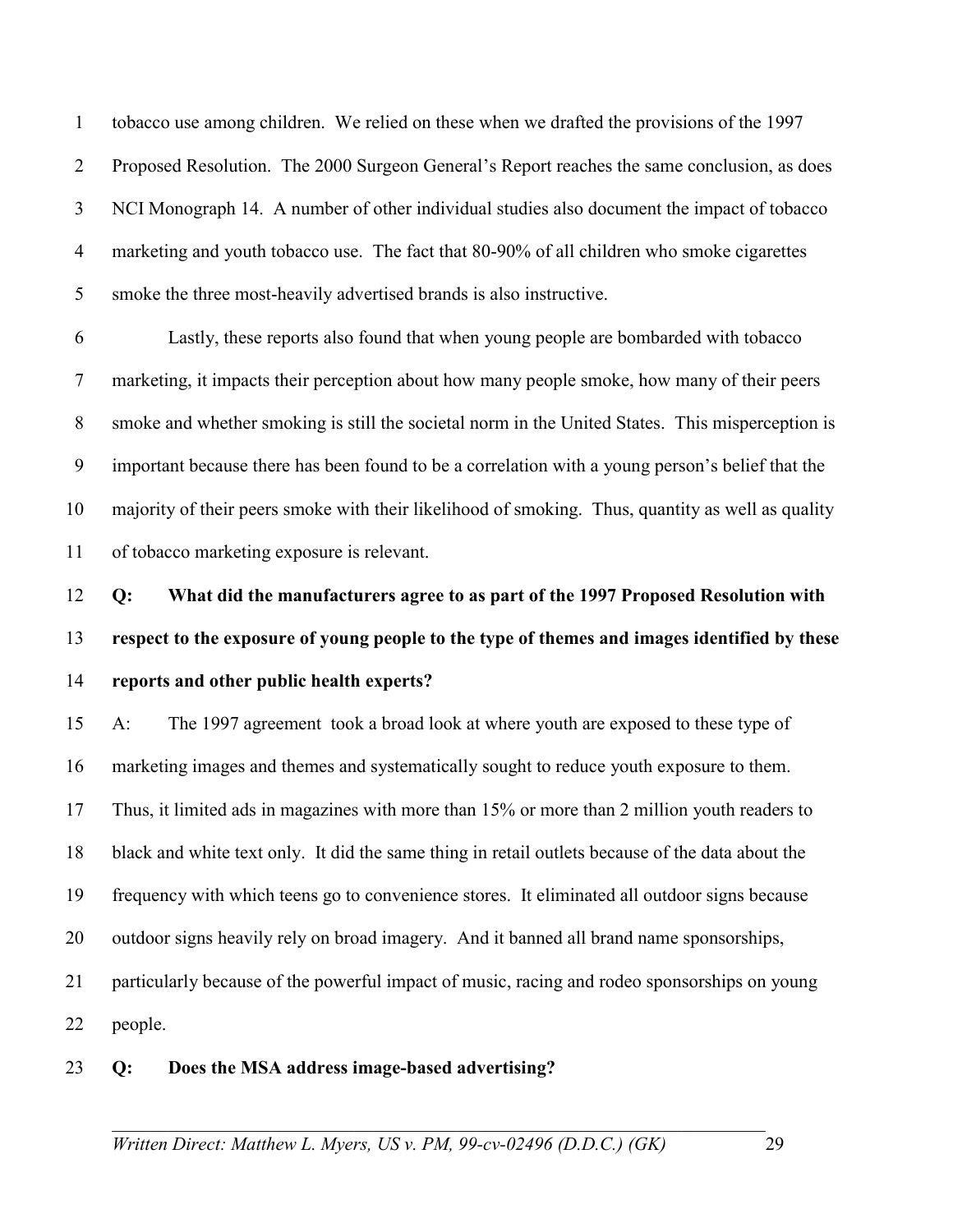1 A: Not to the same degree. It does curtail the number of sponsorships, eliminates brand 2 name clothing apparel, curtails the number of outdoor signs and eliminates the use of cartoon 3 characters, but does not meaningfully address any of the areas I have noted above.

4 **Q: What impact has the MSA on the overall exposure of youth to tobacco marketing?**  5 A: The tobacco industry has actually increased its overall marketing expenditures since the 6 MSA and has done so in locations and ways that have been identified in the reports I noted above 7 as having an impact on children. I have not seen any significant evidence that children are 8 seeing substantially less tobacco marketing. Retail outlets are filled with ads and marketing 9 materials. Many stores have signs that face outdoors or are outdoors. Some companies continue 10 to market in magazines with large number of youth readers. Brown and Williamson continues to 11 associate its products with music events and even with the demise of the Winston sponsorship of 12 the NASCAR racing series, brand name sponsorship, such as the Marlboro race team, continues 13 to reach wide audiences that include many youth.

### 14 **Q: What have you seen in the years that have followed the MSA?**

15 A: Subsequent to the MSA, children continue to be exposed to the types of imagery and 16 marketing that has the most impact. For example, immediately after the MSA tobacco 17 marketing in magazines with large youth readership went up until the State Attorneys General 18 opened an investigation into the practice. A number of companies have now suspended or 19 curtailed their marketing in these magazines, but there is nothing to stop them from increasing 20 their presence in these magazines once the pressure and spotlight are off.

## 21 **Q: Where does advertising that has been identified as appealing to young people**  22 **continue?**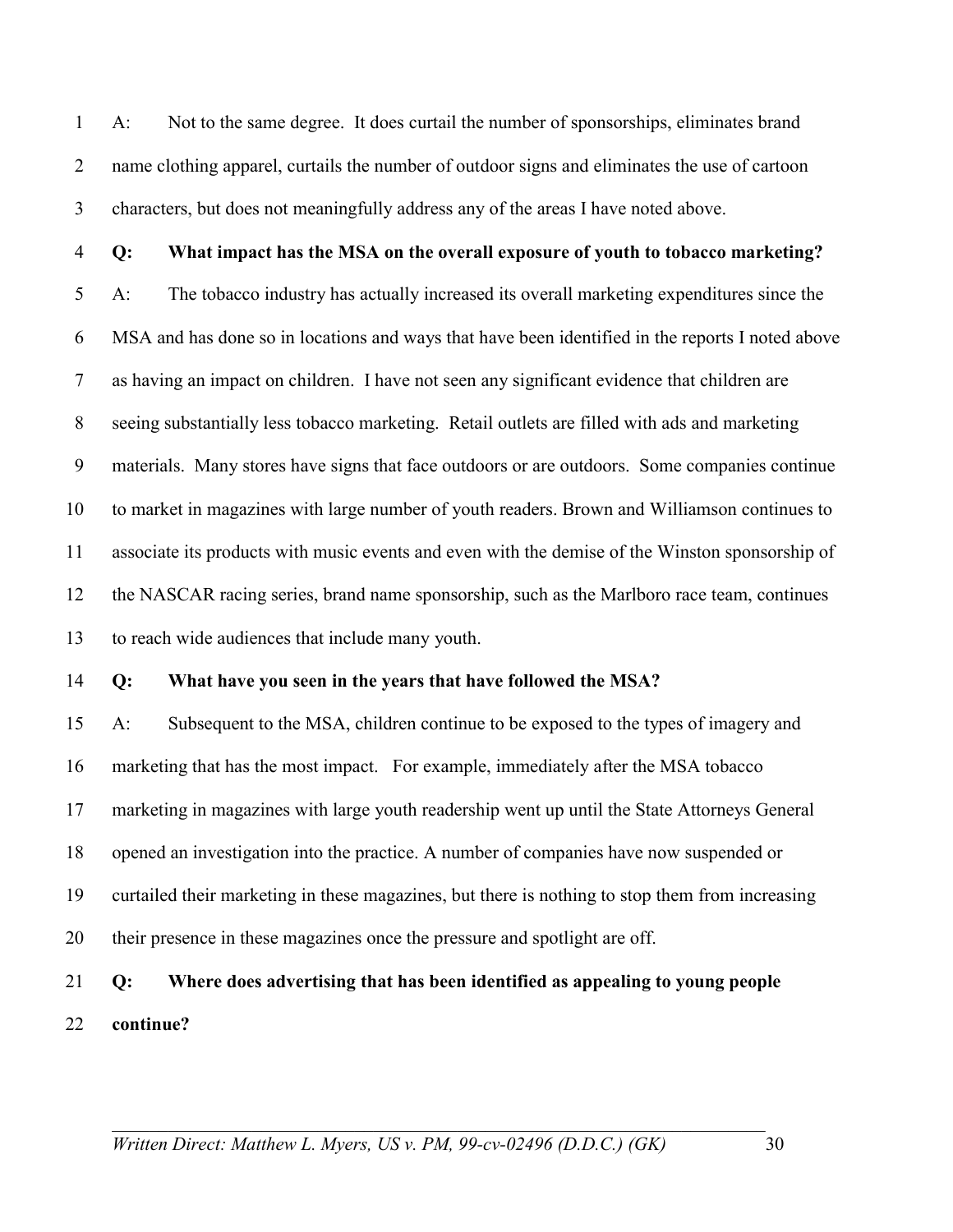1 A: This type of advertising continues, among other locations, in retail outlets, on outdoor 2 signs on or near retail stores that sell tobacco, in sports stadiums where tobacco-sponsored events 3 or teams are participating, in direct mailings, and promotional offers. For example, R.J. 4 Reynolds has been advertising new sub-brands of Camels such as Mocha Mint and Winter 5 Toffee in *Rolling Stone*, *Glamour*, *Cosmopolitan*, and *Elle* magazines. The Marlboro cowboy is 6 still in retail in some places. Reynolds has used tattoos, rebellion, and sensual imagery in its 7 advertising of Camel and Winston. The Camel "Pleasure to Burn" campaign combines 8 sensuality with rebellion. Brown & Williamson has used image advertising for its Kool brand 9 emphasizing the hip hop image in its "Kool Mixx" and "Kool House of Menthol" campaigns. 10 Lorillard's Newport "Pleasure" advertising utilizing images of healthy people having fun, risk 11 takers, and sports. Lorillard's advertising of its Maverick brand has used "Maverick Dudes" to 12 feed off of the image of rebellious young men. The Philip Morris image advertising for Virginia 13 Slims "Find Your Voice" campaign, using imagery that associates smoking with freedom, 14 independence, and emancipation of minority populations is another example. So what we see is 15 that many, if not all, of the most popular brands still employ image advertising that studies show 16 have youth appeal.

#### 17 **Q: Let's talk about outdoor signs advertising cigarette brands. What did the 1997**

#### 18 **Proposed Resolution say here?**

19 A: It banned all outdoor tobacco product advertising.

# 20 **Q: You know that the MSA has provisions restricting outdoor advertising, correct?**

21 A: Yes, but the MSA is not by any means a complete solution. The MSA restricts only 22 certain limited aspects of outdoor advertising. This restriction has reduced the ubiquity of 23 tobacco advertising outdoors and represents a solid step forward, but its impact is blunted by the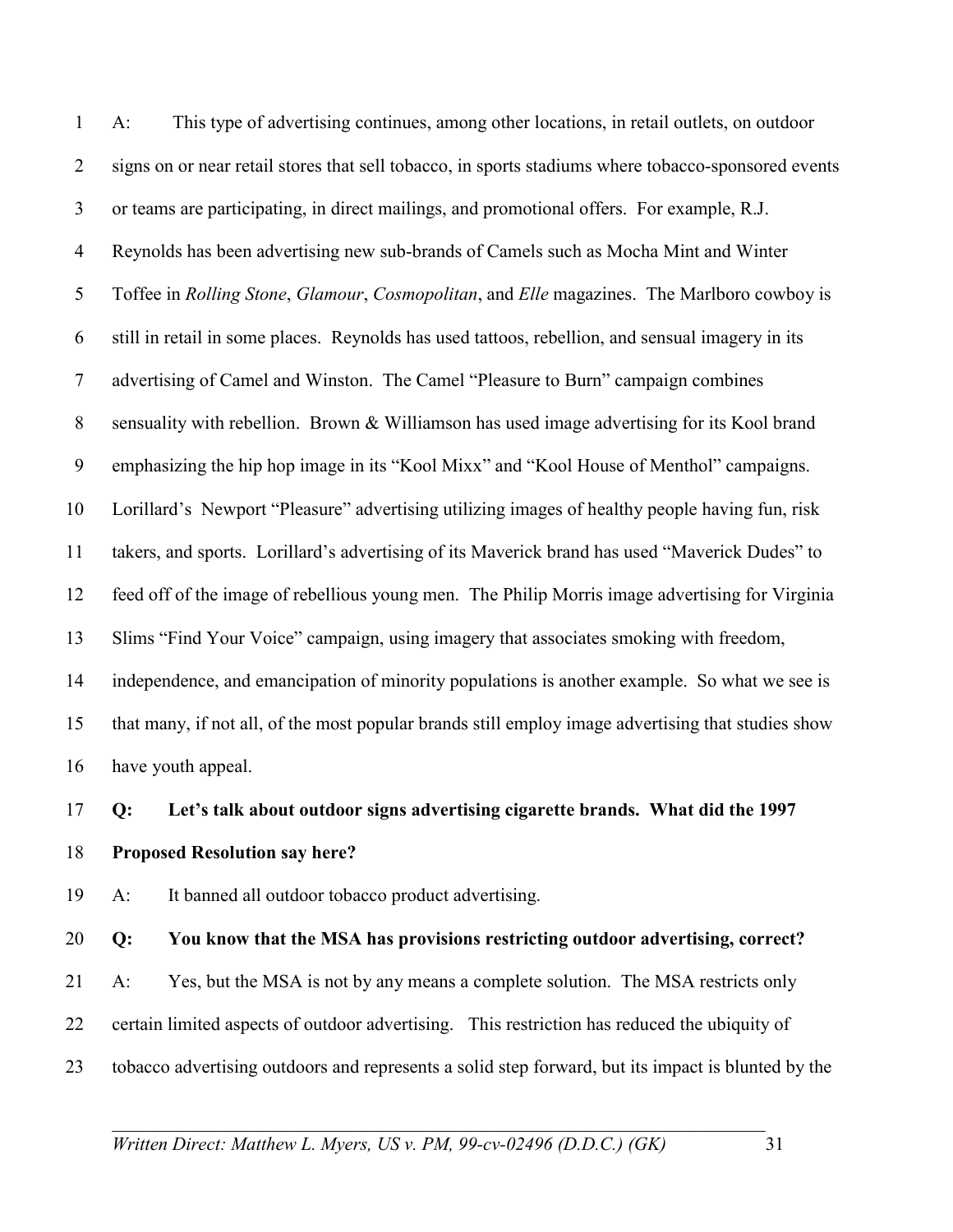1 fact that it permits signs on the premises of stores even those close to schools. Its overall impact 2 is less clear because the FTC annual reports on tobacco industry marketing expenditures 3 indicated before 1998 that the tobacco industry was already moving away from billboard 4 advertising to other areas.

5 **Q: What is the impact of the MSA permitting outdoor signs on the premises of retail**  6 **outlets that sell cigarettes?** 

7 A: There are hundreds of thousands of locations today where cigarettes are sold, including 8 grocery stores, convenience stores, and gas stations. Obviously a great number of children are 9 exposed to this. You have children either alone or with parents going to the cash register to buy, 10 say, a drink and a bag of potato chips and being greeted by a wall of tobacco advertising behind 11 the register and smaller displays on nearby counters. This is part of the ubiquitousness of the 12 marketing. This marketing serves as a vehicle to accomplish one of the youth-oriented goals 13 identified by the Institute of Medicine (IOM) in its 1994 report, that is, the use of the presence of 14 tobacco marketing to create the false impression among young people that smoking is the norm 15 and most people smoke.

**Q: We have heard testimony in this case from the CEO of Philip Morris that the company has placed restrictions on retailers who want to participate in the company's "Retail Leaders" merchandising program to sell Philip Morris brands. These steps involve "consolidating" the point of sale marketing and contractually requiring compliance with the MSA. Isn't this a step in the direction of reducing the volume of advertising that children are exposed to?** 

22 A: In evaluating the impact of any particular change, including those changes that Philip 23 Morris has talked about in its Retail Leaders program, you have to look at the overall reach and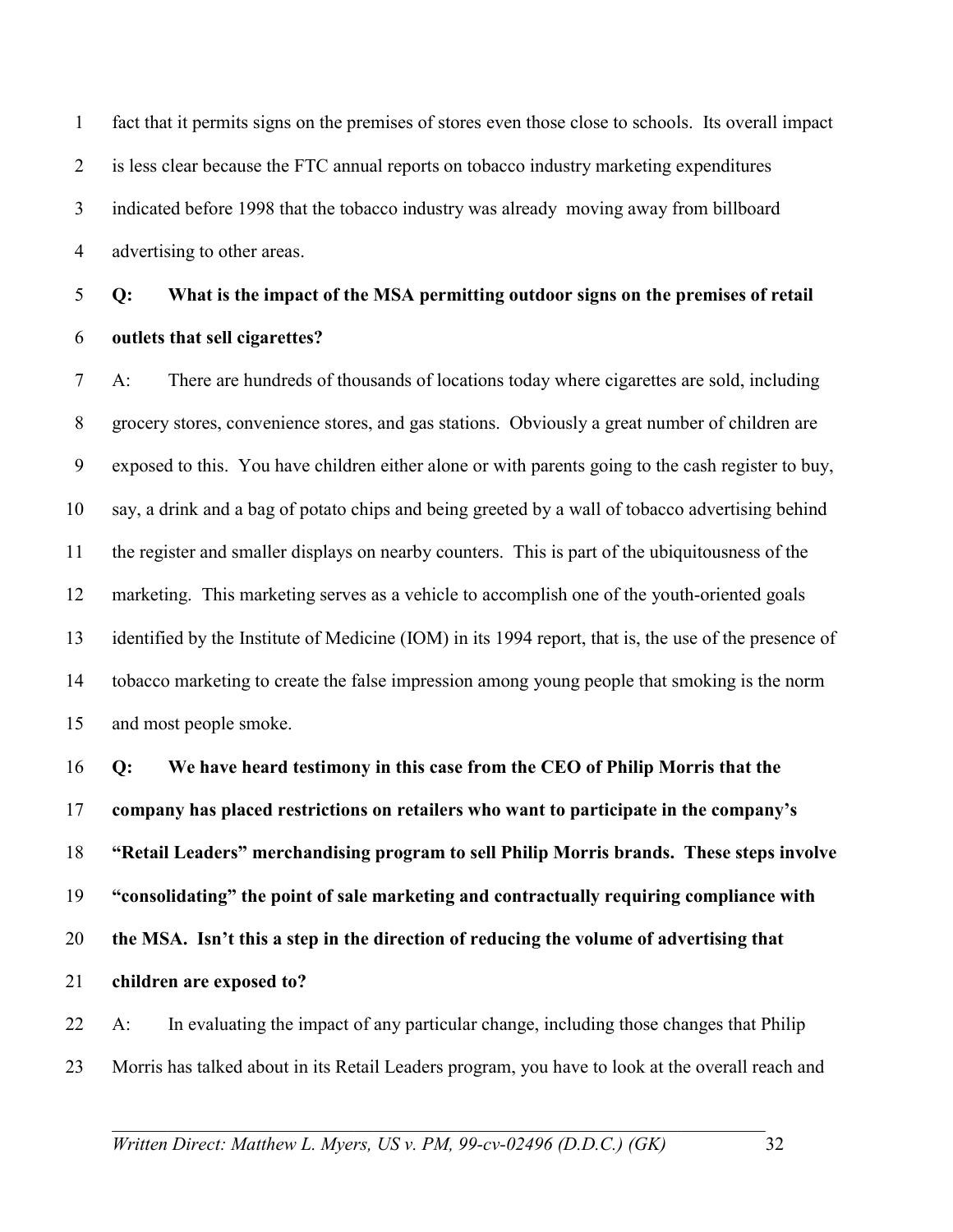1 impact of that company's marketing efforts in reaching young people and exposing young people 2 to the type of marketing that has the greatest impact on them, not just on any one aspect

3 Removing a particular type of advertising, even one that has been identified as effective 4 in reaching kids is a positive step forward only if it is accompanied by a broader overall 5 reduction in the marketing that reaches children. Curtailing specific forms of advertising at the 6 retail outlet, or placing cigarettes behind the counter, will have an impact only is it is not 7 countered with significant marketing in other ways and in other areas.

8 A number of the components of the Retail Leaders Program could represent a step in the 9 right direction if they were done in such a way as to actually reduce youth exposure to tobacco 10 marketing, but you cannot determine the overall marketing foot print of Philip Morris or any 11 other company by looking at such a program in isolation. For example, Philip Morris also 12 requires retailers to display the Marlboro packages very prominently and in the line of sight of 13 patrons as they are checking out. They have also heavily discounted Marlboro, the number one 14 selling brand among children and continue to foster the presence of the western rugged imagery 15 that helped make Marlboro the cigarette smoked by more young people than any other cigarette. 16 If we are looking for a comprehensive plan to address the problems of advertising and youth, a 17 plan to reduce youth exposure, we have to obviously look far beyond what Philip Morris is doing 18 with its Retail Leaders program.

19 **Q: Another means the cigarette manufacturers employ to advertise their products is**  20 **magazine advertising. What restrictions or prohibitions does the MSA require as far as**  21 **print advertising?** 

22 A: There are none.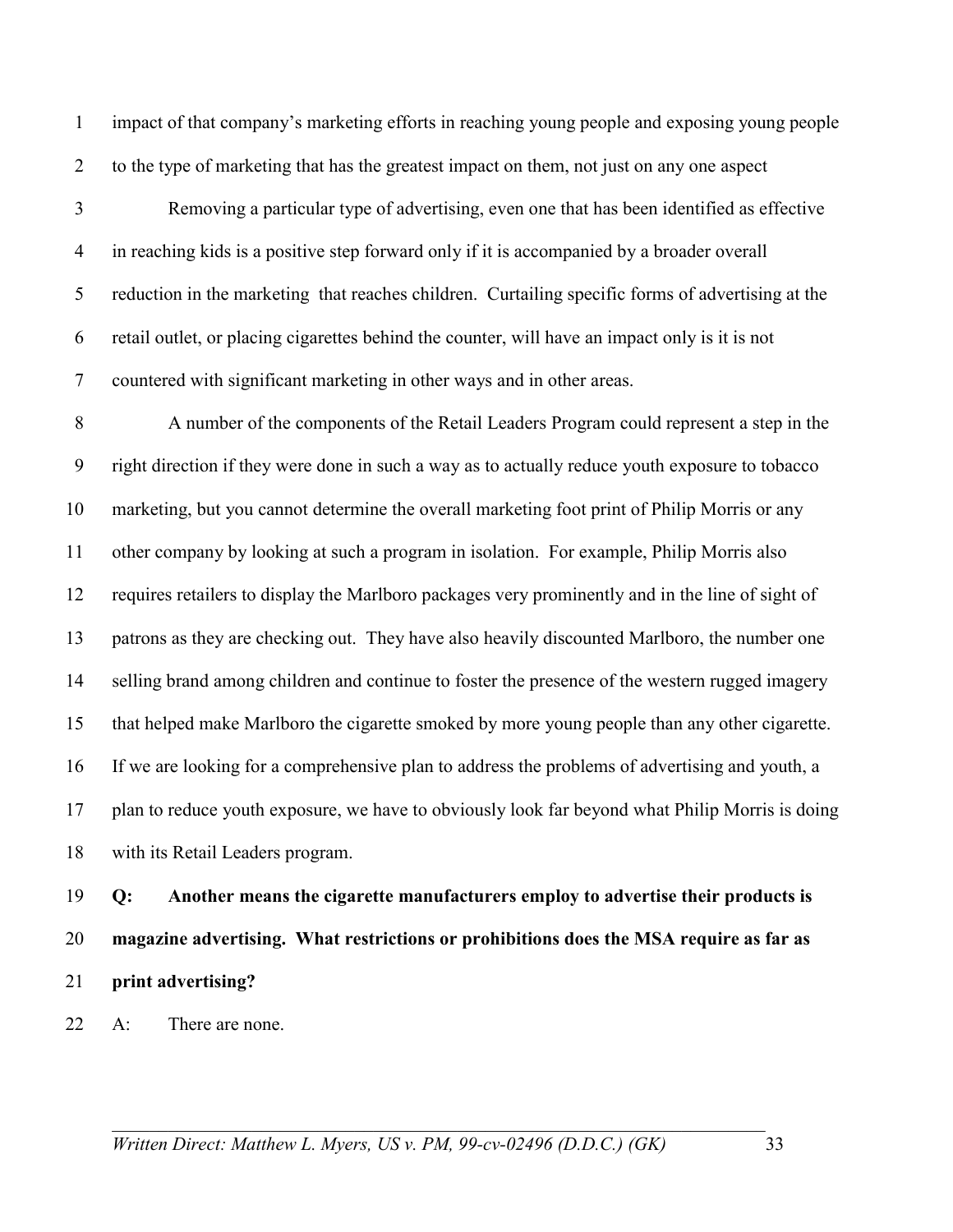## 1 **Q: What remains to be done in the way of magazine advertising to further the goals of**  2 **preventing and restraining future misconduct by the cigarette manufacturers?**

3 A: The 1997 proposal and the proposed FDA rule on magazine advertising provide good 4 benchmarks. I have already noted that they would prohibit pictures and colorful image 5 advertising in magazines read by large numbers of young people. In evaluating youth readership, 6 it is important to use industry standard data generated for measuring youth readership by a 7 reliable, third-party data collector as to what percentage of a magazine's readership is youth. 8 The names that come to mind of firms that measure readership data are MRI and Simmons. The 9 companies cannot be permitted to rely on a magazine's or a publisher's own figures of its youth 10 readership, because these estimations are biased and have proven wrong in the past. In addition, 11 we have to look at readership data, not subscribership data, if we are trying to get the best 12 estimate of how many young people are exposed to the advertising in a particular magazine, 13 because few children subscribe to magazines, even those that are heavily read by children. For 14 these reasons, the cigarette manufactures must be prohibited from advertising in magazines for 15 which they have no independent data.

### 16 **Q: How do you define magazines with significant youth readership?**

17 A: The FDA defined this as readership exceeding either 15% of total readership or 2 million 18 youth readers, with these numbers based on independent, verifiable, third party readership data. 19 While this 15% figure is conservative, given the U.S. population, I am comfortable with the FDA 20 definition.

## 21 **Q: What other major method do cigarette manufacturers use to get their brand names**  22 **in front of a significant segment of the youth population?**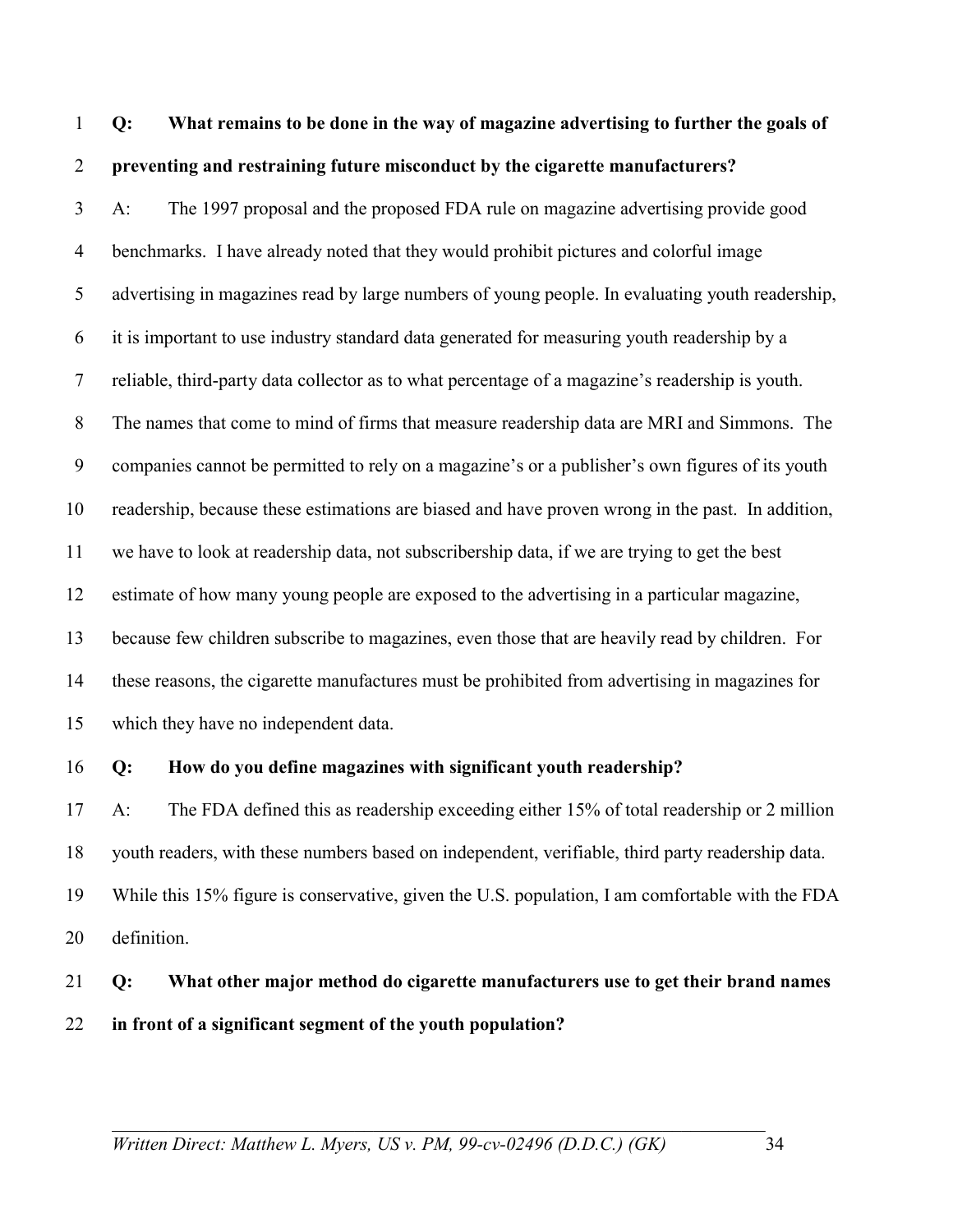1 A: We have to look at brand name sponsorships, that is, when the companies pay third 2 parties such as racing teams and concert promoters to place their brands in places where the 3 audiences and press will see them. Historically, the tobacco industry has used brand name 4 sponsorships to get cigarette brands in front of large music and sports audiences.

5 **Q: Did the 1997 Proposed Resolution look at sponsorships?** 

6 A: Yes, it banned them outright.

7 **Q: What have you seen in the years following the MSA with respect to sponsorships?** 

8 A: The MSA has allowed the industry in this country and overseas to continue to use brand

9 name sponsorships to gain exposure to audiences that include large numbers of children. We

10 still have music sponsorships and racing team sponsorships in the United States and overseas.

11 The fact that the MSA sponsorship limitation continues to permit each manufacturer a

12 sponsorship of racing series whose races can occur every week before audiences that can include

13 100,000 people and are broadcast nationwide is a serious loophole.

14 **Q: Why is that?** 

15 A: It is important to understand that race car sponsorships do not start and finish the minute 16 the race starts and finishes. Brand name signs are plastered around racetrack and arenas, and 17 kids are exposed to the imagery often for days before and after the event. Therefore, while the 18 MSA sponsorship limitation has resulted in fewer sponsorships, it does not adequately deal with 19 this very powerful marketing mechanism.

- 20 **Q: How do international brand name sponsorships make the situation more difficult?**
- 21 A: International brand name sponsorships impact the United States via a number of routes,
- 22 including the media and the internet. Philip Morris in particular is the largest presence at the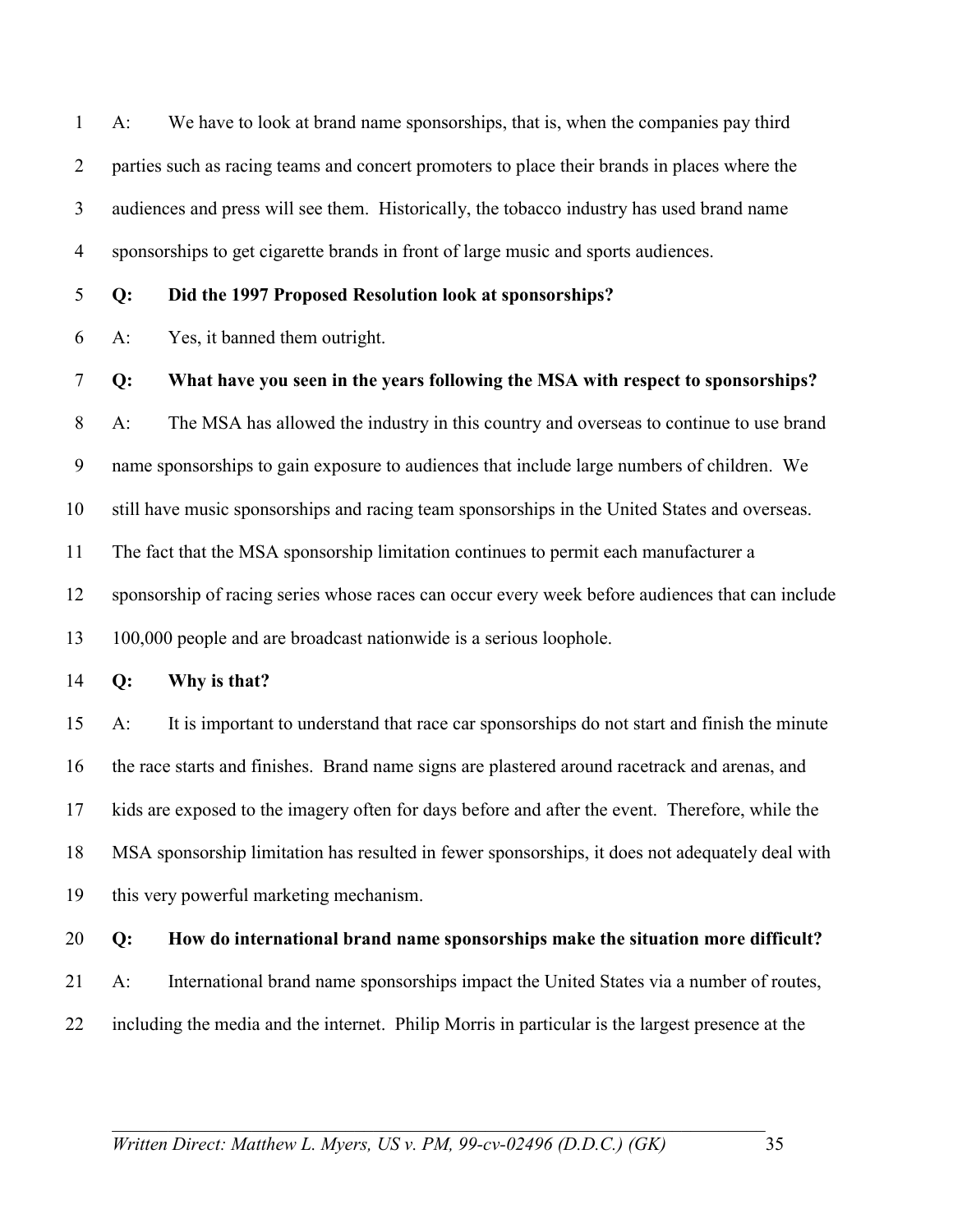1 international Formula One car racing circuit. Formula One is one of the most popular sports 2 series in the entire world, and is broadcast back here in the United States.

3 **Q: Yes, but Philip Morris claims that the sponsorship of its Formula One team is**  4 **technically paid by Philip Morris International, an affiliate who is not a signatory to the**  5 **MSA.** 

6 A: As a technical matter, this is true, and illustrates out one of the loop holes in the MSA 7 that Philip Morris has been able to exploit. The Philip Morris Formula One sponsorship enables 8 the companies to get the Marlboro brand in front of a worldwide audience, including an audience 9 here in the United States. Viewers see only the Marlboro logos all over the race cars and 10 uniforms. The fact is that the source of the Marlboro Formula One racing team sponsorship is 11 indistinguishable to the American viewer from the source of Philip Morris's other brand name 12 racing sponsorship, the Marlboro Indy Car racing sponsorship. Altria, the parent of both Philip 13 Morris USA and Philip Morris International can control how the Marlboro logo is used by either 14 company.

**Q: I want to show you a series of documents related to Formula One racing and the Philip Morris sponsorship. These are marked as U.S. Exhibits 93263**, **93250, 92110 93339, 93340, 93341, 93342, 89461, 89462, 93256, 93274, 93276, and 93290? Have you seen these documents before?** 

19 A: Yes.

### 20 **Q: What do these exhibits show?**

21 A: These exhibits demonstrate how the international Philip Morris Formula One sponsorship 22 impacts audiences and viewers in the United States, particularly when the races are broadcast in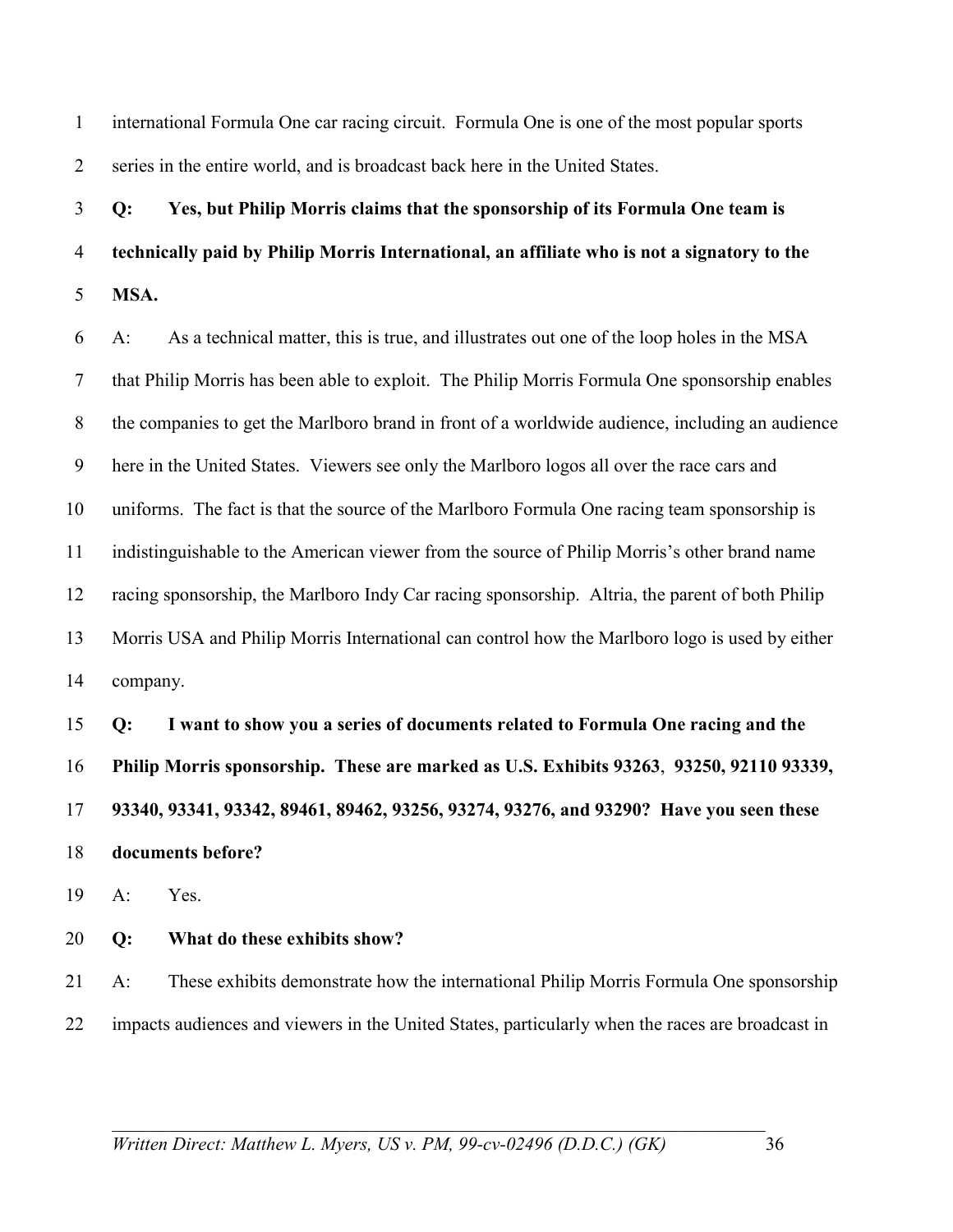1 the United States and when photographs of the Marlboro vehicles are printed in American 2 magazines and newspapers.

## 3 **Q: You mentioned that the MSA doesn't do anything with regard to free give-aways of**  4 **non-tobacco items with the purchase of cigarettes. Why is this important?**

5 A: The Institute of Medicine, the FDA and others have found that promises of non-tobacco 6 gear with the purchase of a tobacco product has a significant influence on young people. The 7 studies show young people love to get free "stuff" and it makes the tobacco product seem less 8 expensive to them. It was for that reason that the FDA proposed to ban offers of non-tobacco 9 items or gifts based on a proof of purchase of a tobacco product and why this provision was 10 incorporated into the 1997 agreement. This restriction is even more important today because the 11 FTC 2002 report indicates that this is an area of dramatically increased tobacco industry 12 spending since the MSA.

**Q: We have looked at many marketing mechanisms that the industry uses to advertise its cigarette brands. From your experience in working to reduce youth smoking and reduce disease caused by smoking, what conclusions have you drawn as to the remedies this Court should consider with respect to the marketing of cigarettes?** 

17 A: The 1997 Proposed Resolution is a good starting point. All of the evidence indicates that 18 you have to take a big picture, comprehensive look at the impact of tobacco marketing and what 19 is necessary to prevent future targeting of children and to curtail the impact on young people. 20 The evidence indicates that it is a mistake to look at one or a small number of specific marketing 21 techniques or restrictions, if the real goal is to reducing overall youth exposure to the imagery 22 and marketing mechanisms that experts have identified as having the greatest impact on children 23 the experience in the United States and elsewhere.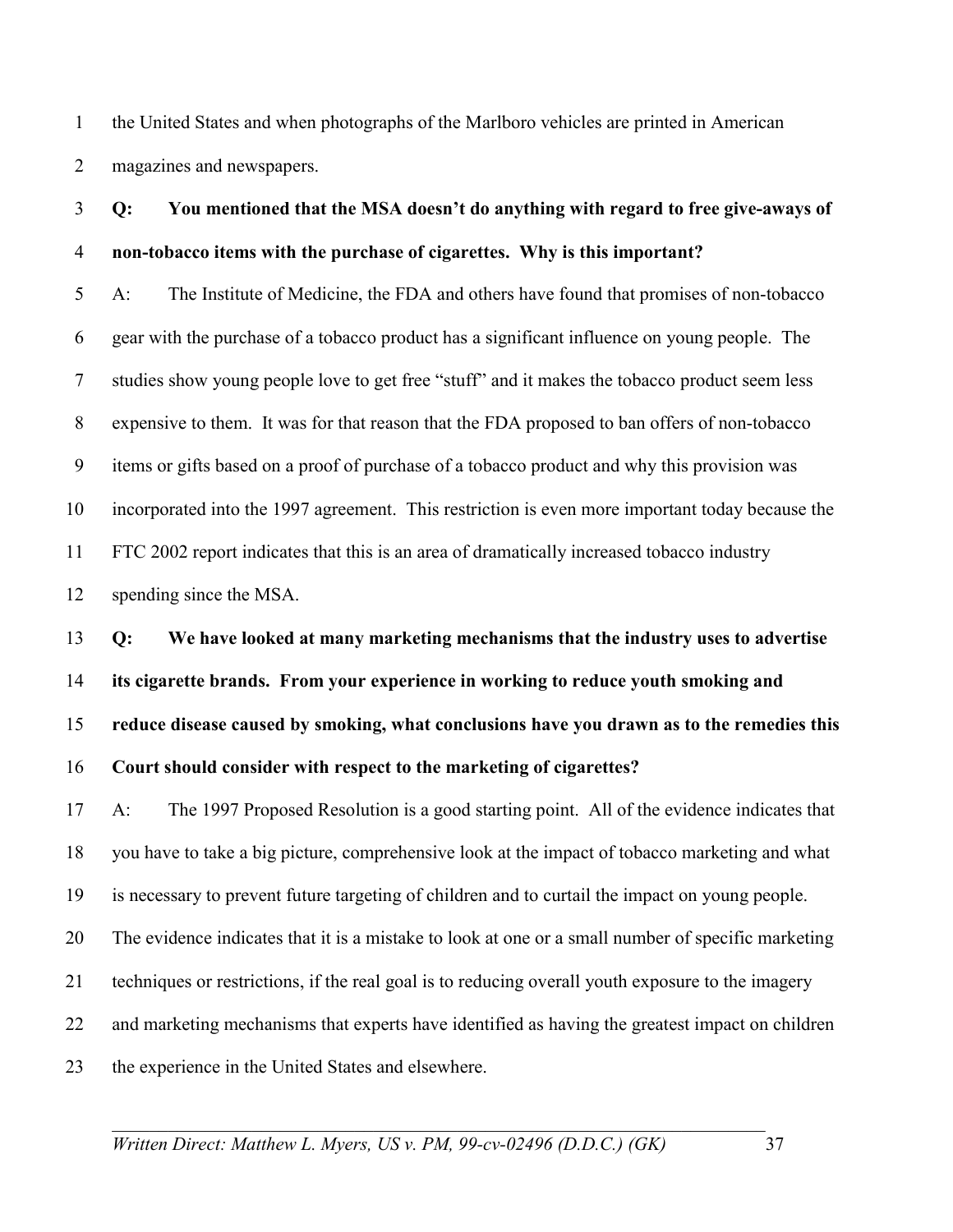1 **Q: Why?** 

2 A: History and the more current experience with the MSA indicate that when the focus is 3 unduly on a small number of specific marketing techniques, the industry simply switches its 4 marketing dollars to the other mechanisms and tools that reach children and have the same 5 impact on children. What this means is that in order to be effective in actually reducing youth 6 exposure to the marketing tools that the tobacco industry uses and will continue to use to put 7 their product before kids and to maintain the images that have made cigarettes attractive to 8 children, you need a comprehensive solution.

#### 9 **Q: Are restrictions on the industry's marketing techniques sufficient?**

10 A: No. It is also vitally important that each solution include a mechanism to monitor 11 tobacco industry marketing on a continuing basis, along with a mechanism for adjusting the 12 solution if changes in tobacco industry behavior result in the continuing exposure of young 13 people to that marketing and to images that have made and continue to make the product so 14 appealing to kids.

#### 15 **Q: Can you tie this back to the 1997 Proposed Resolution?**

16 A: Yes. The 1997 agreement is instructive. The experience subsequent to the MSA 17 indicates each of the problem areas identified in 1997 that were not addressed by the MSA 18 continue to be a problem today. The 1997 agreement sought to restrict as many of the forms of 19 tobacco industry marketing that impacts young people as possible in order to accomplish the 20 ultimate goal, reducing actual youth exposure. The 1997 agreement also recognized the 21 importance of creating an ongoing mechanism for monitoring ongoing tobacco industry 22 marketing. While it gave this authority to the FDA, there is no reason why the same authority 23 could not be given to a court monitor. I do not know what specific remedies the United States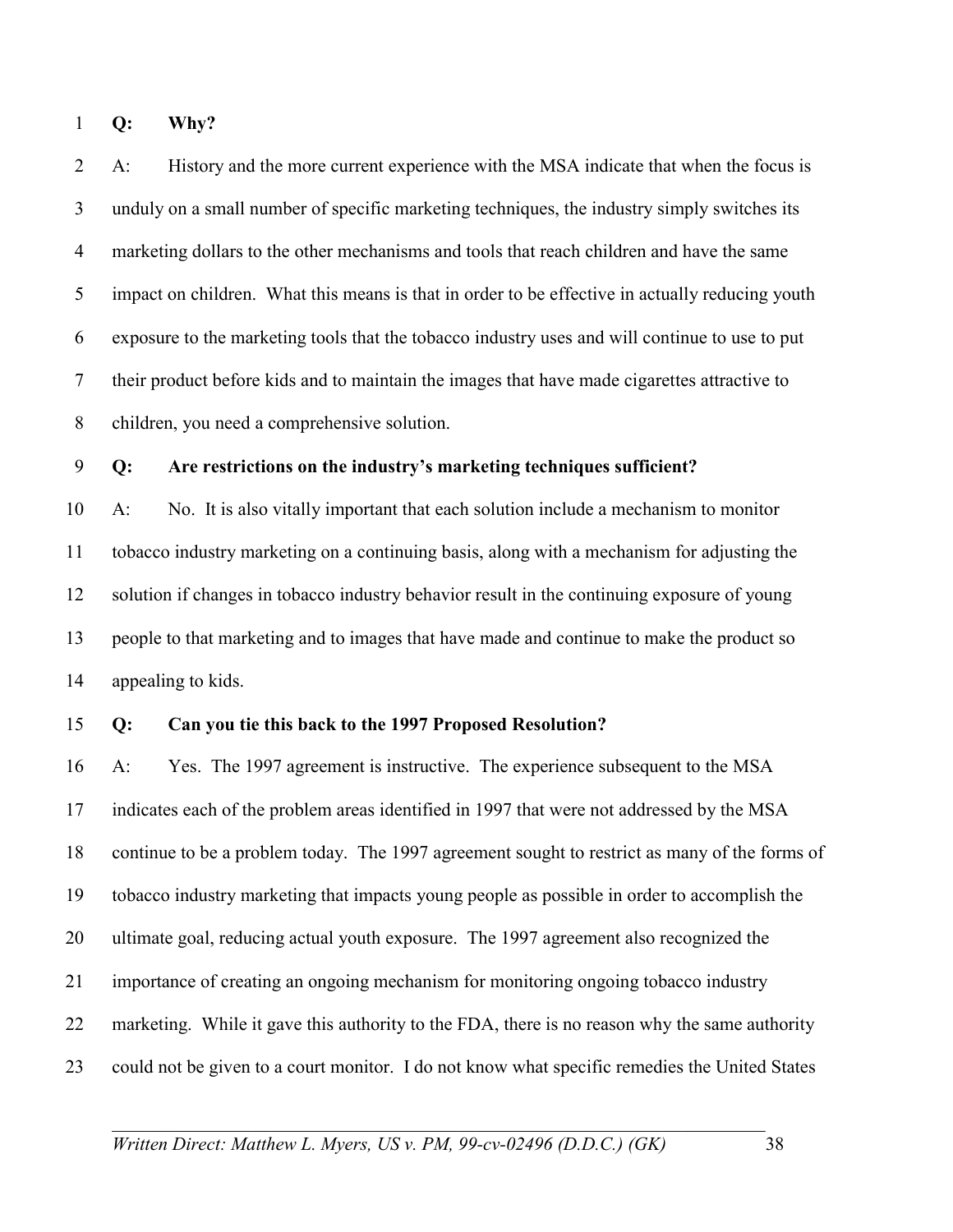| $\mathbf{1}$   | will ask for in this case or what the United States believes is legally permissible, but specific        |
|----------------|----------------------------------------------------------------------------------------------------------|
| $\overline{2}$ | solutions omitted from the MSA include the following:                                                    |
| 3              | Restricting the advertising in youth-oriented magazines and newspapers to text-only;                     |
| $\overline{4}$ | Eliminating brand name sponsorships;<br>$\bullet$                                                        |
| 5              | Eliminating all outdoor signs, including all signs that face outwards in enclosed areas<br>$\bullet$     |
| 6              | such as stores;                                                                                          |
| 7              | Eliminating the use of humans and depictions of humans;                                                  |
| 8              | Banning offers and giveaways of non-tobacco items or gifts that are linked to the                        |
| 9              | purchase of tobacco, whether they bear a brand name or not;                                              |
| 10             | At retail, removing all cigarette advertising from the line of sight of children, in close               |
| 11             | proximity of candy and other common child-purchase items, and check out counters.                        |
| 12             | Also at retail, limiting in-store advertising to black and white text only and limiting the              |
| 13             | number of advertisements in the outlets.                                                                 |
| 14             | What will be the measure of the success of any subsequent restrictions on the<br>Q:                      |
| 15             | marketing practices of the cigarette manufacturers?                                                      |
| 16             | As important as each of these restrictions is, it is equally important not to lose sight of the<br>$A$ : |
| 17             | big picture. The measure of success is not going to be whether the industry has complied with            |
| 18             | any particular restriction, it is going to be whether the restriction results in a measurable decline    |
| 19             | in youth exposure to tobacco marketing and youth use of tobacco. This is the test.                       |
| 20             |                                                                                                          |
| 21             |                                                                                                          |
| 22             |                                                                                                          |
| 23             |                                                                                                          |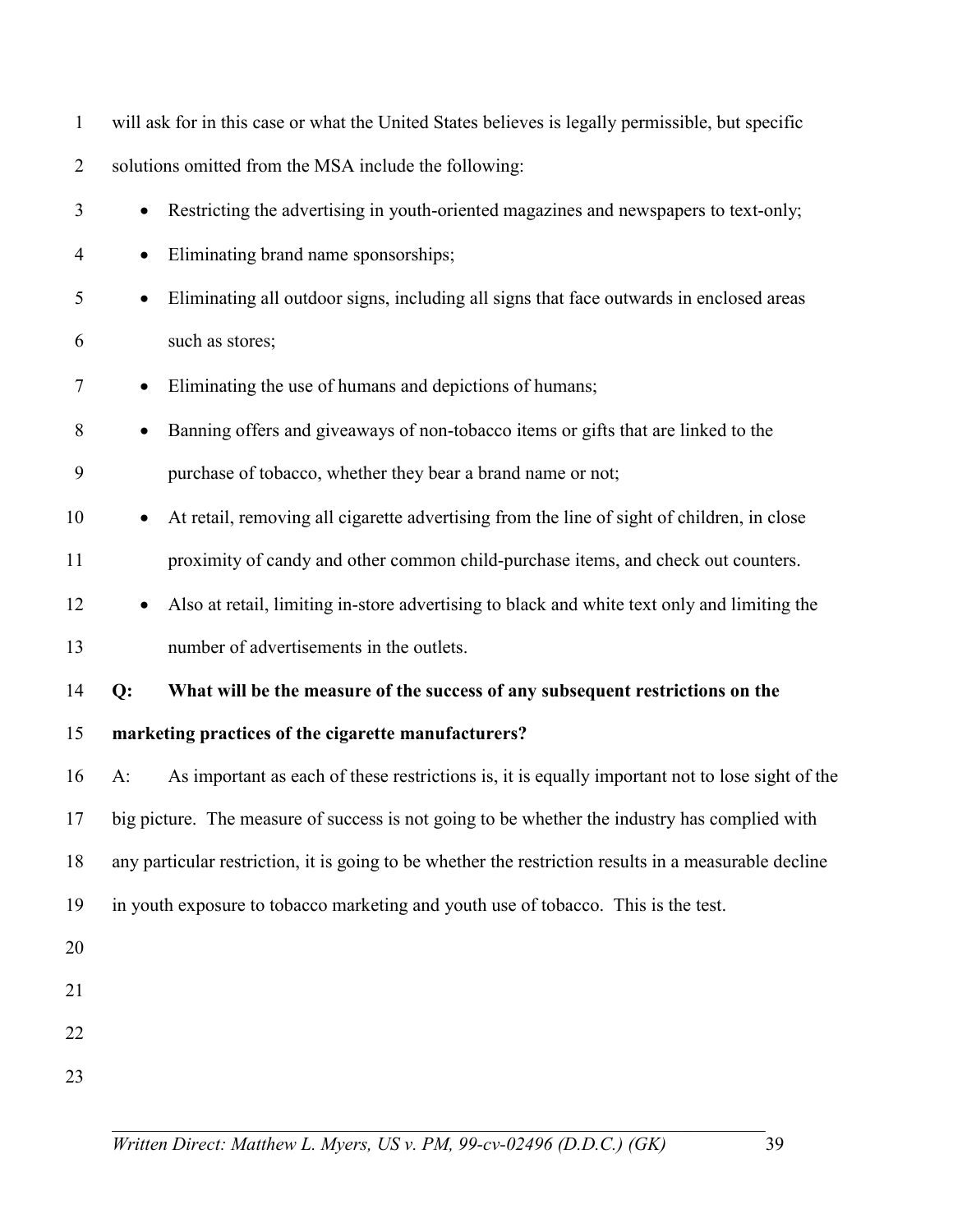### 1 *VI. THE NEED FOR INDEPENDENT COUNTER-MARKETING*

2

| 3              | Q:           | We have looked at a number of ways that the cigarette manufacturers still use to                 |
|----------------|--------------|--------------------------------------------------------------------------------------------------|
| $\overline{4}$ |              | advertise their brands and their brand images. Is counter-advertising, or counter-               |
| 5              |              | marketing, an important component of a comprehensive plan to combat youth smoking?               |
| 6              | $A$ :        | Yes. Again, you cannot just focus on one or two or three marketing changes and expect            |
| $\overline{7}$ |              | these changes to deter the tobacco industry and to have an impact in youth smoking and           |
| $8\phantom{.}$ | perceptions. |                                                                                                  |
| 9              | Q:           | First of all, what do you mean by counter-marketing?                                             |
| 10             | $A$ :        | By counter-marketing I mean a program including mass media and other avenues to                  |
| 11             |              | educate the public with a stated goal of discouraging and deglamorizing the use of tobacco       |
| 12             |              | products, particularly among youth. The CDC defines the term more broadly as "the use of         |
| 13             |              | commercial marketing tactics to reduce the prevalence of tobacco use." It should not be limited  |
| 14             |              | to mass media, but should also include funding for community based out reach efforts if          |
| 15             | possible.    |                                                                                                  |
| 16             | Q:           | Why is counter-marketing so important as part of a comprehensive program to                      |
| 17             |              | reduce youth smoking?                                                                            |
| 18             | $A$ :        | Again, you have to look at counter-marketing as part of a comprehensive plan to change           |
| 19             |              | knowledge, perceptions and behavior. We are trying to counter the messages from the cigarette    |
| 20             |              | companies, messages that they have been making for decades by numerous means and billions of     |
| 21             |              | dollars, continue to make today, and will continue to make no matter what restrictions the court |
| 22             |              | places on tobacco marketing. Counter-marketing is important because we have such a vibrant       |
| 23             |              | First Amendment, and because the manufacturers are spending more and more on the marketing       |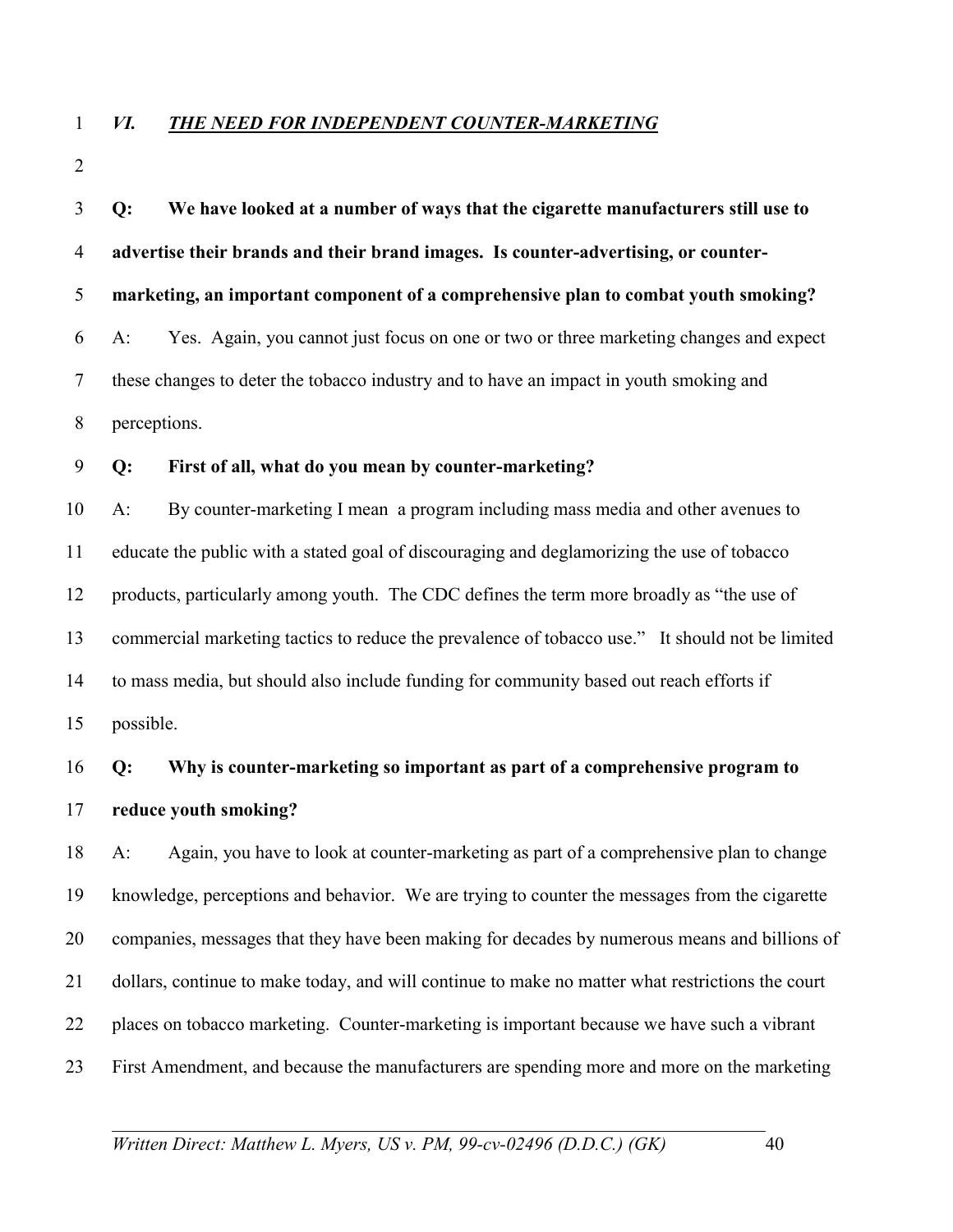1 of their products. The reality is that the cigarette manufacturers will likely have means to 2 advertise their products in ways that will impact youth going forward. For this reason we need a 3 counter-balance, some way to educate the public and change perceptions. In my mind, the 4 resources to carry out an effective counter-marketing campaign are even more important than 5 advertising restrictions on the cigarette companies.

6 **Q: A number of states have executed and deployed their own counter-advertising**  7 **initiatives, correct?** 

8 A: Yes.

9 **Q: Have these programs proven effective?** 

10 A: Yes. We know from a growing body of studies that certain counter-advertising 11 campaigns work as part of a comprehensive tobacco education program. We see this in studies 12 from California, Florida, Massachusetts, and Oregon. More recent studies have reached the 13 same conclusion with regard to counter marketing as part of programs in Maine, Ohio, Indiana, 14 Washington, and Mississippi. We also know what doesn't work as part of an effective counter 15 marketing campaign. Simply telling kids that smoking causes diseases later in life like cancer 16 and emphysema has little impact on them. Telling kids that they shouldn't smoke because it is 17 an adult behavior doesn't work and may have a counter productive impact because it is almost 18 like issuing a challenge to kids about how to be adult and cool and break the rules at the same 19 time.

20 While there is no single effective counter-marketing message, experience and studies 21 provide guiding principles for the types of messages and themes that have been most effective. 22 Generally, messages that are emotional, and take advantage of young people's rebellious nature 23 and desire for independence and sexual and social success are most successful. After all, these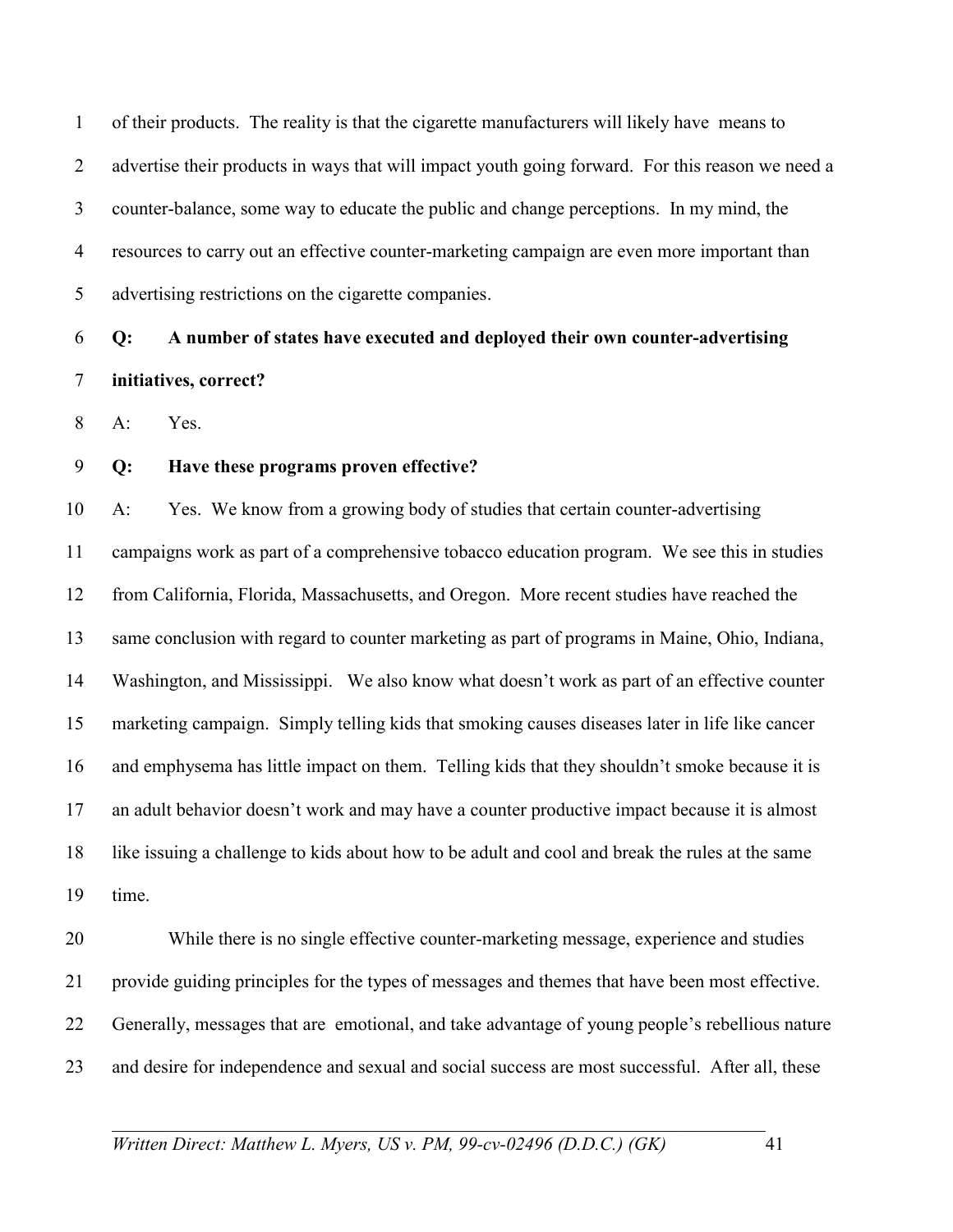1 are also the themes that have been most successful in making cigarettes appealing to children. 2 Another message that evidence has demonstrated has proven effective is to show children how 3 the industry has manipulated them or failed to tell them the whole truth about their products. 4 This theme appeals to both a young person's quest for independence and to their adolescent 5 desire to express their independence from outside influences. What is most important to 6 understand is that there already exists a substantial and growing science base that demonstrates 7 the efficacy of counter marketing, particularly when part of a broader effort to educate and 8 inform and counter the marketing efforts of the tobacco industry. The studies of the successes in 9 a number of states have been peer reviewed. Other studies have not been peer reviewed but have 10 been published and reach consistent results. The CDC, the Surgeon General, an expert 11 marketing panel convened by the Columbia University School of Public Health, and other 12 experts have all found the data reliable and persuasive. 13 **Q: Of course you are aware that the MSA set a program to create and run counter-**14 **marketing under the American Legacy Foundation, correct?**  15 A: Yes. I am familiar with the American Legacy Foundation's Truth Campaign. This 16 youth-oriented advertising campaign has been recognized by virtually everyone in the public 17 health community as highly successful in reaching young people with messages and approaches 18 that take into account the best recommendations on how to conduct marketing targeted at 19 children at risk for smoking. Several studies have documented the impact of the Truth Campaign 20 on the attitudes of young people and on overall smoking behavior. 21 **Q: While the Legacy counter-marketing program has been successful in reaching** 

- 
- 22 **children with an effective message, what hurdles does Legacy face going forward?**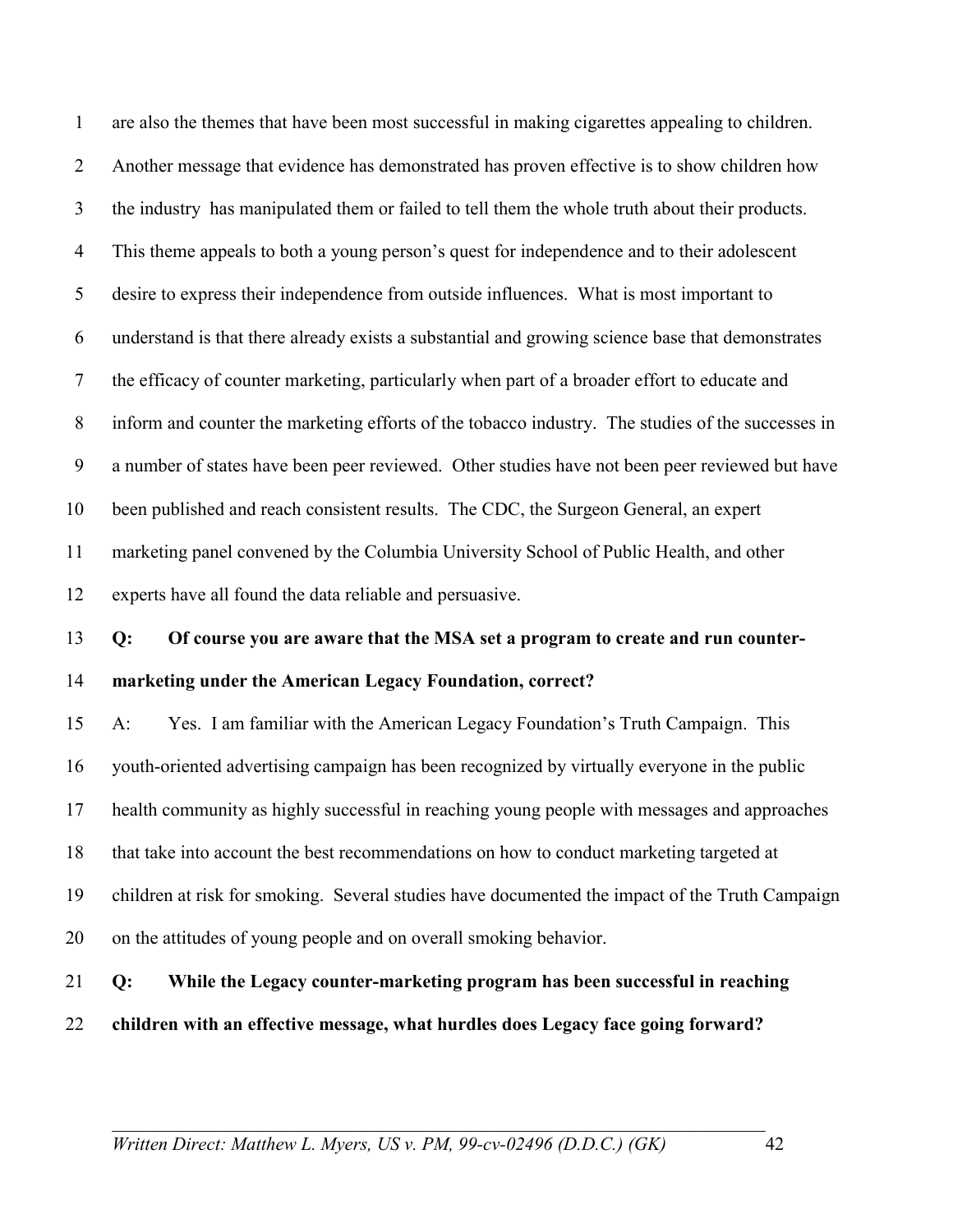1 A: The problem is that the funding for the Truth Campaign has been sharply curtailed as a 2 result of the provision in the MSA that permitted the tobacco companies to stop funding the 3 public education component of the agreement if the market share of the Participating 4 Manufacturers drops below a certain level. Thus, it is highly likely that unless new funding is 5 found, the public education component of the American Legacy Foundation and its ability to 6 effectively reach large number of children over the long run will be greatly diminished.

7 The other problem impacting the ability of Legacy to effectively reach large number of 8 at-risk youth are the ongoing attacks from several members of the tobacco industry to challenge 9 Truth Campaign ads that are factually truthful, as violations of the MSA prohibition against 10 advertisements that "vilify."

## 11 **Q: From your perspective what has been the impact of the vilification clause in**  12 **restricting the type of ads that can be conducted under the MSA?**

13 A: The experience with the vilification clause demonstrates why it is problematic. The 14 tobacco industry has used it to challenge truthful ads that it does not like, with no clear line of 15 demarcation. Thus, it has been used to challenge ads that appear to be highly effective and to 16 take into account the best marketing advice for how to reach at-risk youth. Given the manner in 17 which the industry has used the vilification clause to challenge edgy but truthful ads, it 18 demonstrates that this clause has seriously hamstrung the ability of Legacy to carry out its 19 mandate. Consequently it makes sense that the only restriction that ought to be placed on 20 counter-marketing campaigns should be the traditional rules governing any other advertising, 21 namely libel, slander, and false advertising.

22 **Q: The cigarette companies often say they fund their own youth smoking counter-**23 **advertising. Are you generally aware of these company programs?**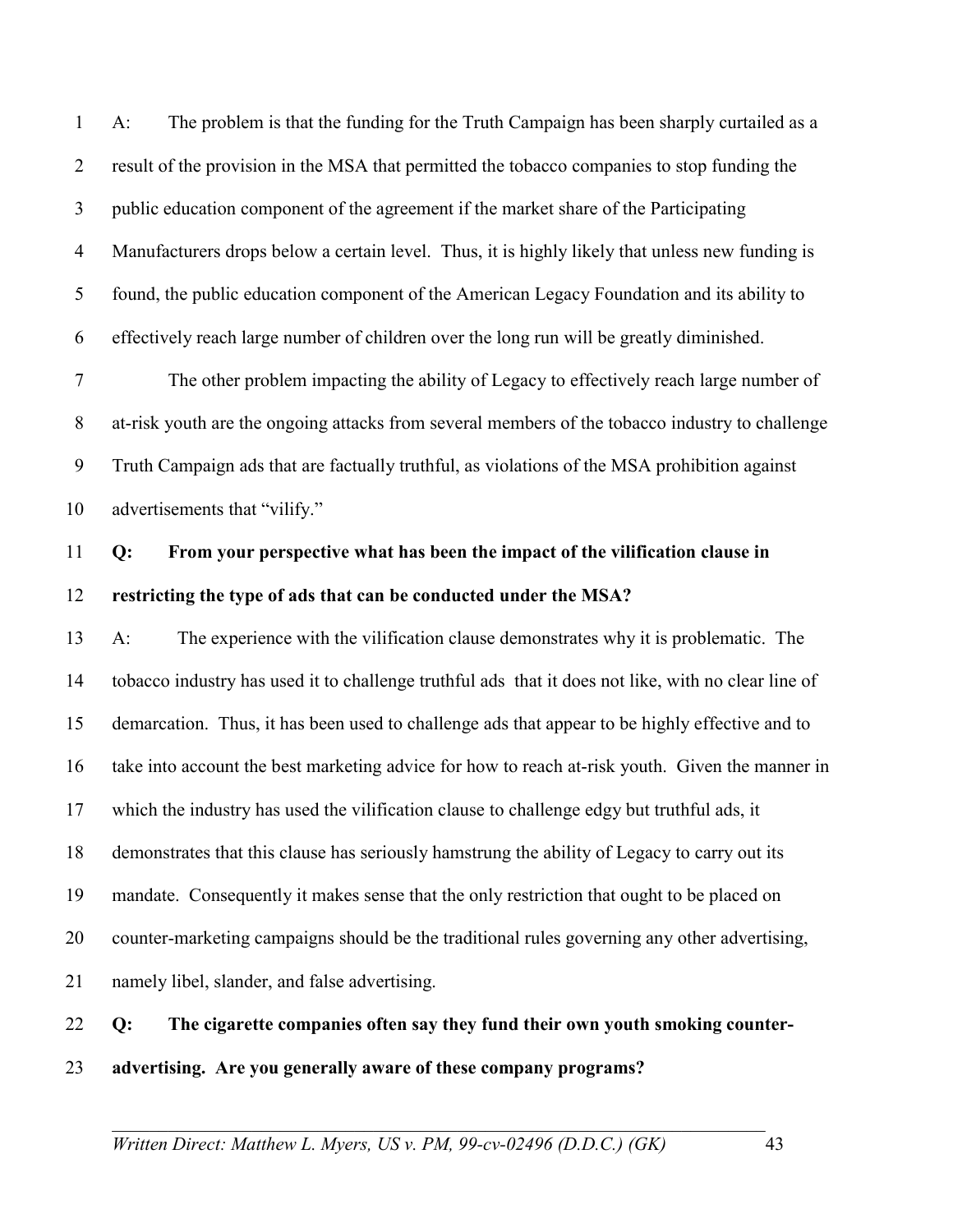1 A: Yes.

## 2 **Q: Why not just continue to allow the cigarette manufacturers to fund and execute**  3 **advertising aimed at curbing youth smoking?**

4 A: The industry has said for decades that they have their own youth anti-smoking programs, 5 but every independent study of these programs has shown that they have no impact on reducing 6 tobacco use among children. One study, in fact, has indicated that the Philip Morris "Think 7 Don't Smoke" campaign may have increased the risk and increased the susceptibility of at-risk 8 youth to tobacco use. This is a question that can only be answered by looking at the forty-year 9 history of the tobacco industry's assertions that it does not want kids to smoke, repeated 10 promises not to market to children, and repeated claims that they were funding youth anti-11 smoking programs because they did not want children to smoke. If you don't review the history, 12 there is a natural tendency to look at the claims that the tobacco industry is making today about 13 the fact that they do not want children to smoke as indicating that they have turned over a new 14 leaf, but unfortunately, it is the same tune they have been singing for forty years. The same is 15 true with the programs they call youth tobacco prevention programs. These claims, and the 16 institution of tobacco industry funded youth programs, are something we have seen before on 17 multiple occasions.

18 **Q: Explain what you mean by that.** 

19 A: Going back to the 1960s the industry announced with great fanfare that it was enacting its 20 advertising code. In the 1980s the industry announced it was launching several youth anti-21 smoking programs. One was called "Helping Youth Decide"; another was called "Helping 22 Youth Say No." There is no evidence that these programs ever had a positive effect in reducing 23 youth tobacco use. And one study found that the "HYSN" program was more likely to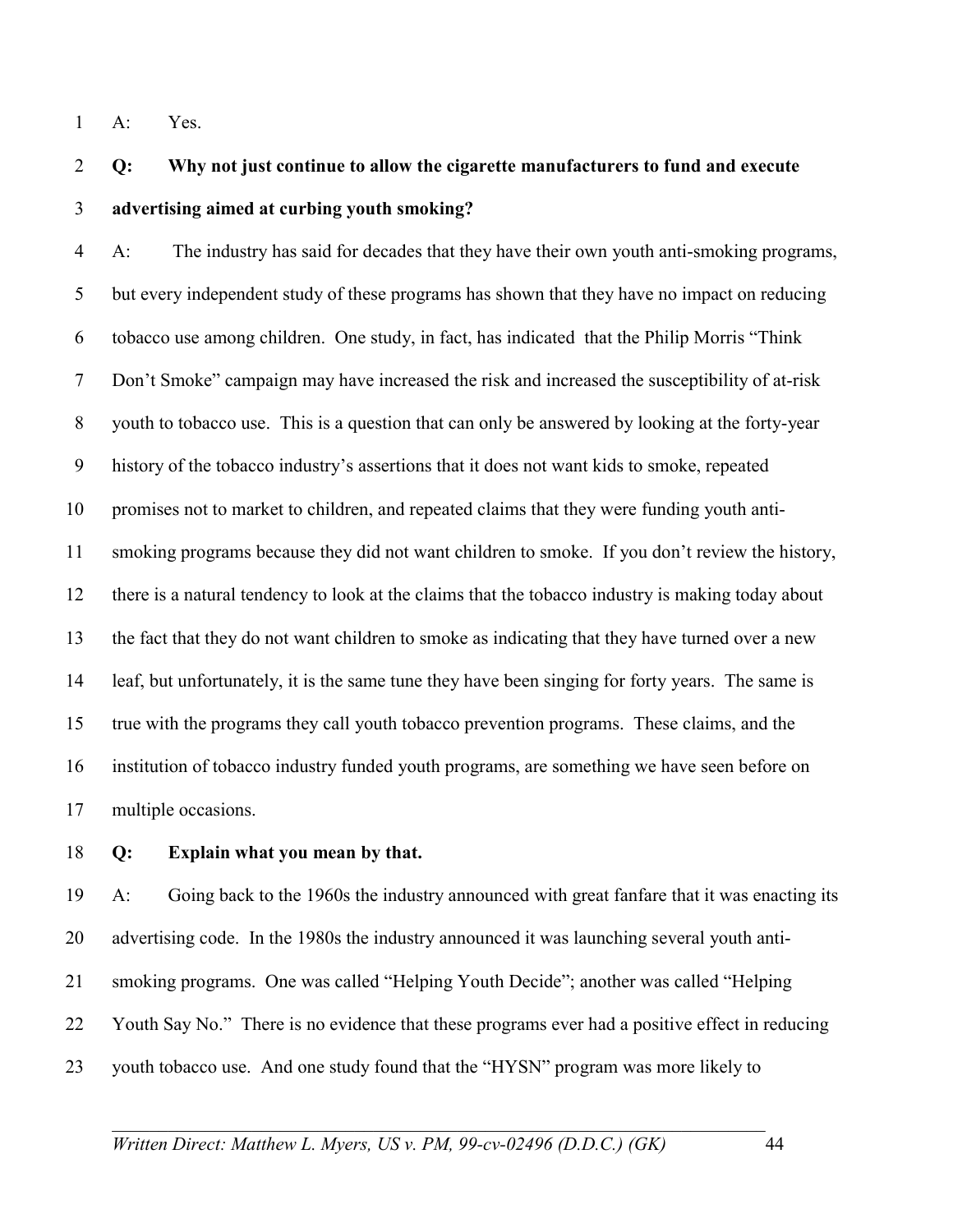1 encourage youth smoking in its suggestion was an adult activity. In the early 1990s the tobacco 2 industry launched several programs that it claimed were designed to reduce youth tobacco use. 3 One was called "It's the Law"; the other was called "Action Against Access." Later in the 1990s 4 the "We Card" program was loudly announced. Once again, there is no published study showing 5 that any of these programs have actually reduced youth tobacco use or illegal sales to children.

## 6 **Q: So what we have really seen is that the industry has played the same tune over and**  7 **over again, right?**

8 A: Yes. At some point we have to learn from history. The tobacco industry has claimed 9 repeatedly that it does not want children to smoke and that it was prepared to run anti-smoking 10 programs. The only public education campaigns that have ever been shown to be successful 11 have been operated independently of the industry.

12 **Q: Do you have any specific example of flawed industry youth smoking advertising?** 

13 A: Yes. In recent years, Philip Morris, Lorillard, and R.J. Reynolds have each run 14 campaigns they claim to be youth anti-smoking campaigns. I have yet to see a single published 15 study documenting that any of these campaigns has resulted in a reduction in youth tobacco use 16 or a change in the attitudes of at-risk youth. In addition, campaigns like the Lorillard "Tobacco 17 is Whacko if You're a Teen" on their face run contrary to every recommendation of public health 18 experts on how to impact use, because it portrays smoking as an adult activity that children are 19 too immature to engage in.

## 20 **Q: Are there other ways in which the Lorillard "Tobacco is Whacko if You're a Teen"**  21 **campaign may have inhibited efforts to reduce youth tobacco use?**

22 A: Yes. When Lorillard contracted with ESPN to run the "Whacko" campaign as part of the 23 2003 Winter X Games in Colorado, Lorillard included a provision in the contract that prohibited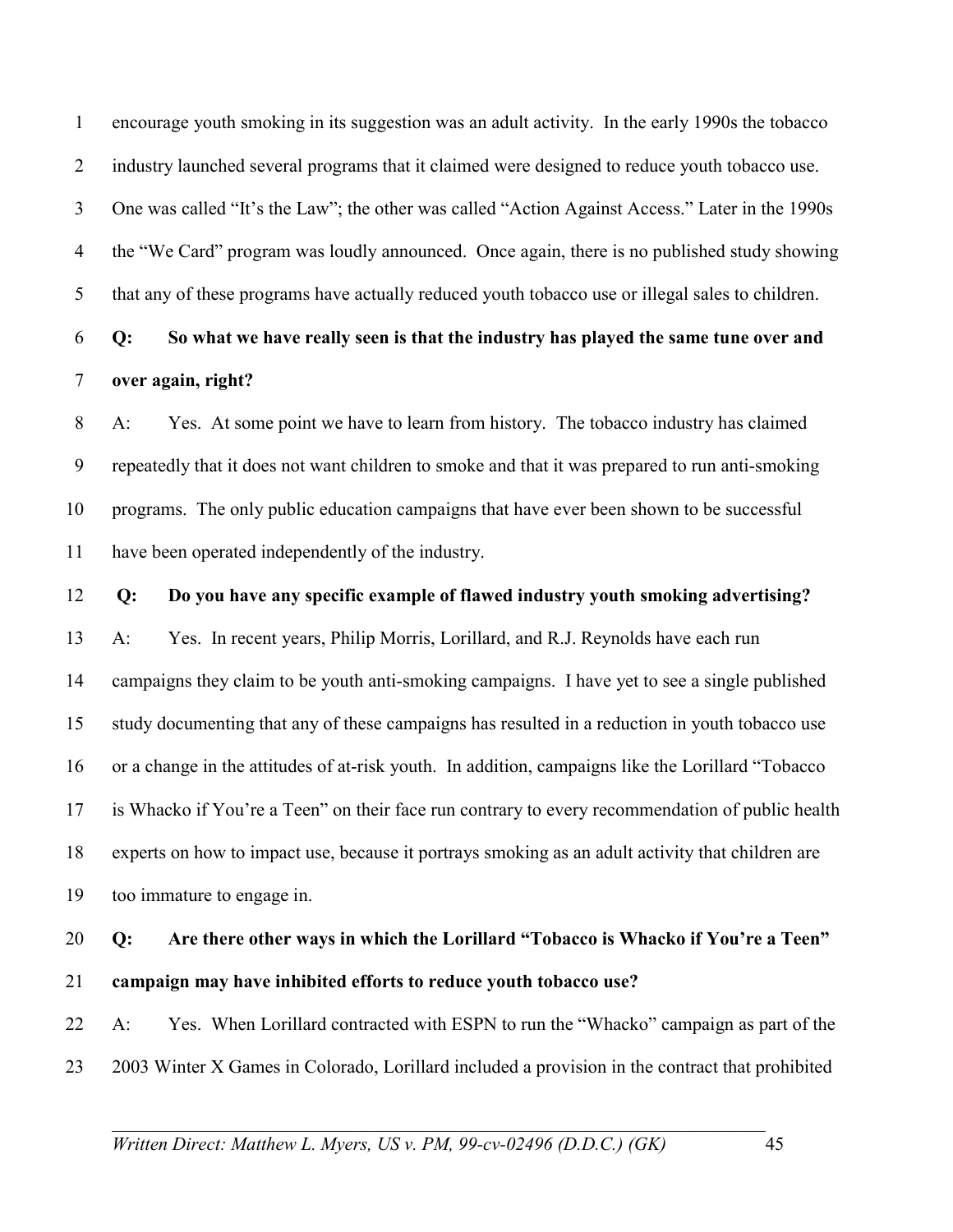1 ESPN from accepting any other youth anti-smoking messages as part of that youth-oriented 2 sporting event. Thus when a Colorado-based youth organization sought permission to conduct 3 its own youth anti-smoking campaign as part of that event, ESPN turned them down. 4 Similarly, in 2002, Lorillard entered into an agreement with the National Basketball 5 Association (NBA) that would have prohibited independent youth anti-smoking campaigns as 6 part of the NBA-sponsored "Hoop It Up" tournament. In these instances, Lorillard actually used 7 the existence of its "Tobacco is Whacko" campaign as a barrier to independent youth anti-8 smoking campaigns at popular youth events. 9 **Q: What other issues can counter-marketing address as part of a comprehensive**  10 **program to educate the public?**  11 A: There are a number of areas in addition to youth smoking. For example, there is a need 12 for public education in the areas of secondhand smoke and the use of "Light" and "Low Tar" 13 products. If we are going to charge an organization with a counter-marketing campaign to 14 counter the public's misperceptions and better warn the American public, it would be more 15 effective if all of these elements are present. 16 17 *VII. YOUTH ACCESS TO CIGARETTES* 18 19 **Q: What restrictions does the MSA place on the manufacturers with respect to youth**  20 **access to cigarettes?**  21 A: The MSA is silent on access.

22 **Q: What do we see today as far as how youth get access to cigarettes?**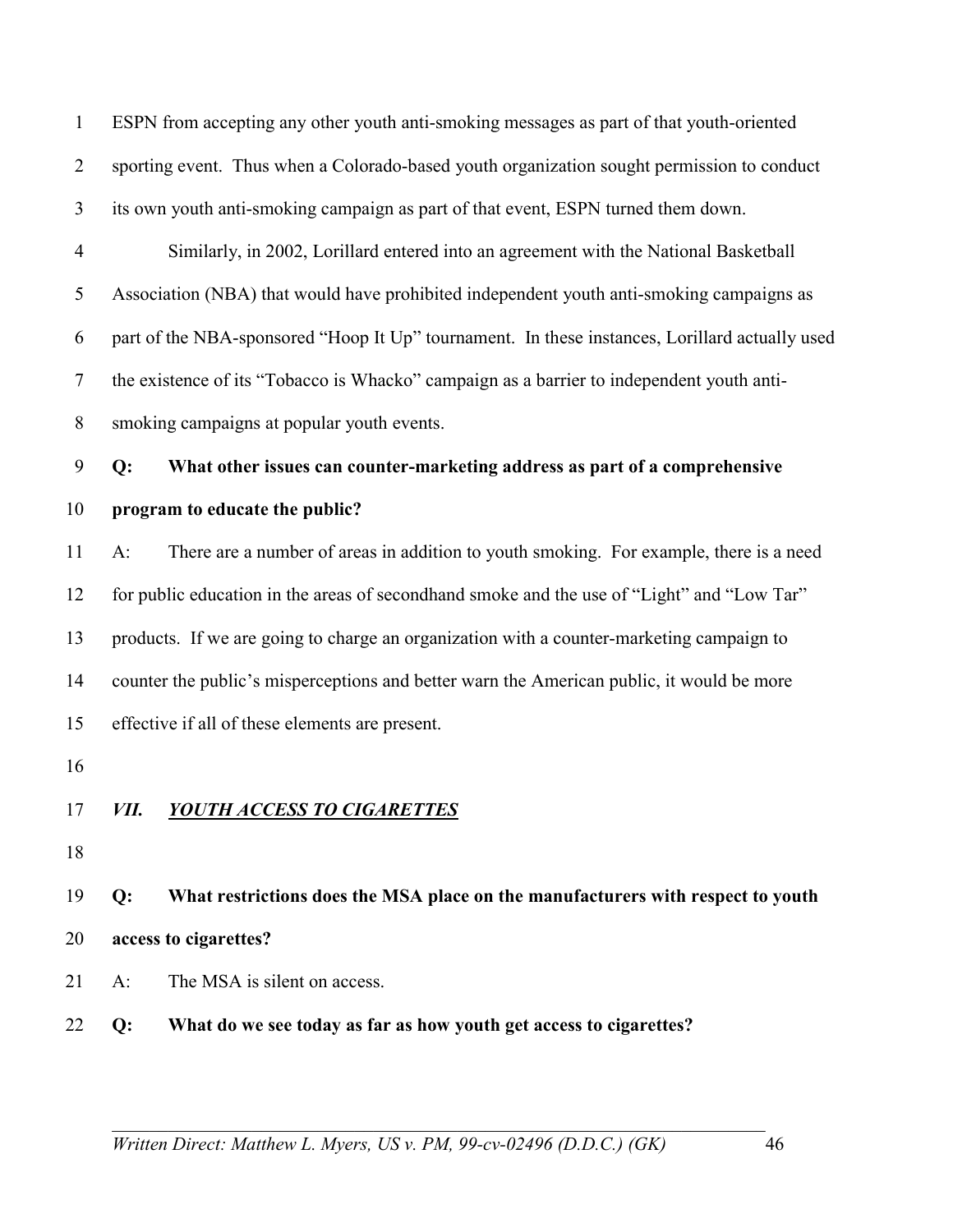1 A: Whether cigarettes are sold via self-service or behind the counter varies widely across the 2 country. Survey data shows in many states high levels of illegal sales of cigarettes to young 3 people. This is prompted by continued existence of self-service in some areas, weak 4 enforcement in other areas, and the lack of a consistent rule requiring government-issued 5 identification.

6 **Q: Several witnesses for Defendants in this case have spoken about their support of the**  7 **"We Card" program at retail. Doesn't the "We Card" program solve the problem of youth**  8 **access to cigarettes?** 

9 A: There is no evidence that the "We Card" program decreases youth sales or increases 10 retailer compliance with prohibitions on selling to youth. At least one study of the "We Card" 11 program found that it had no impact on illegal sales to youth. Unfortunately, the "We Card" 12 program as well as other industry sponsored programs have on more than one occasion been 13 used as the rationale for *not* funding a more effective government sponsored program. This is 14 important because the one factor that has consistently shown up in studies assessing the impact 15 on the frequency of illegal sales to youth is the level and frequency of enforcement.

16 **Q: What types of possible access restrictions are out there for this Court to consider?**  17 A: Progress on youth access to tobacco can be made by requiring that cigarettes be kept 18 behind the counter, eliminating vending machines, banning free sampling, and forbidding the 19 companies from selling its products through any retailer that does not adhere to a set of rules 20 restricting access.

21 **Q: What do we know about the effectiveness of youth access programs?**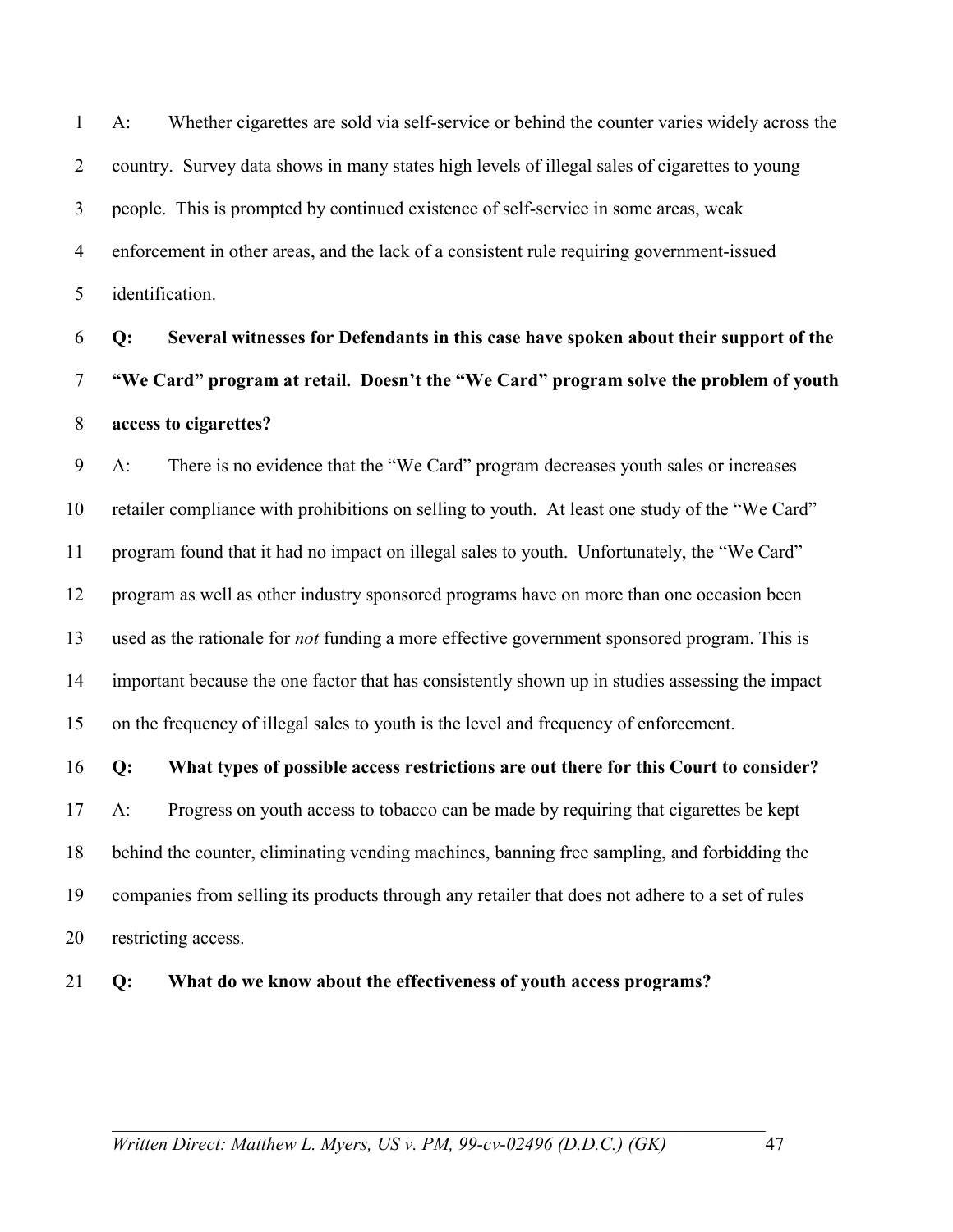| $1 \quad A$ : | We know that youth access restrictions alone have very little impact. However, as part of |
|---------------|-------------------------------------------------------------------------------------------|
|               | a comprehensive program these restrictions do contribute to a reduction in smoking among  |
| 3 youth.      |                                                                                           |

4

### 5 *VIII. INDUSTRY INCENTIVES TO REDUCE YOUTH SMOKING*

6

7 **Q: Mr. Myers, we have talked about a number of ways to meaningfully reduce youth**  8 **smoking as part of a broader comprehensive program. Are there any other components of**  9 **a comprehensive program that we have not addressed?** 

10 A: Yes. One fundamental problem is that in the past the industry has always come up with 11 new means to thwart any restrictions, whether voluntary or forced on them. After years of 12 promises by the industry that have not resulted in meaningful change, it is time to recognize that 13 the industry will commit to a serious effort not to make their products appealing or accessible to 14 children only if they will make more money by not selling tobacco products to children than they 15 will if they sell tobacco products to children. Since any business seeks to maximize its profit for 16 its shareholders, the court should consider a remedy that builds in an adequate economic 17 incentive for each company to avoid looking for ways to circumvent the restrictions imposed by 18 the court. We need to come up with a means to change the cigarette manufacturers' incentives, 19 to make it more profitable to reduce youth smoking. In other words, we have to have a 20 mechanism to align the companies' economic interest with the stated overall goal of a 21 comprehensive remedial program.

22 **Q: Is this a novel idea?**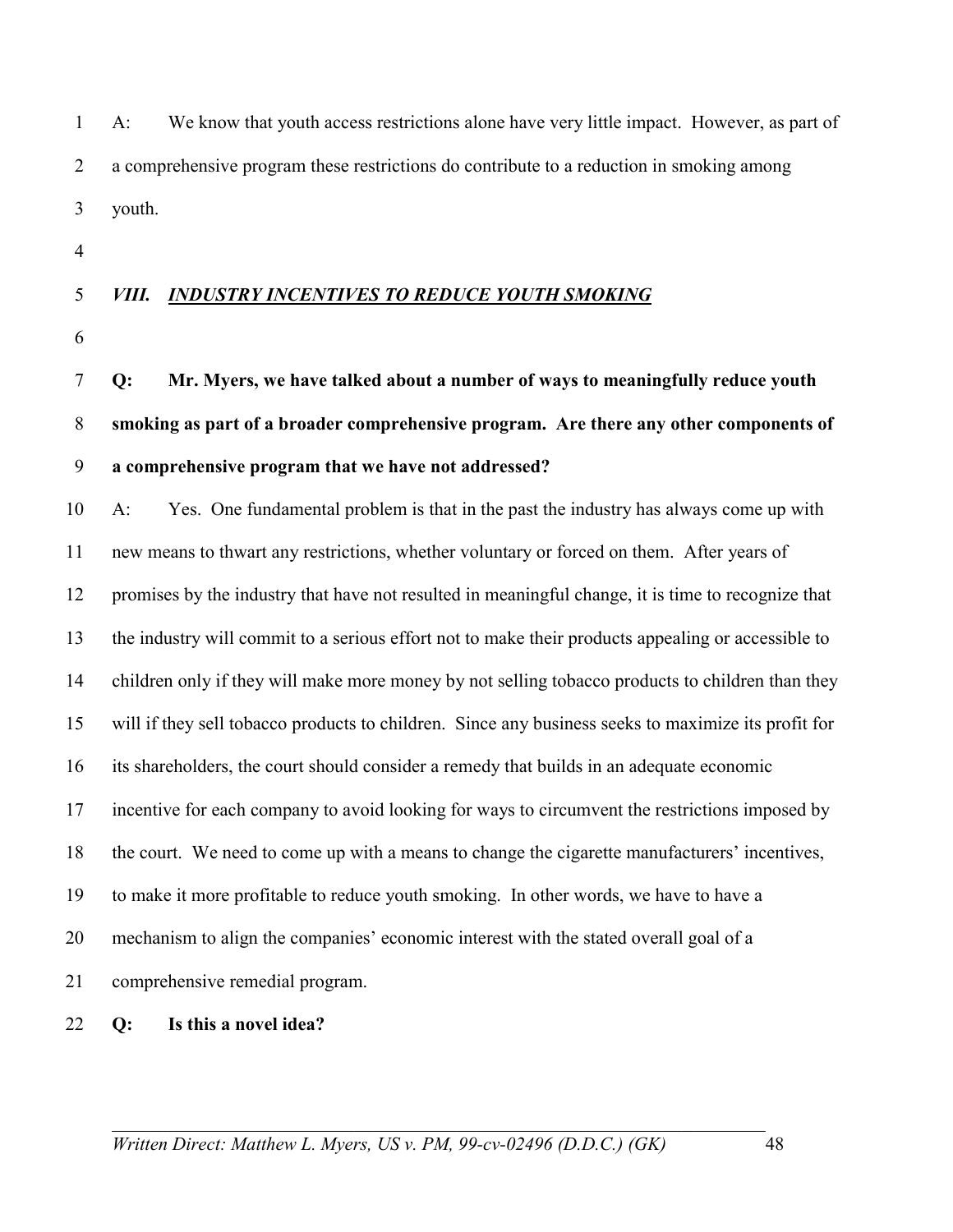1 A: No. I was a part of the small group who crafted this type of incentive in the 1997 2 Proposed Resolution. Today tobacco companies have a powerful economic incentive to sell to 3 young people. 80 to 90% of all long term smokers start as children and smokers have 4 significant brand loyalty. In order to make it unprofitable for a company to compete for the 5 youth market, the economic incentive needs to take into account the lifetime of profit it makes 6 off of a new smoker who may smoke for decades. So we tried to create a plan which would 7 require the companies to pay a fine every year that youth smoking reduction targets were not 8 met. This was a novel idea at the time of the 1997 agreement since we were penalizing 9 manufacturers of products, not the retailers. 10 **Q: Was the specific way this provision was crafted in the 1997 agreement criticized**  11 **once the agreement was announced?**  12 A: Yes, and I came to agree with the criticism. 13 **Q: What is a more effective approach as far as providing the companies incentives to**  14 **reduce youth smoking, that is, aligning their economic incentives of the companies with set**  15 **reductions in youth smoking?**  16 A: Let me provide some context for my answer. Almost immediately upon the release of the 17 1997 agreement, serious flaws were pointed out in what we then called the "look back" 18 provision. The first criticism correctly noted that by imposing the penalty only on an industry-19 wide basis, as determined by youth market share, it did not provide adequate disincentives for 20 specific companies whose brands did not meet youth smoking reduction targets. As a example, 21 Philip Morris would get 100% of the profit from a new Marlboro smoker, but would be 22 responsible for a much smaller percentage of the penalty based on Marlboro's youth market 23 share.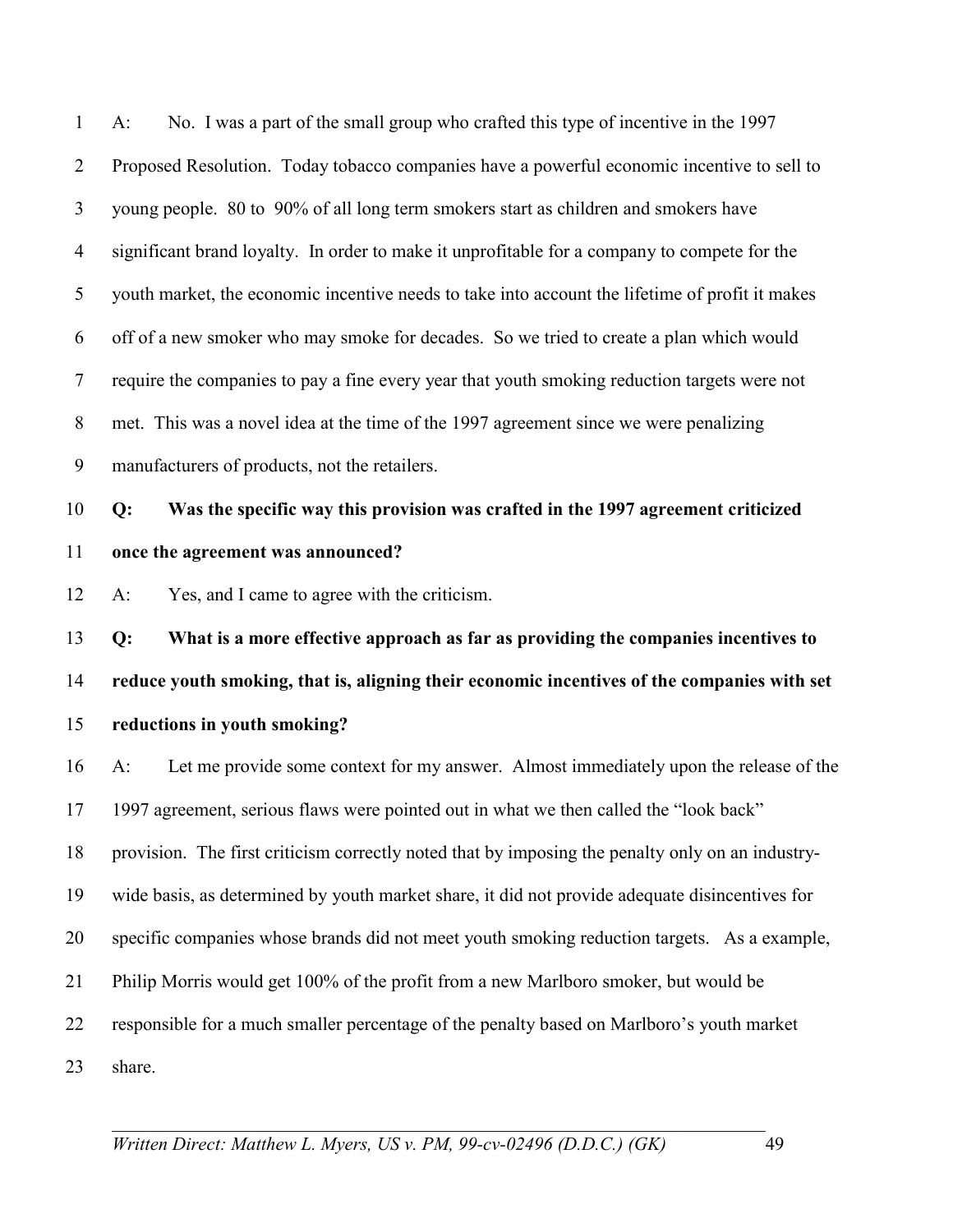1 In addition, experts calculated that the overall size of the assessment wasn't large enough 2 to provide an adequate economic incentive from the tobacco companies to exercise their 3 maximum effort not to encourage tobacco use among children. The point is that the economic 4 incentives, in this case the avoidance of serious financial penalties, have to be large enough so 5 that when the corporate officers report to the board and shareholder as to how they maximize 6 profit, it is in their economic interest for children not to be smoking, it is in their interest to meet 7 set annual reductions in youth smoking.

- 8
- 
- 10

11 **Q: Another area addressed by the 1997 Proposed Resolution was the cigarette**  12 **manufacturers' use of terms such as "Lights," "Low Tar," and "Ultra-Lights" to describe** 

13 **their brands, correct?** 

9 *IX. LIGHTS AND LOW TAR MARKETING*

14 A: That's right. This is a very serious problem. As far back as the 1981 FTC Staff Report 15 that I supervised, the survey evidence indicated that a large percentage of smokers believed that 16 it had been proven that "light" and "low tar" cigarettes are less hazardous than other cigarettes. 17 Survey data cited by the National Cancer Institute in its 2001 Monograph that contained a 18 comprehensive examination of the health risks associated with cigarettes marketed as "light," 19 "low tar," or "mild" indicates that consumers continue to falsely believe that these cigarettes 20 have been proven to be less hazardous than other cigarettes. Survey data published even more 21 recently indicates that the public continues to be unaware of the consensus among public health 22 experts in the United States that these products are not less hazardous than other tobacco 23 products. In a very practical sense, consumers have been misled into believing that these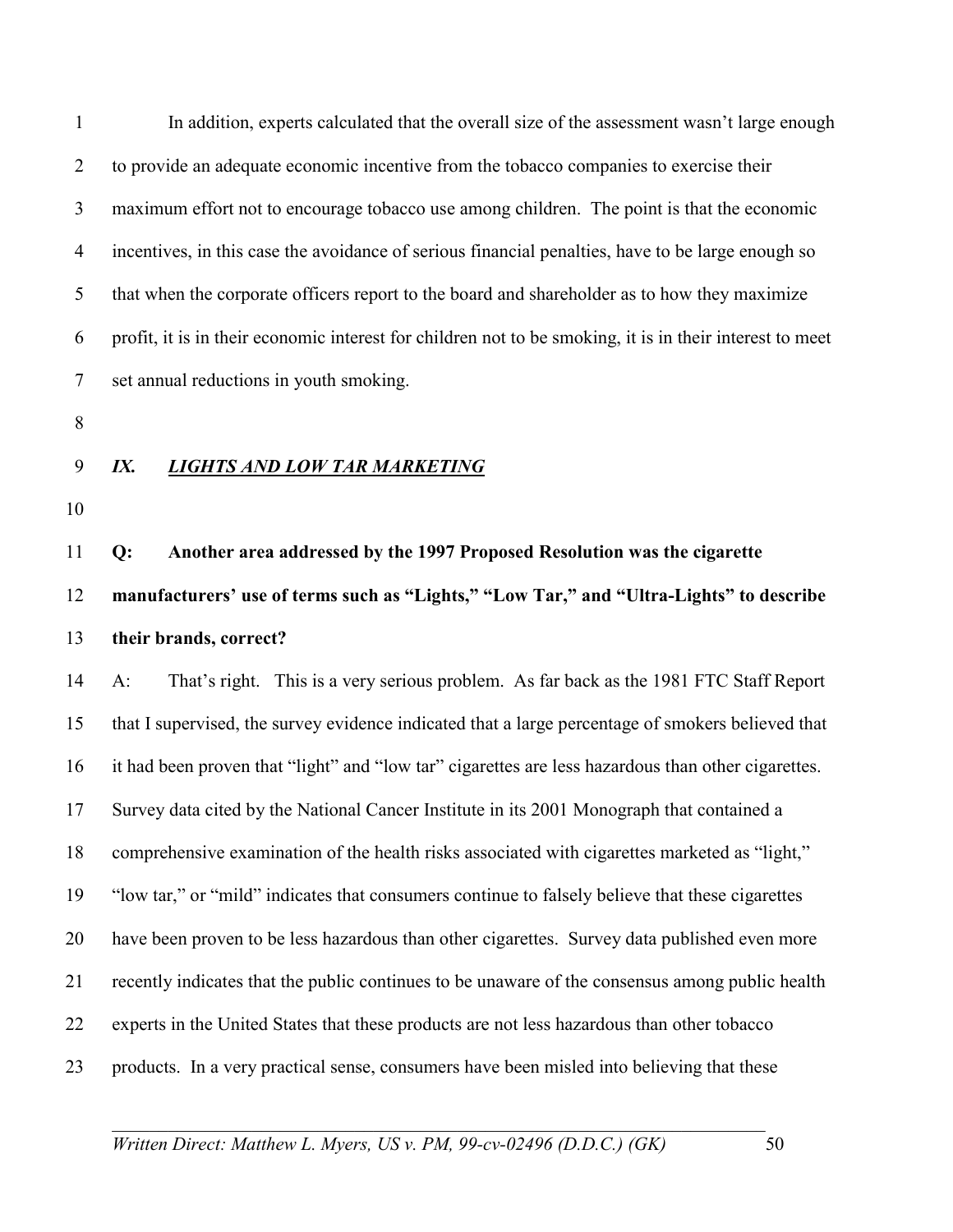1 products are safer than other products when the scientific evidence indicates that they are not 2 safer.

#### 3 **Q: What do you mean by consumers have been misled?**

4 A: For decades the tobacco companies have marketed these products in ways that have 5 contributed to the public's belief that these products have been proven to be safer than other 6 products. The terms themselves have contributed to these impressions, as have the marketing 7 themes that have emphasized that certain brands have lower levels of tar on machine tests than 8 other brands.

### 9 **Q: But isn't the government itself partly responsible?**

10 A: I believe the tobacco industry has unfairly attempted to shift responsibility to the 11 government by wrongly asserting that the government made them come up with a tar and 12 nicotine testing system and then publish the machine-generated tar and nicotine results, and 13 wrongly asserting that the FTC fully understood that its testing system did not predict the amount 14 of tar and nicotine smokers actually received.

15 Let me address the second concern first because it is an issue I examined when I was at 16 the FTC and have followed closely. From the beginning, the FTC acknowledged that the FTC 17 testing method did not provide ratings that represented either an average or usual dosage of tar 18 and nicotine but indicated that such ratings would allow consumers to compare brands based 19 upon testing under a controlled system. However, the FTC did not contemplate and was not 20 aware that tobacco companies could or would manipulate or design cigarettes which would 21 produce lower tar and nicotine yields when tested on the machine while permitting consumers to 22 extract higher levels of tar and nicotine or delivering higher levels of tar and nicotine to 23 consumers in ways that could not be detected by the testing method.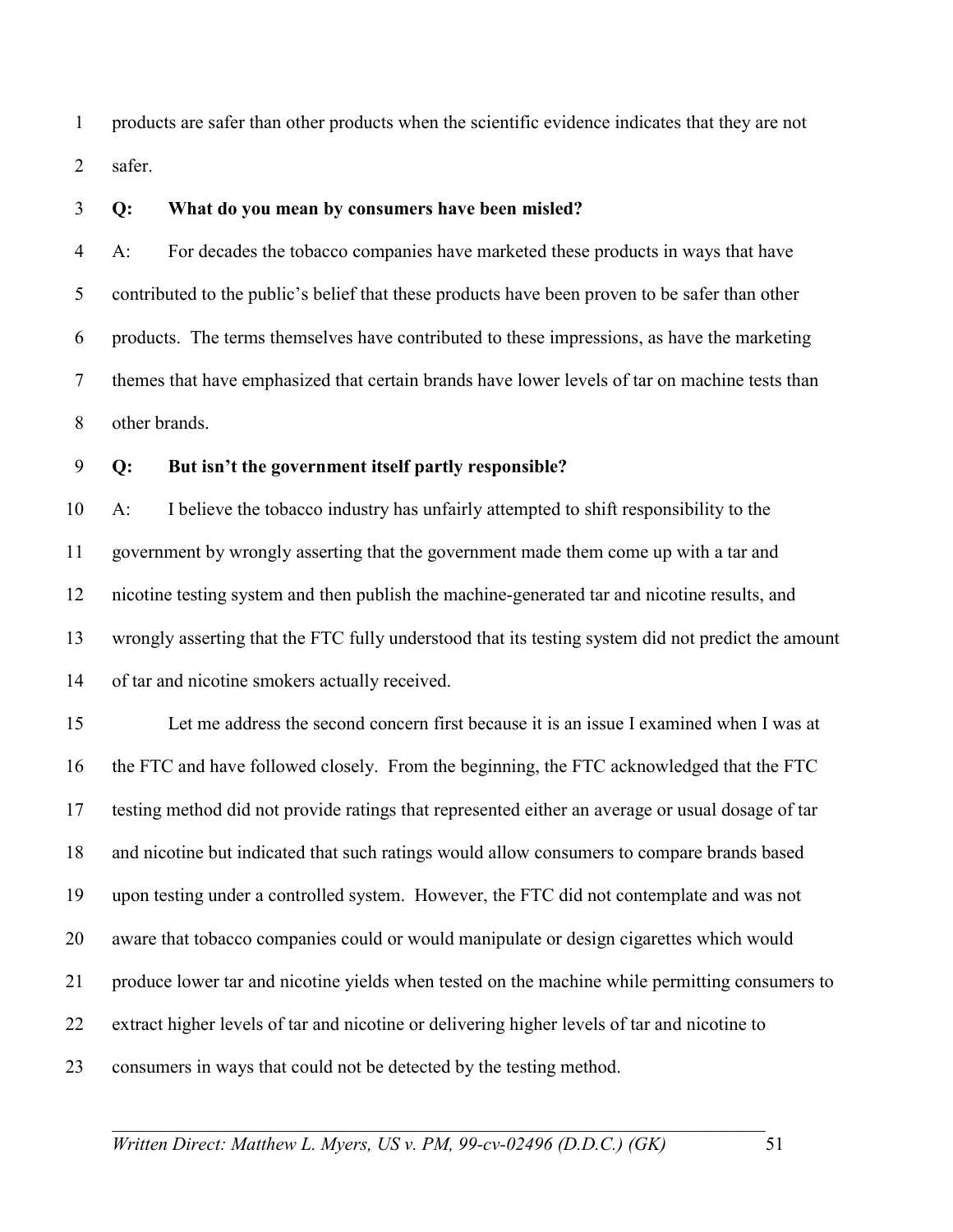1 As reflected in the position that the FTC took in the case against Brown and Williamson 2 concerning Barclay cigarettes that I worked on, while the FTC knew the machine tests did not 3 accurately predict the exact amount of tar and nicotine a consumer receives because different 4 consumers smoke differently, they did believe that the tests gave consumers relevant information 5 that would enable consumers to judge which products would result in them receiving more tar 6 and which ones would result in them receiving less tar. As reflected in the findings in the 7 National Cancer Institute Monograph 13, this perception is inaccurate and the FTC testing 8 system does not provide a reliable predictor of which cigarettes provide consumers more or less 9 tar, let alone predict the relative tar delivery ratio when actually consumed by a smoker.

## 10 **Q: But wasn't it the FTC that demanded that tobacco companies disclose tar and**  11 **nicotine numbers?**

12 A: That too is an inaccurate statement of what occurred. It was the tobacco companies who 13 for decades wanted to use tar and nicotine figures to promote their products and the FTC who 14 was constantly attempting to find ways to prevent them from using tar and nicotine claims from 15 misleading consumers.

16 On several occasions in the 1950's the FTC challenged tar and nicotine claims made by 17 various tobacco companies. In 1960, Earl Kintner, then Chairman of the FTC, issued a statement 18 which described an agreement by the tobacco companies that there would be no more tar and 19 nicotine level claims made in cigarette advertising because the FTC perceived those claims to be 20 deceptive. In 1966, the FTC issued a press release stating only that a statement of tar and 21 nicotine content expressed in milligrams of mainstream smoke of a cigarette consistent with the 22 FTC testing method would not be a violation of any provision of law administered by the 23 Commission. Falsely believing that it had come up with a testing system that gave consumers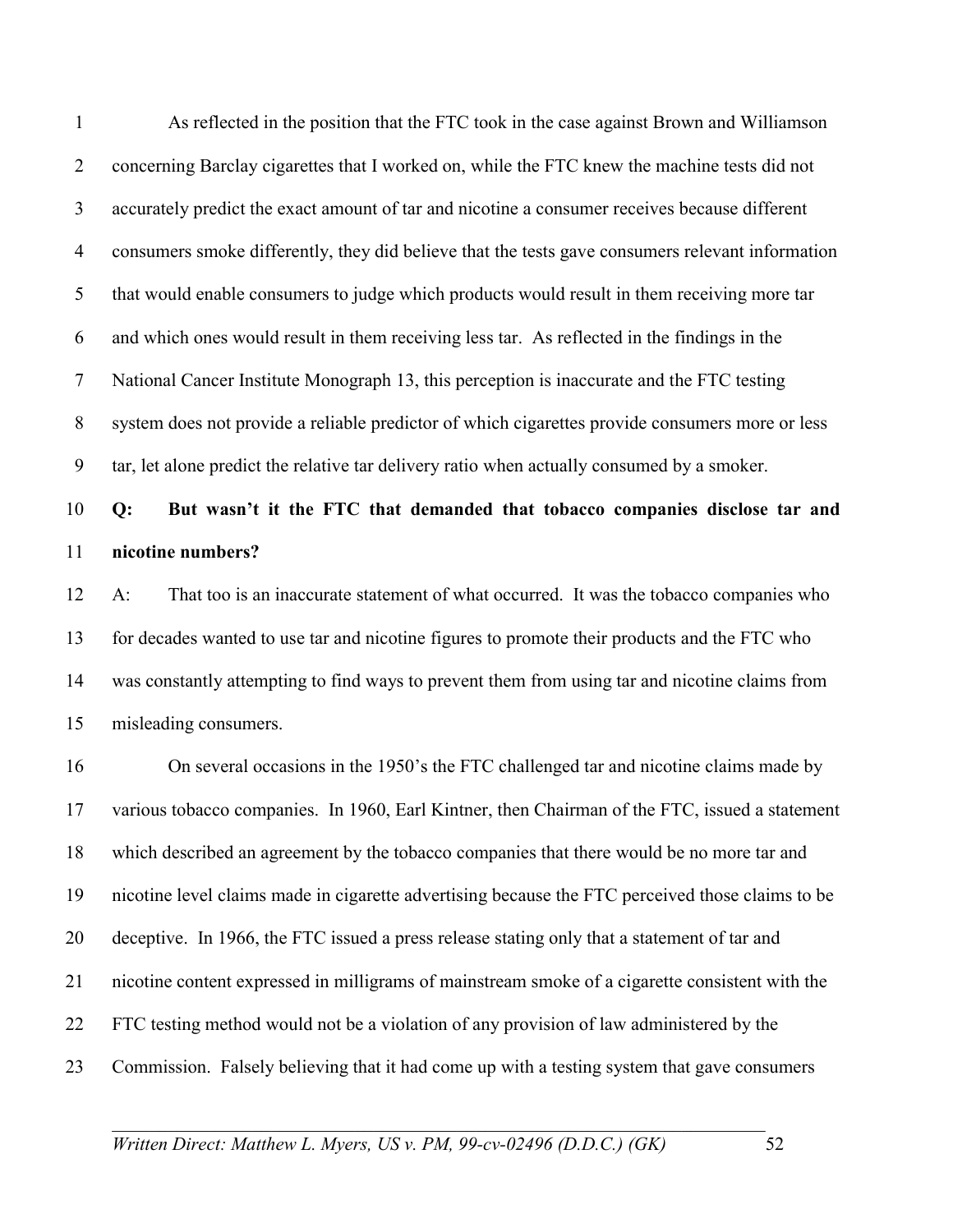1 reliable information about the relative tar delivery of different products, in 1970, the FTC 2 proposed a trade regulation rule that would have required disclosure of tar and nicotine ratings in 3 cigarette advertising. That rulemaking was suspended when eight cigarette manufacturers agreed 4 to include the ratings in advertising. The FTC was not a party to that agreement.

5 Thus, no administrative rule was ever promulgated, and the system of placing tar and 6 nicotine ratings in advertising was never established pursuant to law or regulation. Rather, the 7 FTC undertook to conduct testing and the industry disclosed these numbers voluntarily. This 8 fact was referred to in an opinion rendered by the Honorable Gerard Gessell of the United States 9 District Court for the District of Columbia, in which he stated that the voluntary agreement has 10 "no legal effect." Federal Trade Comm'n v. Brown & Williamson Tobacco Corp., 580 F.Supp. 11 981, 986 (D.D.C. 1983) *aff'd* in part, 778 F2d 35 (D.C. Cir. 1985).

## 12 **Q: What are some possible solutions in the area of low tar products to remedy what**  13 **Defendants have done?**

14 A: Consumers are conditioned to believe that a product with less of something harmful is 15 itself less harmful. As the result of literally decades of marketing, consumers today falsely 16 believe that calling a product "light" or "low tar" translates into the ingestion of less tar and 17 fewer carcinogens. Given that these messages have been communicated powerfully with 18 imagery as well as with specific themes for so long, it appears that the only effective way to 19 begin to correct this inaccurate perception is to eliminate the use of these terms altogether and to 20 simultaneously fund a public education campaign to address the issue.

21 **Q: Isn't a simple warning that different smokers may smoke the same cigarette** 

22 **differently enough of a warning to advise consumers of what may happen is they smoke a** 

23 **"Light" of "Low Tar" cigarette?**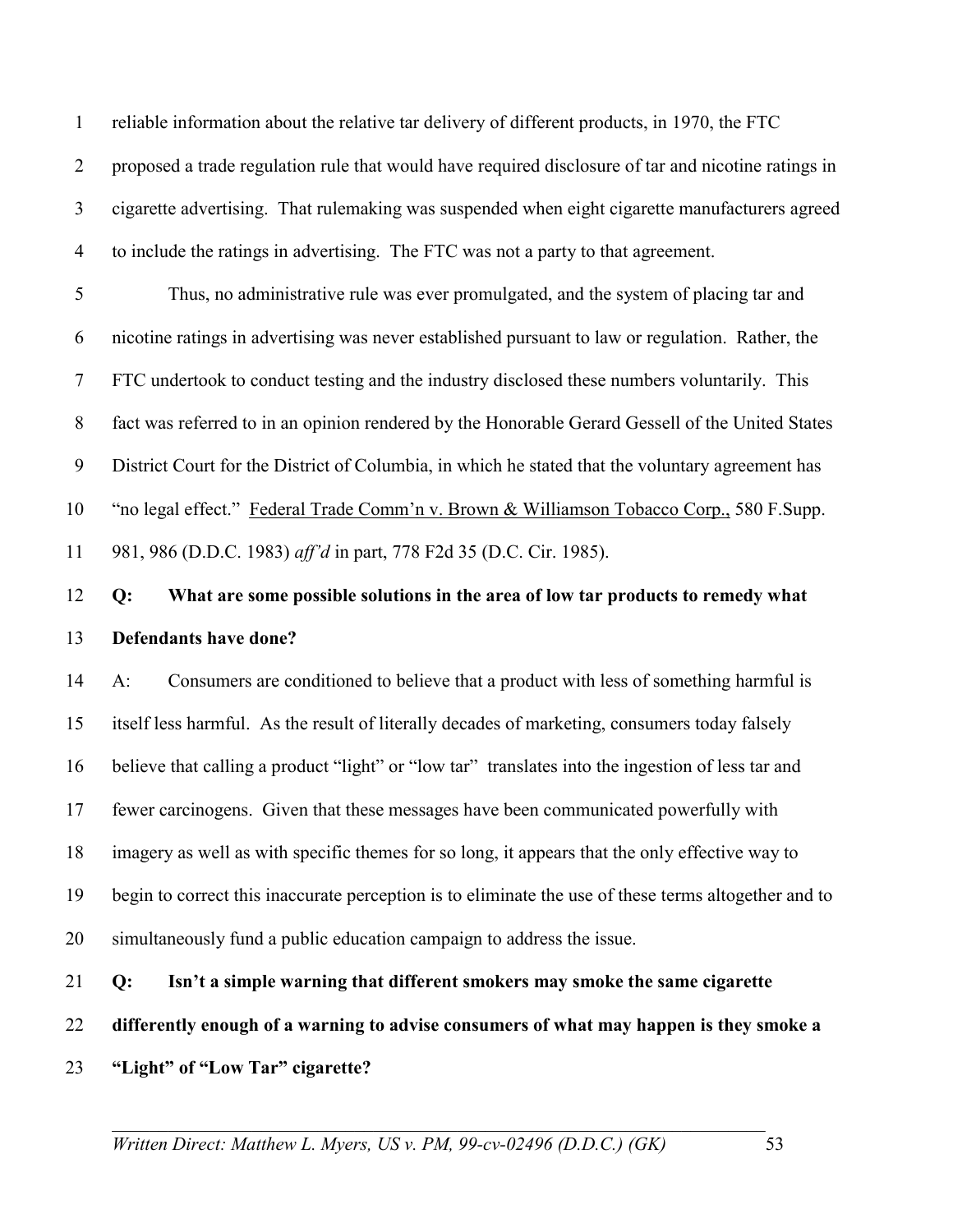1 A: No.

2 **Q: Why not?** 

3 A: Tobacco industry marketing of these products has been promoting themes of safety for 4 decades. These misperceptions are deeply ingrained in the minds of smokers. Studies have 5 indicated that disclaimers are inadequate to correct these types of perceptions once they have 6 been deeply ingrained and cannot compete against the ongoing impact of the direct advertising 7 for these products. 8 **Q: What did the 1997 Proposed Resolution provide with respect to the use of these**  9 **descriptors?**  10 A: The 1997 Proposed Resolution would have permitted the continued use of these 11 descriptors with a disclaimer, but this is an instance where information that has become available 12 since 1997 demonstrates that the solution in the 1997 agreement is inadequate. 13 14 *X. CESSATION PROGRAM* 15 16 **Q: One final area I want to talk about is the funding of a smoking cessation program.**  17 **What did the 1997 Proposed Resolution state with respect to cessation?**  18 A: The 1997 agreement provided \$1 billion a year for the first four years and \$1.5 billion a 19 year thereafter, adjusted for inflation, to fund smoking cessation programs for smokers who want 20 to quit. In contrast, the MSA did not devote one penny or even one word to cessation. 21 **Q: Why is the funding of a cessation program an important part of a comprehensive**  22 **plan to reduce the harms caused by smoking?**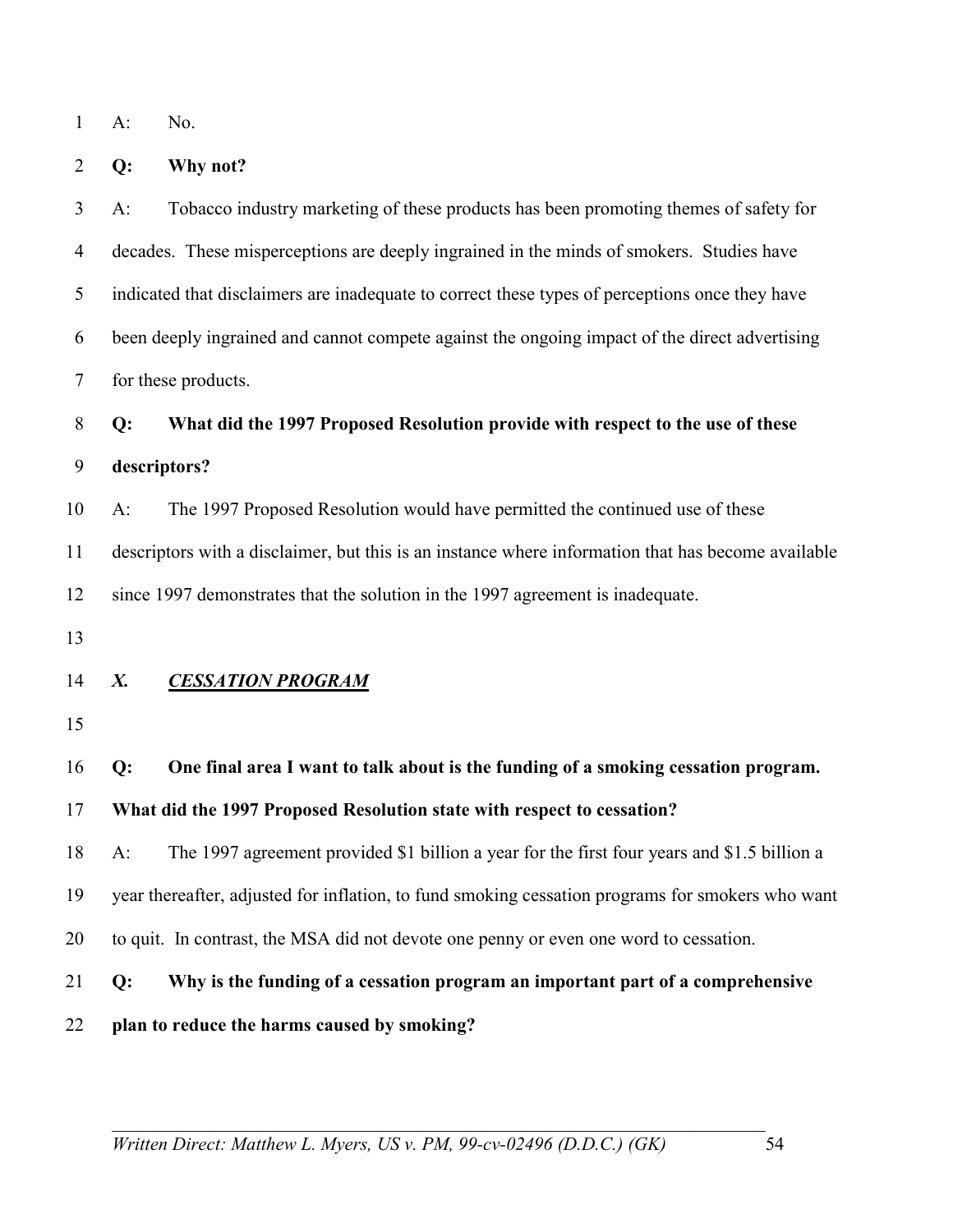1 A: Tobacco contains nicotine, a highly addictive substance and many tobacco users are 2 addicted. The tobacco industry has often in the past claimed that tobacco use is not addictive, 3 claims that are not offset by any acknowledgement on an website. The tobacco industry could 4 have warned and could still warn consumers about the addictive nature of its products, by adding 5 an addiction warning, but it does not. Only one company did so for a brief time- Liggett – but 6 when Philip Morris bought the brands on which the addiction warning appeared, Philip Morris 7 removed the warning.

8 In the United States today we have 45 to 50 million smokers. According to the CDC, 9 every day another 2000 children become regular smokers. Many of them will become addicted 10 before they are old enough to purchase tobacco products legally. New smokers who will need 11 help quitting are in part a result of the tobacco industry's continued marketing and continued 12 failure to make adequate disclosures to potential smokers. In addition, many smokers are 13 dissuaded from quitting by the continued marketing of products as "light" and "low tar" because 14 consumers switch rather than quit, falsely believing that low tar cigarettes reduce their risk of 15 disease. While most smokers who quit do so on their own, today we have the tools to help 16 smokers quit that can significantly improve their chance of success.

## 17 **Q: How will the funding and establishment of a cessation program prevent and restrain**  18 **the future wrongful activities of the cigarette manufacturers?**

19 A: Many new smokers are as a result of industry marketing and many smokers do not quit 20 because they falsely believe that "light' and "low tar" cigarettes provide them a way to reduce 21 their risk of disease without quitting. Many smokers report that they would like to quit not long 22 after they become regular addicted smokers. In fact, studies show that seventy percent of 23 smokers report that they want to quit. If the tobacco industry were required to help fund a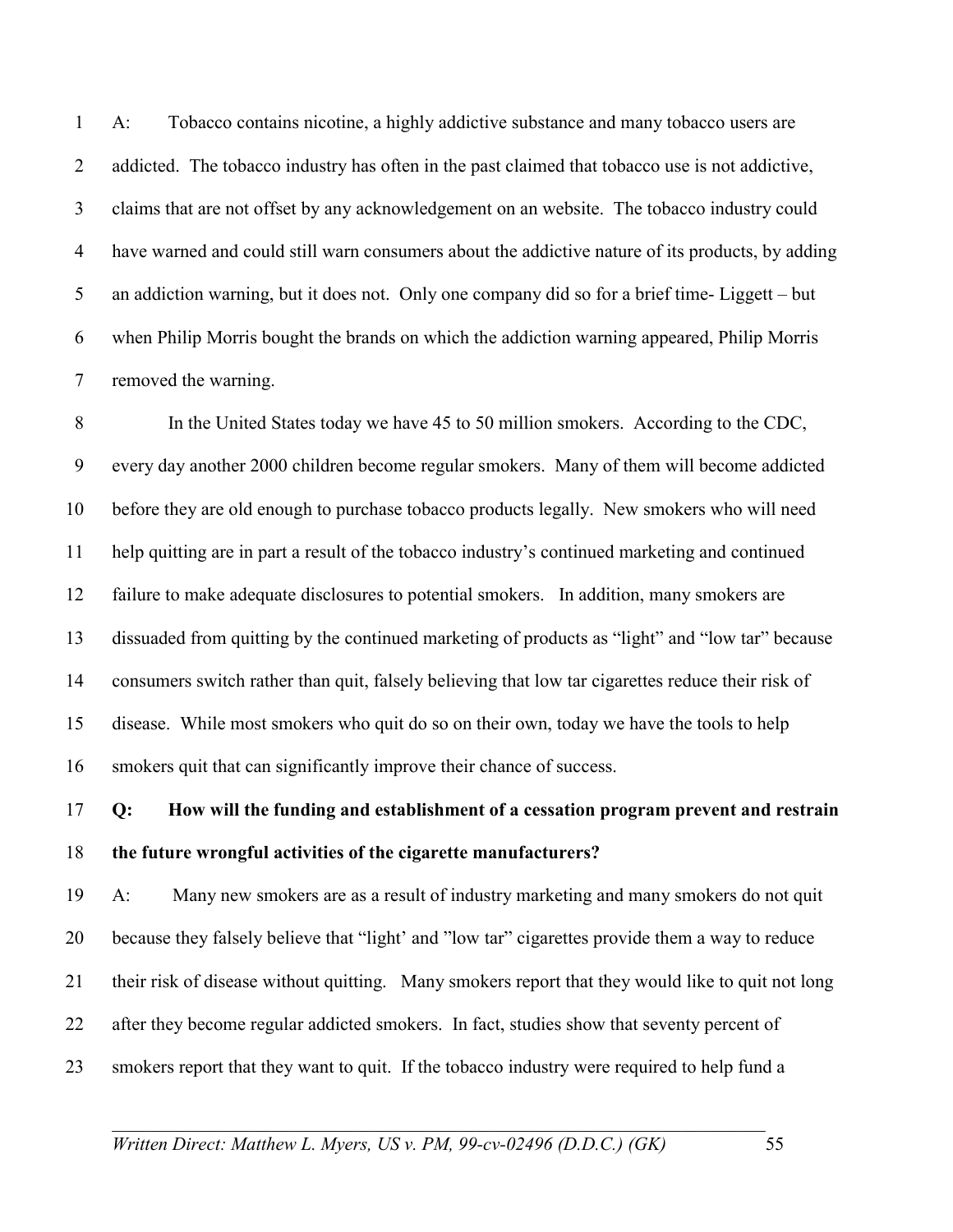| $\mathbf{1}$   | program to help this pool of smokers to quit, it would serve as a powerful disincentive for the |  |
|----------------|-------------------------------------------------------------------------------------------------|--|
| $\overline{2}$ | industry to try to attract these consumers as teens to smoke, or to try to keep them smoking by |  |
| 3              | the use of false promises of safety.                                                            |  |
| $\overline{4}$ |                                                                                                 |  |
| 5              | XI.<br><b>CONCLUDING OBSERVATIONS</b>                                                           |  |
| 6              |                                                                                                 |  |
| $\tau$         | Mr. Myers, you are aware that this Court may have to craft an order to bind the<br>Q:           |  |
| $8\phantom{.}$ | actions of the Defendants going forward. You have talked about a number of specific             |  |
| 9              | provisions of the 1997 agreement, contrasted them to what is missing in the MSA, and            |  |
| 10             | discussed some ongoing problems. What do you want the Court to take away from your              |  |
| 11             | testimony?                                                                                      |  |
| 12             | I think there are several equally important observations from what has happened since<br>$A$ :  |  |
| 13             | the MSA that relate in part to the proposed remedies in the 1997 agreement.                     |  |
| 14             | First, any remedial action must be looked at in its entirety as a package with overarching      |  |
| 15             | goals clearly articulated. For example, the ongoing impact of continued tobacco marketing       |  |
| 16             | remains a serious problem if we are concerned about youth tobacco use. Thus, in evaluating any  |  |
| 17             | remedy, it is essential to go beyond asking whether a particular marketing technique impacts    |  |
| 18             | children to asking what combination of marketing restrictions and counter-marketing campaigns   |  |
| 19             | are necessary to bring about the desired reduction in youth exposure to marketing that makes    |  |
| 20             | tobacco products appealing to them.                                                             |  |
| 21             | Experience demonstrates that piecemeal solutions, like a small number of individual             |  |
| 22             | marketing restrictions by themselves, will only result in the increased use of the remaining    |  |
| 23             | marketing tools if too many are left available. This was the experience after the adoption by   |  |
|                |                                                                                                 |  |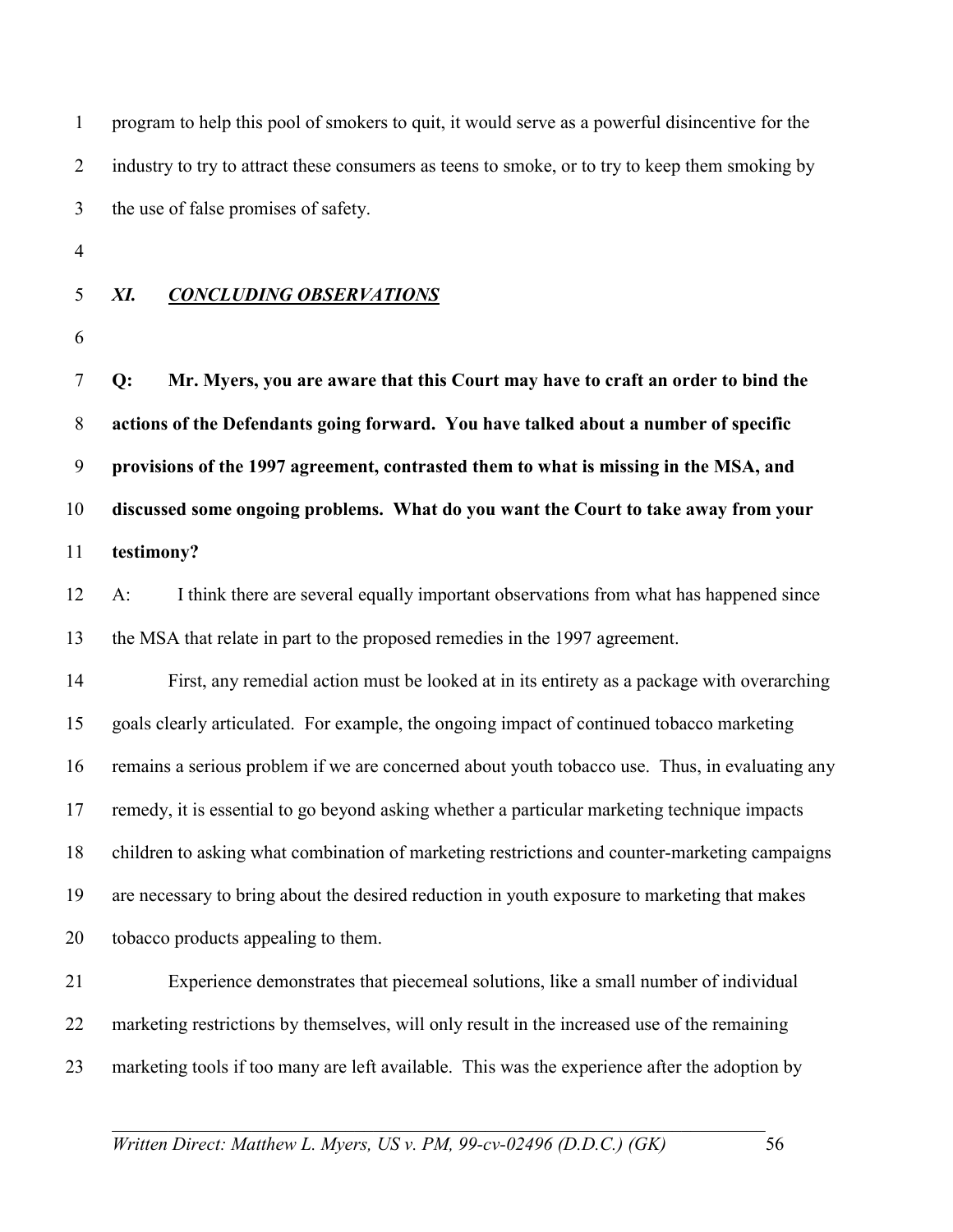1 Congress of a ban on TV advertising of tobacco products and the experience post-MSA. It has 2 also been the experience in other countries that adopted partial restrictions on tobacco marketing.

### 3 **Q: What is the second observation?**

4 Counter-marketing campaigns, especially when combined with funding for community 5 programming, have been shown repeatedly in peer reviewed studies and in numerous real life 6 experiences to be highly effective in countering tobacco industry marketing and affecting teen 7 attitudes, knowledge and behavior. This should be a part of any set of remedies. It may be the 8 most important component of any set of remedies and should be a priority. The inclusion of 9 counter-marketing in any set of remedies is made more important because First Amendment 10 concerns mean that there cannot be a complete ban on tobacco marketing in the United States as 11 has been adopted in other countries. Thus, there will be significant tobacco marketing going 12 forward and the best way to address the power of the tobacco industry's continued marketing 13 will be ongoing, well-funded, sustained counter-marketing by a third party entirely independent 14 of the tobacco industry.

### 15 **Q: What is the final observation?**

16 A: Any remedies should take into account the long history of what has transpired. This is 17 not the first time the tobacco industry's behavior has come under scrutiny and it is not the first 18 time the tobacco industry has promised to be truthful to the American public, to avoid marketing 19 that impacts children, to fund programs to discourage tobacco use among children and to do all 20 that they can to reduce the harm caused by their products. These are promises that the industry 21 has made repeatedly over the last 50 years whenever it was under pressure. The examples are 22 legion. They begin with the "Frank Statement" the industry made in the 1950's and continued 23 with the promises they made to Congress after the release of the first Surgeon General's report